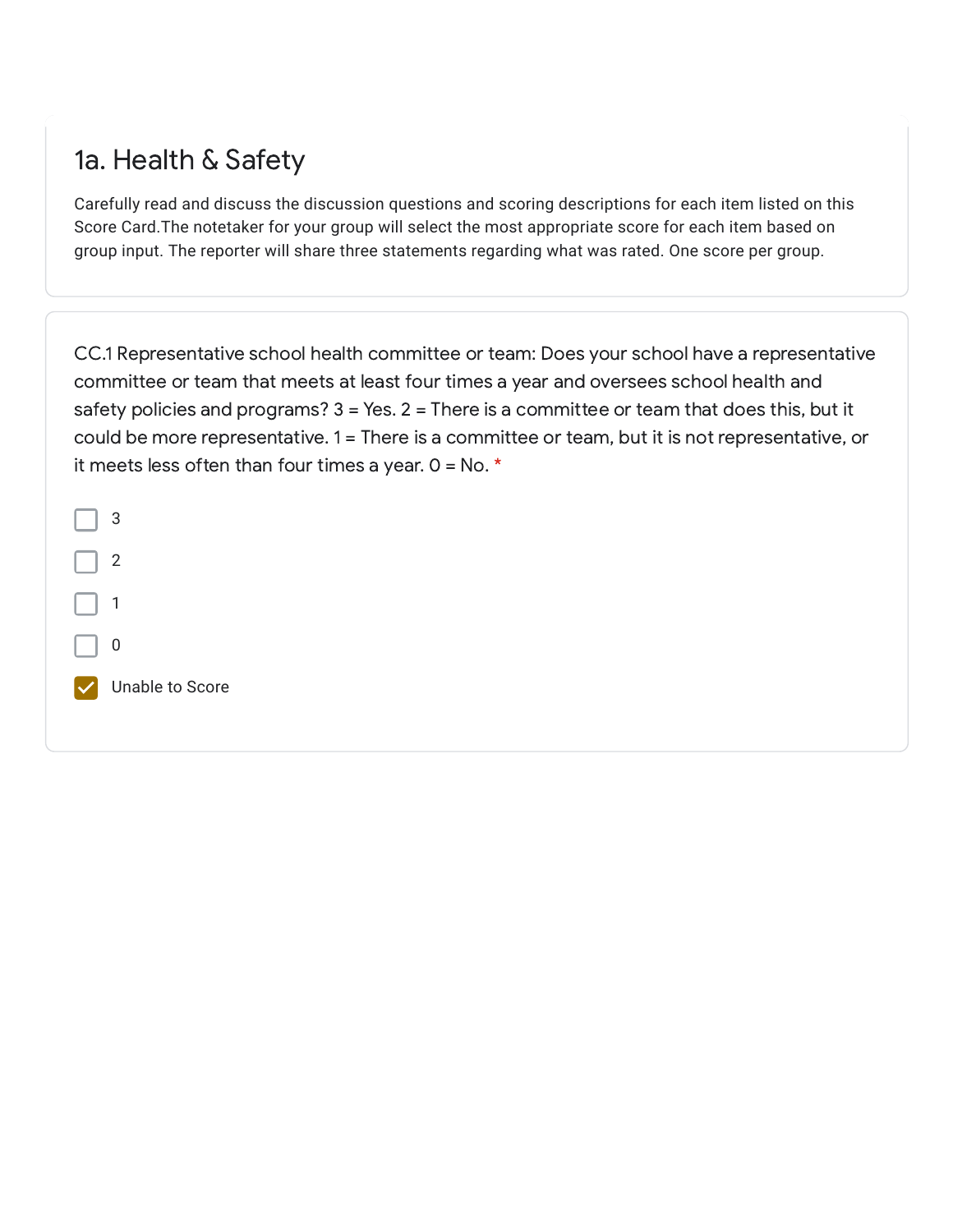CC.2 Written school health and safety policies: Does your school or district have written health and safety policies that include the following components? Rationale for developing and implementing the policy Population for which the policy applies (e.g., students, staff, visitors)

Where the policy applies (e.g., on or off school property) When the policy applies Programs supported by the policy Designation of person(s) responsible (e.g., school administrator(s), teachers) for implementing the policy Designation of person(s) responsible (e.g., school administrator(s), teachers) for enforcing the policy Communication procedures (e.g., through staff meetings, professional development, website, staff handbook) of the policy Procedures for addressing policy infractions Definitions of terms. 3 = All of our health and safety policies include all of these components. 2 = Most of our health and safety policies include all of these components. 1 = Some of our health and safety policies include some of these components. 0 = Few of our health and safety policies include only a few of these components, or our school or district does not have any health and safety policies. \*

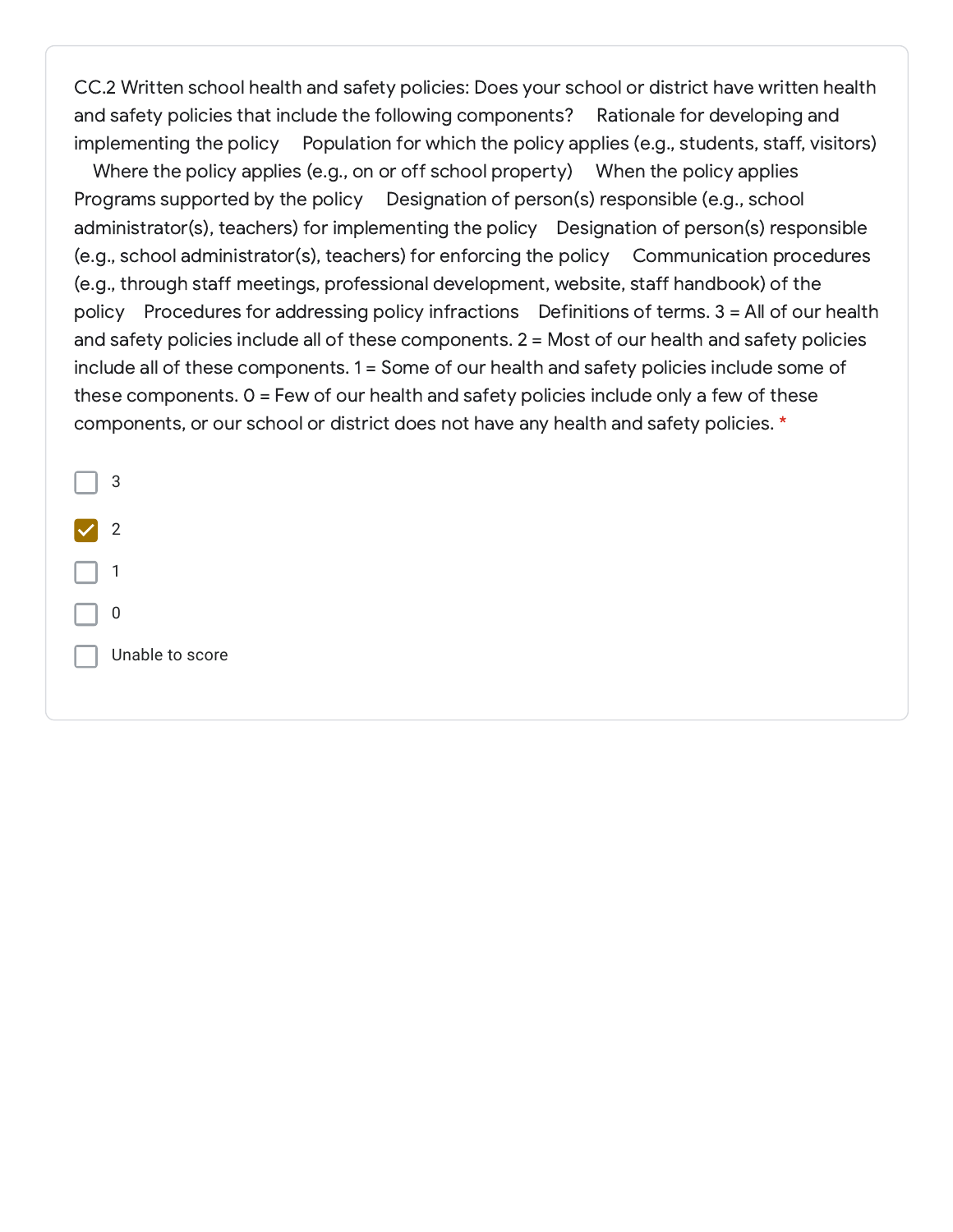CC.3 Communicate health and safety policies to students, parents, staff members, and visitorsDoes your school communicate its school or district health and safety policies in all of the following ways? Signs (e.g., tobacco-free, weapon-free) Staff member orientation Staff meetings Student orientation Student handbook Staff handbook or listserv Employee contracts Parent handbook, newsletters, or listserv Policies included in contracts with outside vendors and organizations that use school facilities Announcements at school events School-sponsored meetings Community meetings School or district website. 3 = Yes, in all of these ways.  $2 = \ln \text{most of these ways}$ .  $1 = \ln \text{some of these ways}$ .  $0 = \ln \text{none of}$ these ways. \*

| 3               |
|-----------------|
| 2               |
| 1               |
| 0               |
| Unable to score |
|                 |

CC.4 Overcome barriers to learning: Does your school offer, to all students who need them, a variety of services designed to help students overcome barriers to learning? 3 = Yes. 2 = Our school offers a variety of services to most but not to all students who need them. 1 = Our school offers a limited variety of services, or many students who need them do not have access to them.0 = No, our school does not offer such services. \*

| 3               |
|-----------------|
| 2               |
| 1               |
| 0               |
| Unable to score |
|                 |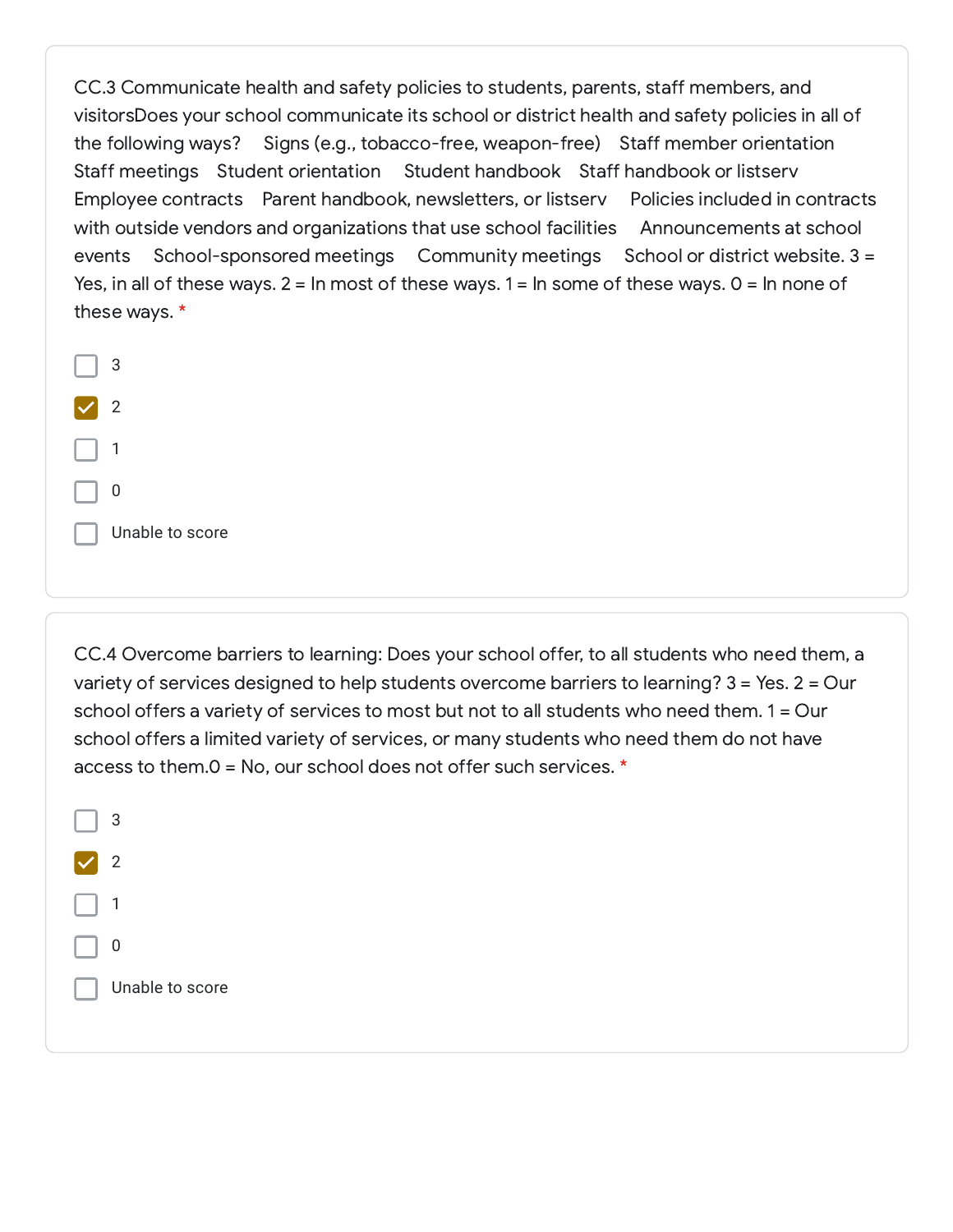CC5. Does your school provide a broad variety of student enrichment experiences that are accessible to all students? 3 = Yes. 2 = Our school offers a variety of experiences, but some students do not have access to them. 1 = Our school offers a limited variety of experiences, or many students do not have access to them. 0 = No, our school does not offer enrichment experiences. \*

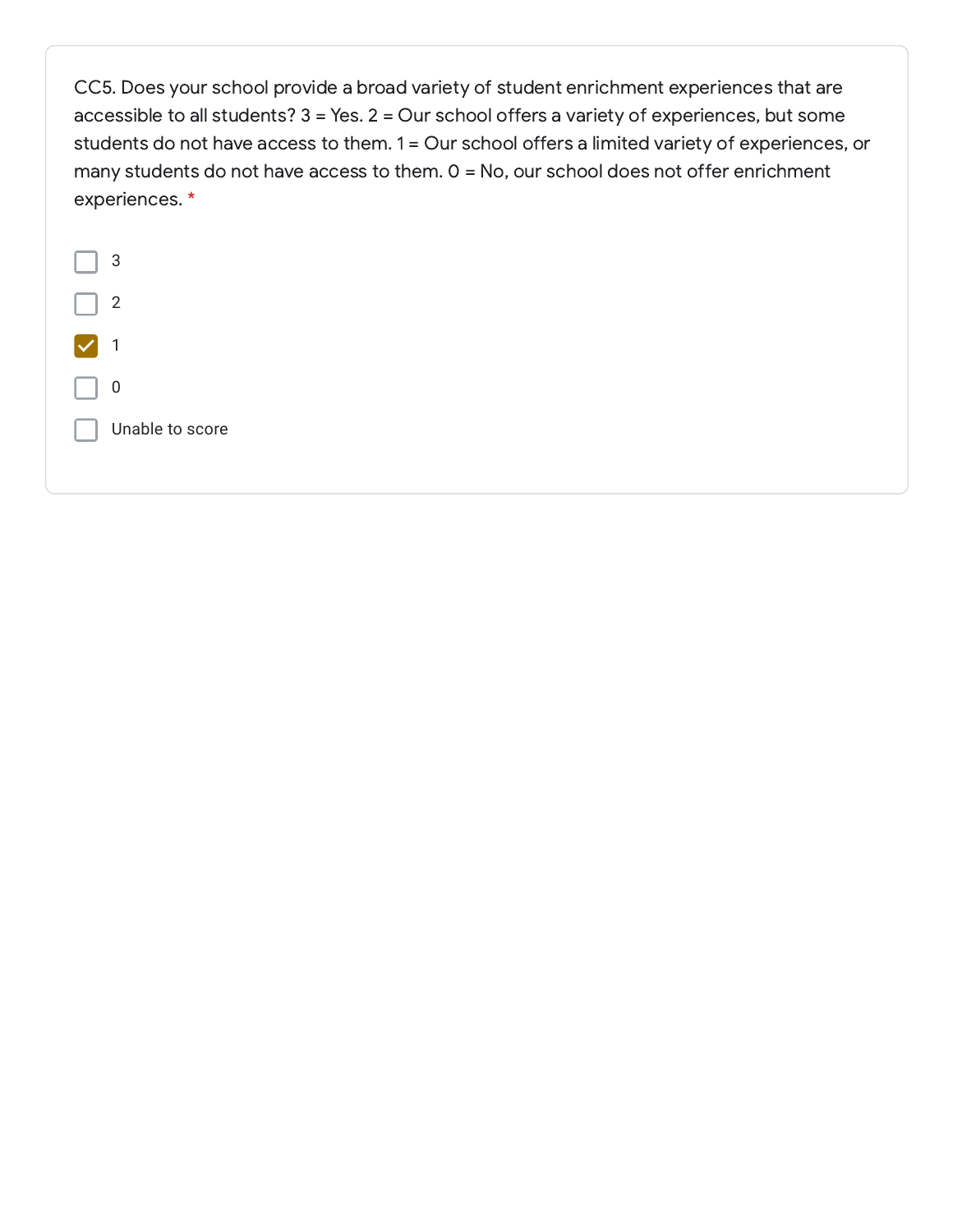CC.6 Local wellness policy: Has your school implemented the following components of the district's local wellness policy? Nutrition education and promotion activities Physical activity opportunities Nutrition standards for all foods and beverages available on each school campus during the school day that meet or exceed the USDA's requirements for school meals and competitive foods and beverages Marketing and advertising of only those foods and beverages that meet the USDA SmartSnacks in School nutrition standards on school campus during the school day Other school-based activities that promote student wellness

Permit parents, students, representatives of the school food authority, teachers of physical education, school health professionals, the school board, school administrators, and the general public to participate in the development, implementation, and review and update of the local school wellness policy Regular reporting on content and implementation to the public (including parents, students, and community members) Periodic measurement of school compliance with the local wellness policy and progress updates made available to the public Designation of a lead school official to ensure compliance with local wellness policy. 3 = Yes, our school has implemented all of these components. 2 = Our school has implemented most of these components.  $1 =$  Our school has implemented a few of these components.  $0 =$ No, we have not implemented any of these components, or our policy does not include any of these components, or our district does not have a local wellness policy. \*

3 2 1 0 Unable to score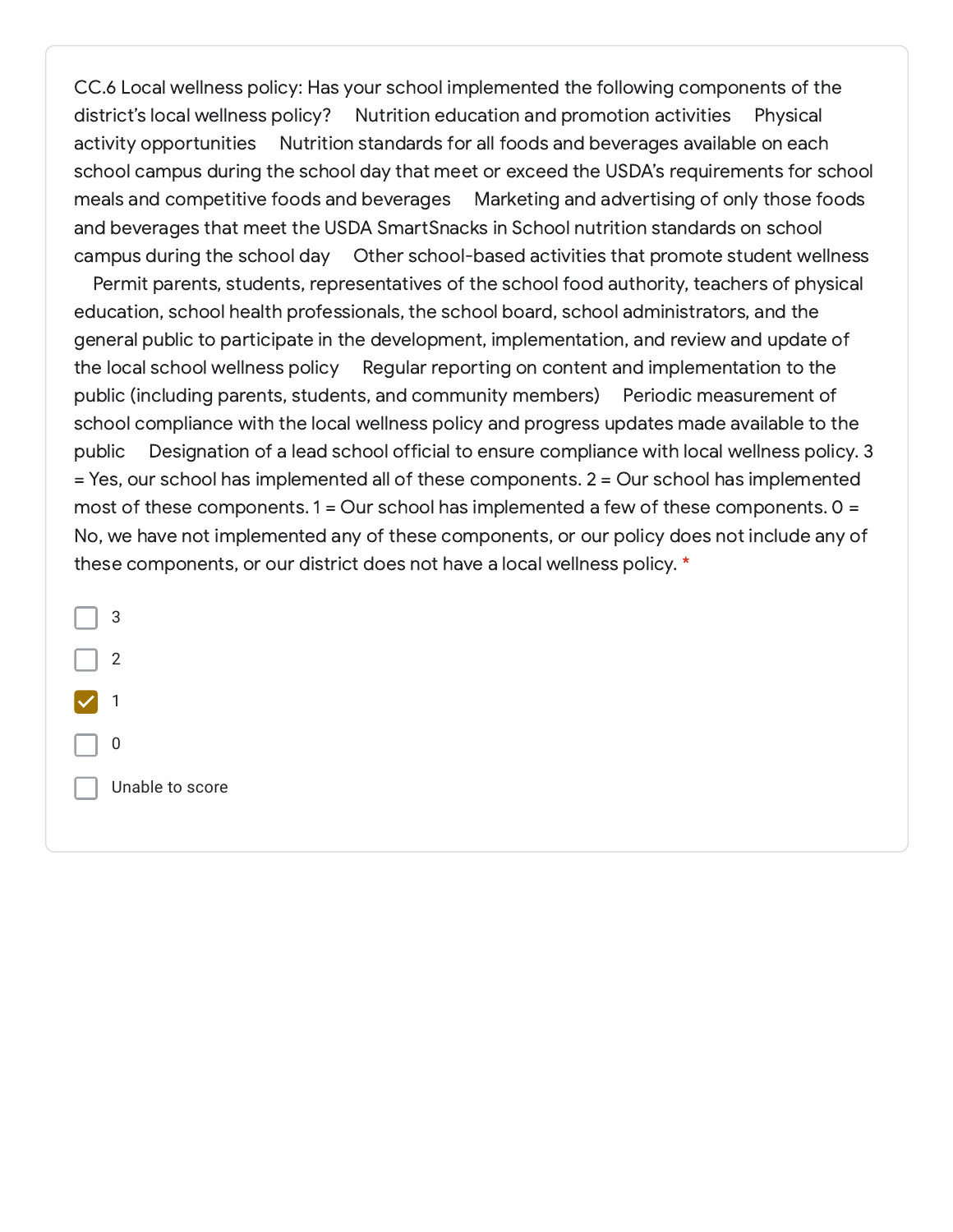CC.7 Standard precautions policy: Does your school implement a standard precautions policy that includes all of the following components? Providing and requiring the use of latex or poly gloves and eye wear when exposed to blood and body fluids Providing a hard-sided container for contaminated needles/sharps in offices where syringes may be used Appropriate disinfecting of surface areas and clean-up materials after exposure to blood and body fluid Instructions for appropriate disposal of contaminated materials (e.g., dressings, clothing, tissue/towels) Procedures and follow-up for staff members who are exposed to blood. 3 = Yes, our school implements a standard precautions policy that includes all five of these components. 2 = Our school implements a standard precautions policy that includes three or four of these components. 1 = Our school implements a standard precautions policy that includes one or two of these components.  $0 =$  Our school's standard precautions policy does not include any of these components, or we do not have a standard precautions policy. \*

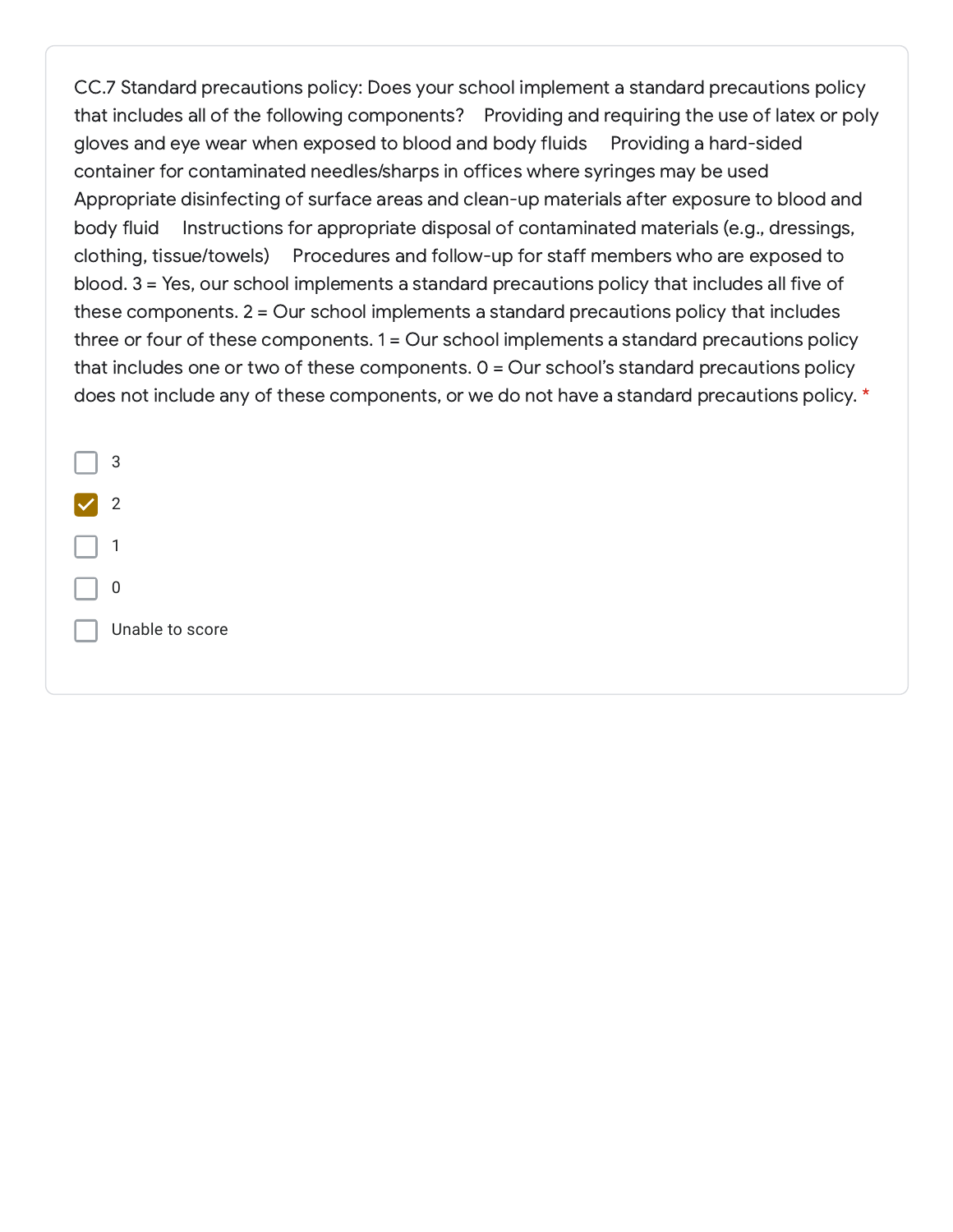CC.8 Written crisis preparedness and response plan: Does your school have a written crisis preparedness and response plan that includes preparedness, response, and recovery elements? Is the plan practiced regularly and updated as necessary? 3 = Yes, our school has a written crisis preparedness and response plan that includes preparedness, response, and recovery efforts, and it is practiced and updated regularly. 2 = Our school's plan includes preparedness and response, but not recovery elements, and it is practiced and updated regularly. 1 = Our school's plan does not include all the necessary components, or it is not practiced regularly, or it is not updated as necessary.  $0 = We$  do not have a written crisis preparedness and response plan. \*



CC.9 School start times: Does your school day start at 8:30 am or later to promote sufficient sleep and improved health and academic performance? NOTE: The American Academy of Pediatrics recommends that middle schools and high schools start classes no earlier than 8:30 a.m. in order to permit students to get adequate sleep. 3 = Yes. 2 = School starts between 8:00 a.m. and 8:29 a.m. 1 = School starts between 7:30 a.m. and 8:59 a.m. 0 = School starts before 7:30 a.m. \*

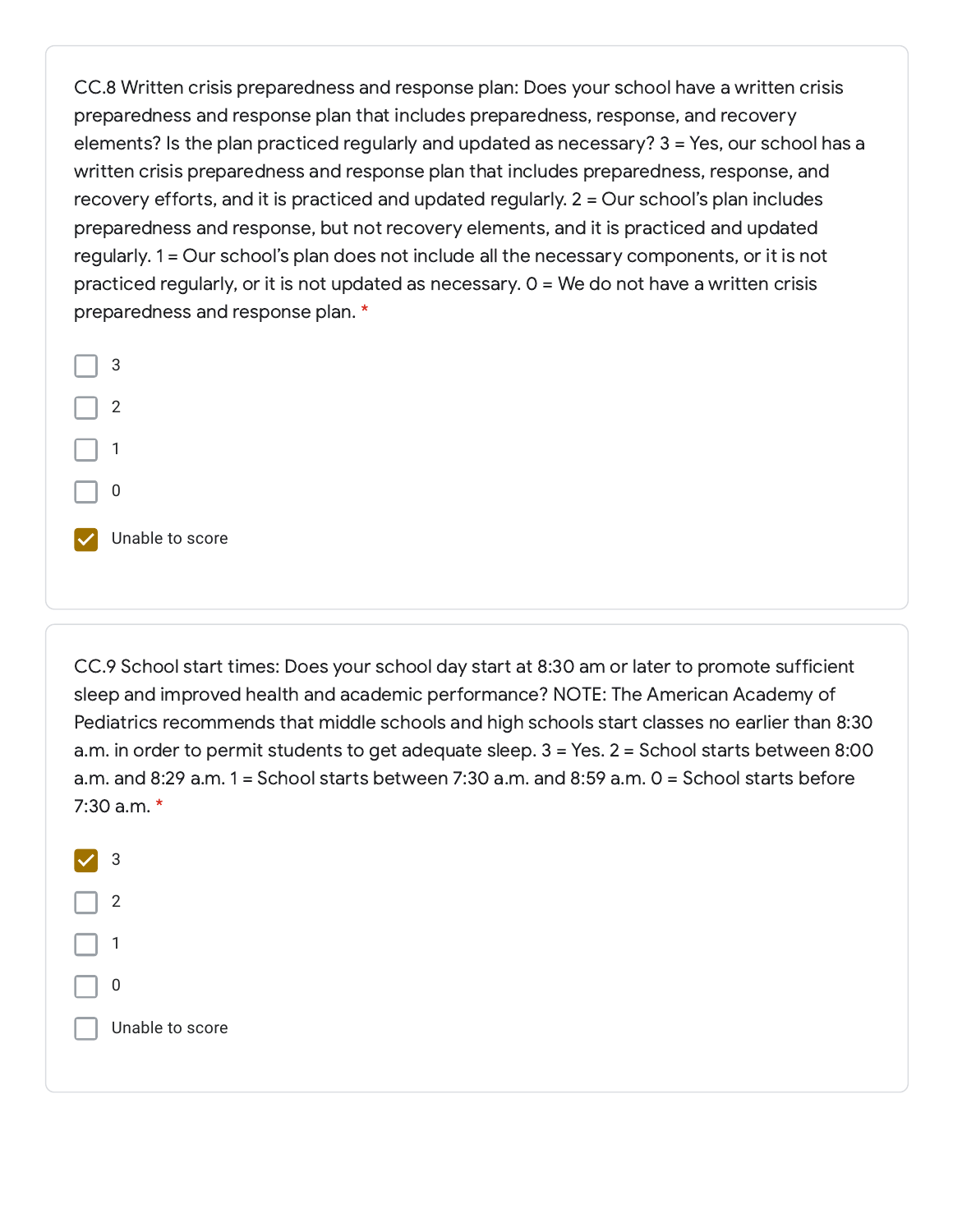CC.10 Student involvement in decision-making: Are students actively engaged in school decision-making processes? 3 = Yes, students are actively engaged in most school decisionmaking processes. 2 = Students are actively engaged in some school decision-making processes. 1 = A student representative sits on some school decision-making groups. 0 = No, students are not engaged in school decision-making processes. \*



CC.1 Counseling, psychological, and social services provided by a full-time counselor, social worker, and psychologist: Does your school have access to a full-time counselor, social worker, and psychologist for providing counseling, psychological, and social services? Is an adequate number of these staff members provided based on the following recommended ratios? One counselor for every 250 students One social worker for every 400 students One psychologist for every 1,000 students. 3 = Yes, we have a full-time counselor, social worker, and psychologist, and the recommended ratios are present. 2 = We have a full-time counselor, social worker, and psychologist, but fewer than the recommended ratios. 1 = We have a fulltime counselor, social worker or psychologist, but not all three. 0 = No, we do not have even one full-time counselor, social work or psychologist. \*

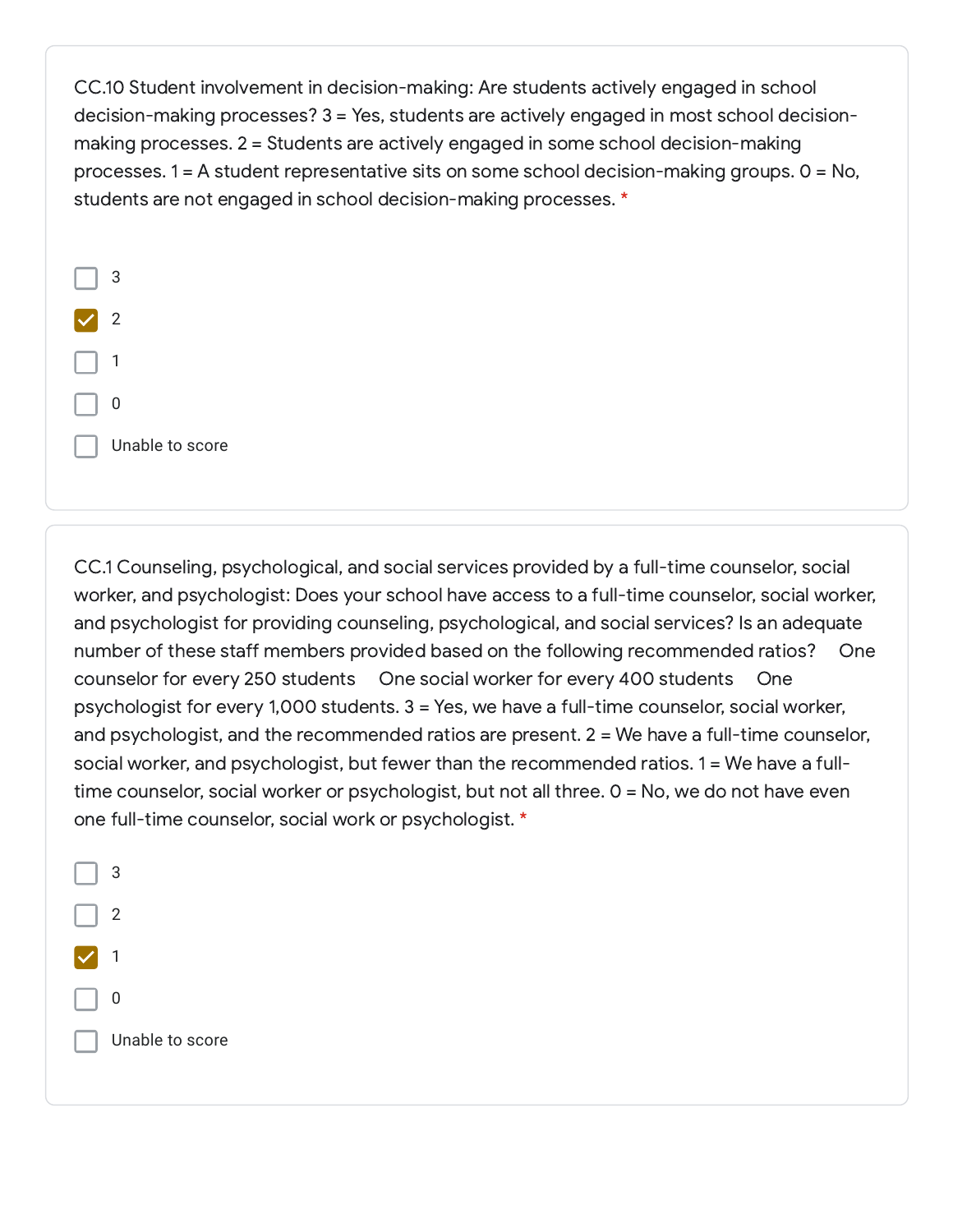CC.2 Health and safety promotion and treatment: Does the counseling, psychological, or social services provider promote the emotional, behavioral, and mental health of and provide treatment to students and families in the following ways? 1-on-1 counseling/sessions Small group counseling/sessions Classroom-based health promotion and prevention Schoolwide health promotion and prevention.  $3 = Yes$ , it is provided in all four ways.  $2 = It$  is provided in 1-on-1 and small group sessions, and classroom-based or school-wide activities. 1 = It is provided only via 1-on-1 and small group sessions.0 = No, our counseling, psychological, or social services provider does not promote emotional, behavioral, and mental health or provide treatment in any of these ways or we do not have such a provider. \*

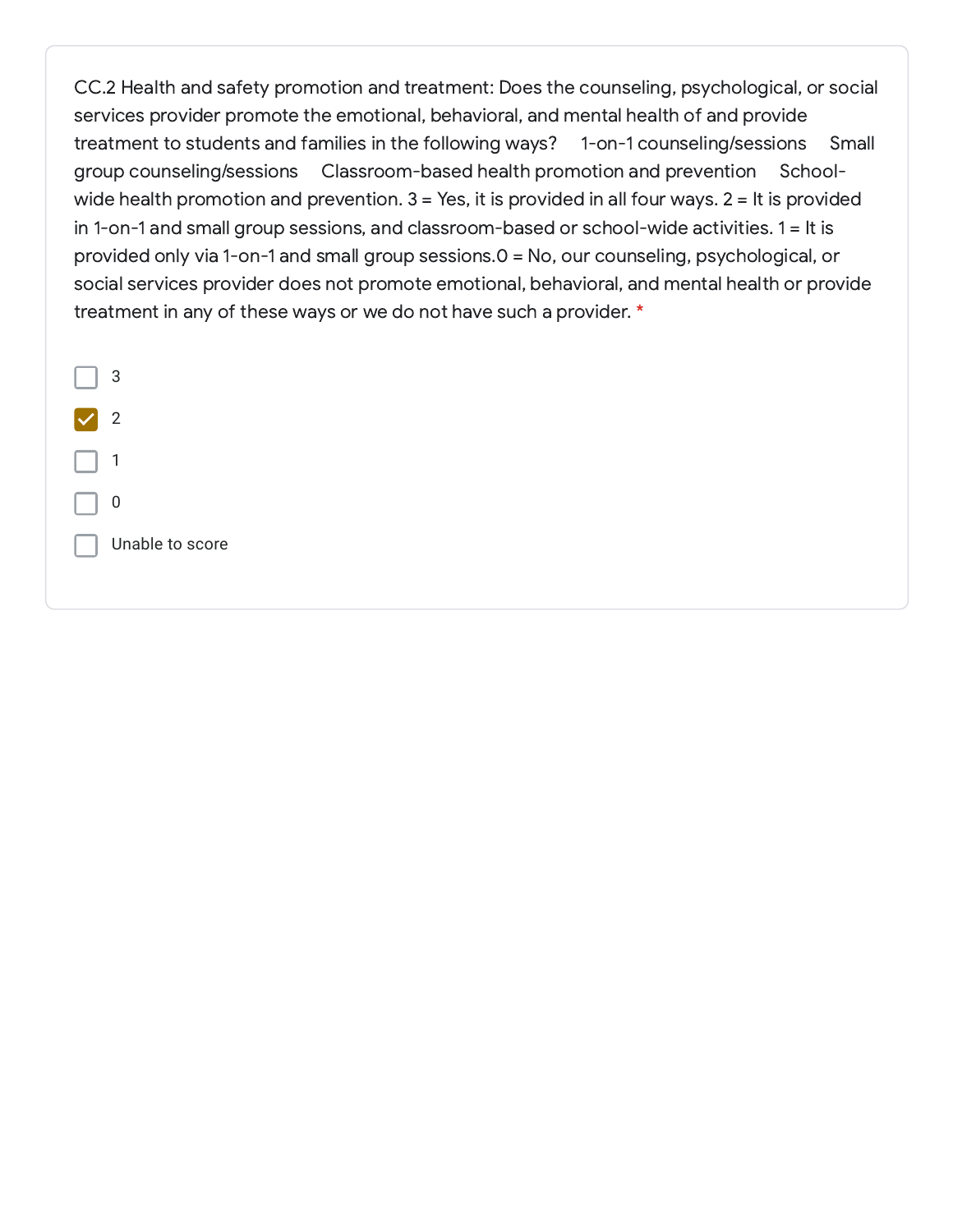CC.3 Collaborate with other school staff members: Does the counseling, psychological, or social services provider collaborate with other school staff members to promote student health and safety in at least six of the following ways? Developing plans to address student health problems (e.g., individual health care plans, individual education plans, 504 plans, school team plans) Providing professional development on managing student health and safety concerns, a component of which educates staff on the impact of Adverse Childhood Experiences (ACEs)and the principles of a trauma-informed school Developing policy Identifying, revising or developing curricula or units/lessons Developing and implementing school-wide and classroom activities Developing School Improvement Plans Establishing communication systems with other school staff3 = Yes, there is collaboration in at least six of these ways.2 = There is collaboration in three to five of these ways.1 = There is collaboration in one or two of these ways.0 = No, there is no collaboration, or the school does not have a counseling, psychological, or social services provider. \*

3 2 1 0 Unable to score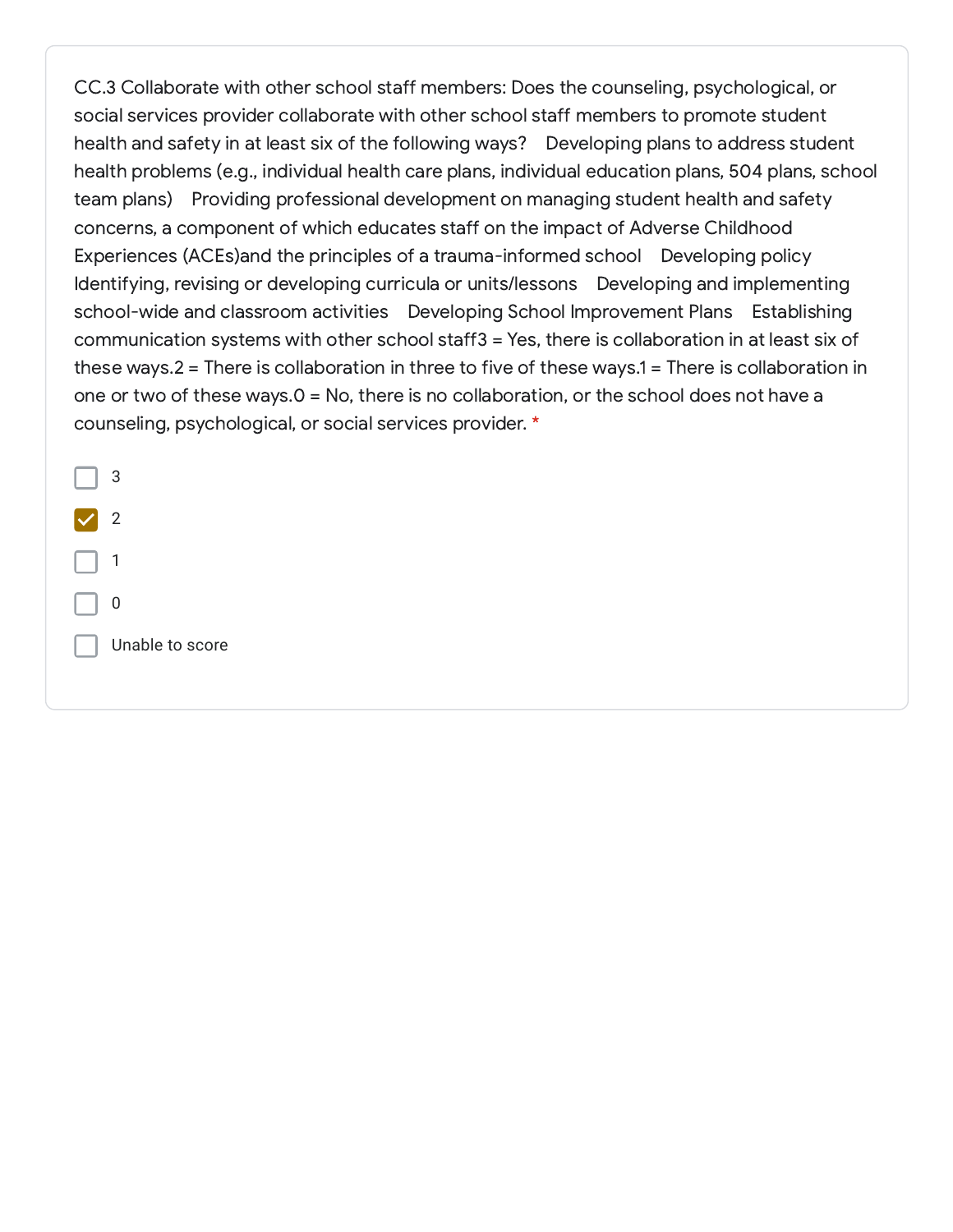CC.4 Identify and track students with emotional, behavioral, and mental health needs Does the counseling, psychological, or social services provider have a system for identifying and tracking students with emotional, behavioral, and mental health needs?3 = Yes, there is a system to identify and track students with emotional, behavioral, and mental health needs.2 = Students are systematically identified, but not systematically tracked.1 = Students are identified only when an urgent need arises at school.0 = No, there is no system for identifying or tracking students with emotional, behavioral, and mental health needs, or the school does not have a counseling, psychological, or social services provider. \*

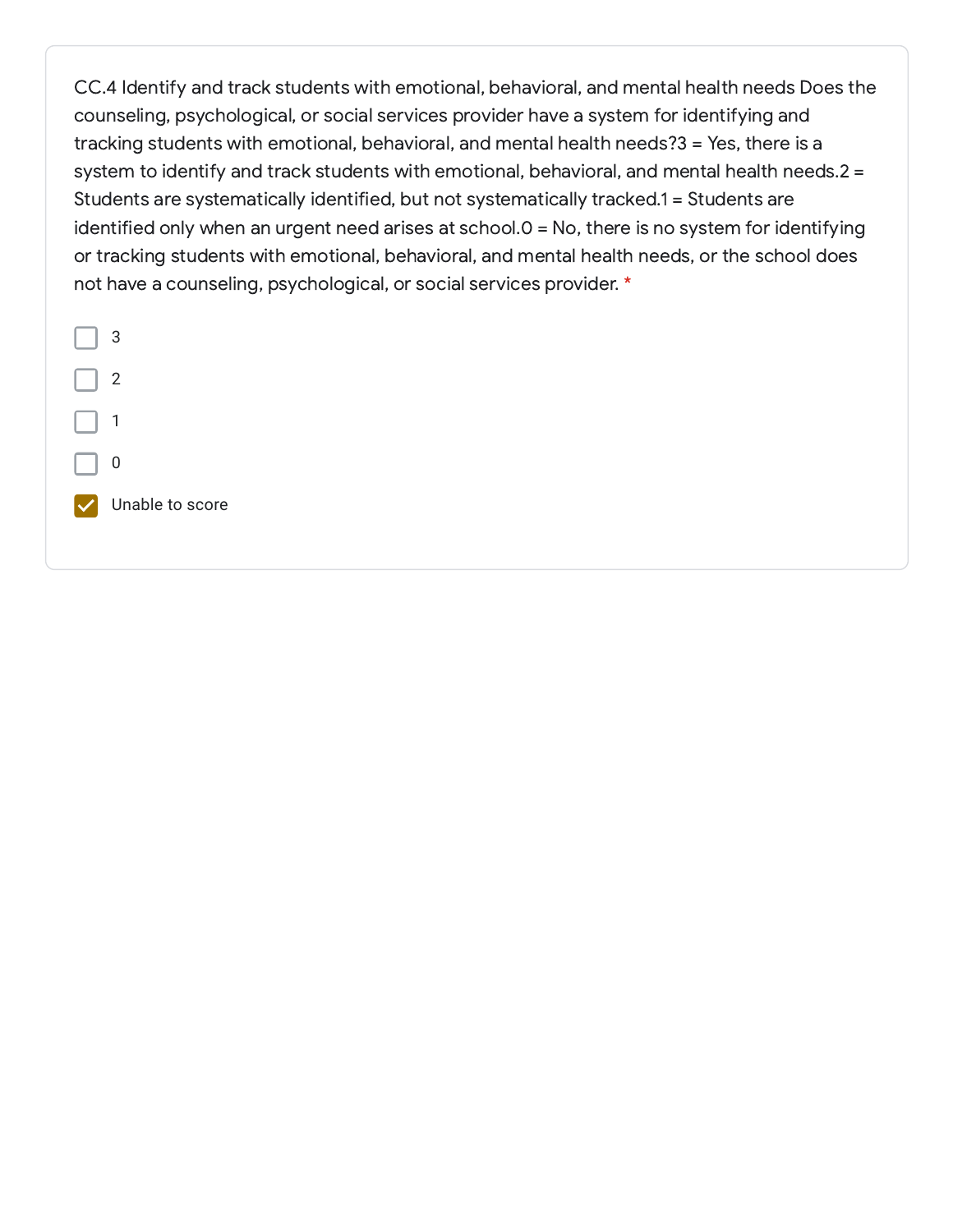CC.5 Establish referral systemDoes your school implement a systematic approach (including the following components) for referring students, as needed, to appropriate school- or community-based counseling, psychological, and social services? Case management, including assessment, referral, education, support, and monitoring, is offered. Referral information is distributed widely (e.g., through flyers, brochures, website, student handbook, health education class) so that students, staff, and families can learn about school and community services without having to contact school staff. Staff members are given clear guidance on referring students to school counseling, psychological, and social services. Referral forms are easy for staff members to access, complete, and submit confidentially. A designated staff person (e.g., school counselor, social worker, or psychologist) regularly reviews and sorts referral forms and conducts initial screening. With written parental permission, additional information (e.g., questionnaires, relevant records, brief testing) is gathered as necessary and in compliance with FERPA. Written consent is obtained, in compliance with HIPAA, to gather relevant records from other professionals or agencies, if applicable. A list is kept and regularly updated of youth-friendly referral providers along with basic information about each (e.g., cost, location, language, program features, previous client feedback, types of insurance accepted) Meetings are held with all relevant parties to discuss referral alternatives. Potential barriers (e.g., cost, location, transportation, stigma), and how to overcome them, are discussed. Follow-up (e.g., via telephone, text messaging, email, personal contact) is conducted to evaluate the referral and gather feedback about the service. A status report is provided to the person who identified the problem, if applicable and in compliance with FERPA and/or HIPAA. Professional development is provided to all staff members about the referral process.3 = Yes, our school has a referral system that includes all of these components.2 = Our school has a referral system that includes some of these components.1 = Our school has a referral system that includes a few of these components.0 = Our school's referral system does not include any of these components, or our school does not have a referral system. \*

3 2 1 0 Unable to score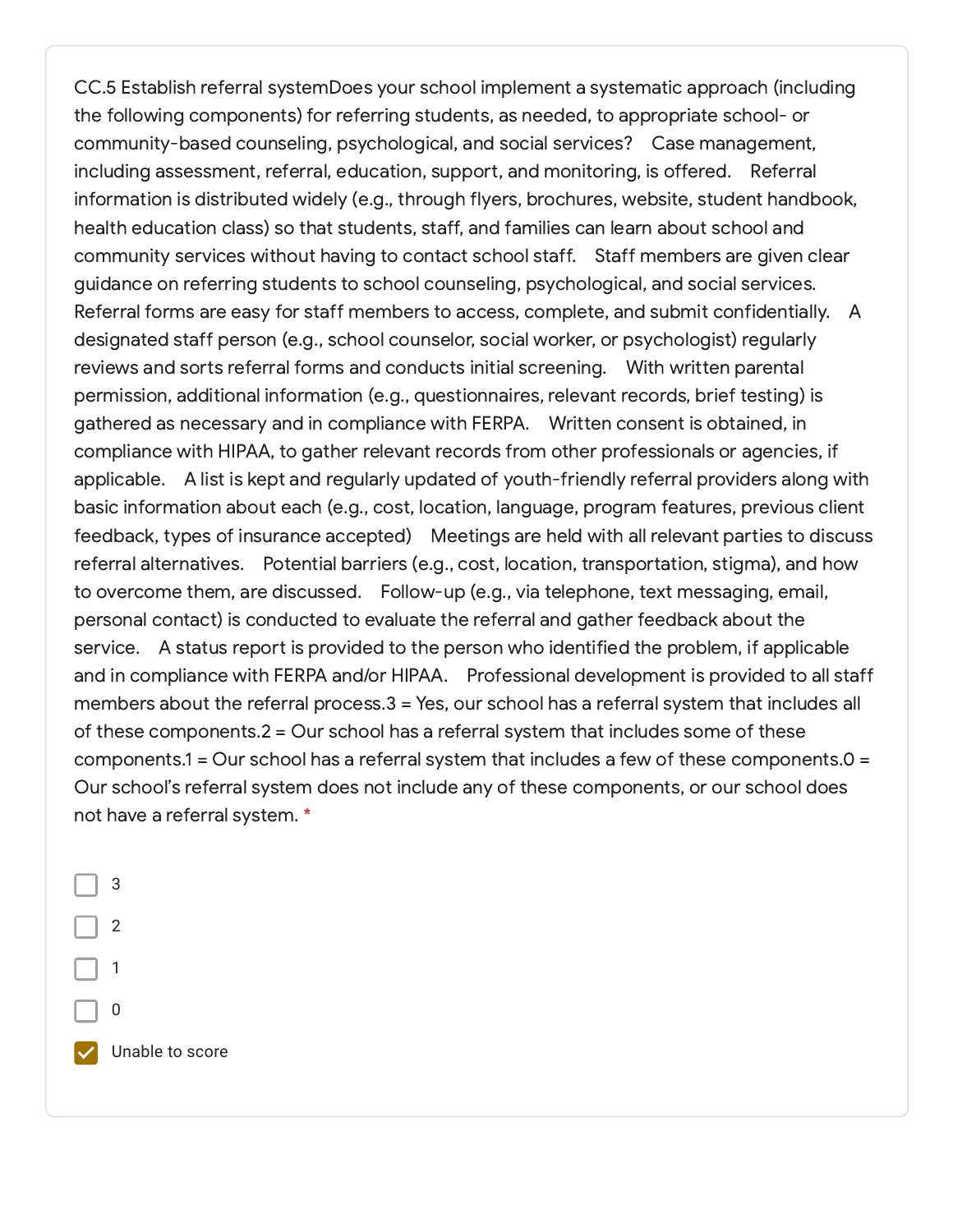CC.6 Aid students during transitions: Does your school aid students during school and life transitions (such as changing schools or changes in family structure) in the following ways? Matching new students with another student or buddy Opportunities for students to checkin with a trusted adult  $\overline{O}$  Orientation programs that focus on adapting to transitions. 3 = Yes, our school aids students during school and life transitions in all three of these ways. 2 = Our school aids students during school and life transitions in two of these ways. 1 = Our school aids students during school and life transitions in one of these ways. 0 = No, our school does not aid students during school and life transitions in these ways. \*



S.1 Identify and refer students involved in violenceDoes the counseling, psychological, or social services provider have a system for identifying students who have been involved (as a bystander, victim, perpetrator, or some combination of these) in any type of violence (e.g., child abuse, dating violence, sexual assault, bullying or harassment, fighting, suicide and selfharm behaviors) and, if necessary, refer them to the most appropriate school-based or community-based services? 3 = Yes, identifies and refers students to the most appropriate services. 2 = Identifies and refers students, but does not always refer them to the most appropriate services. 1 = Identifies students, but sometimes does not refer them to appropriate services. 0 = Does not identify students at risk, or the school does not have a counseling, psychological, or social services provider. \*

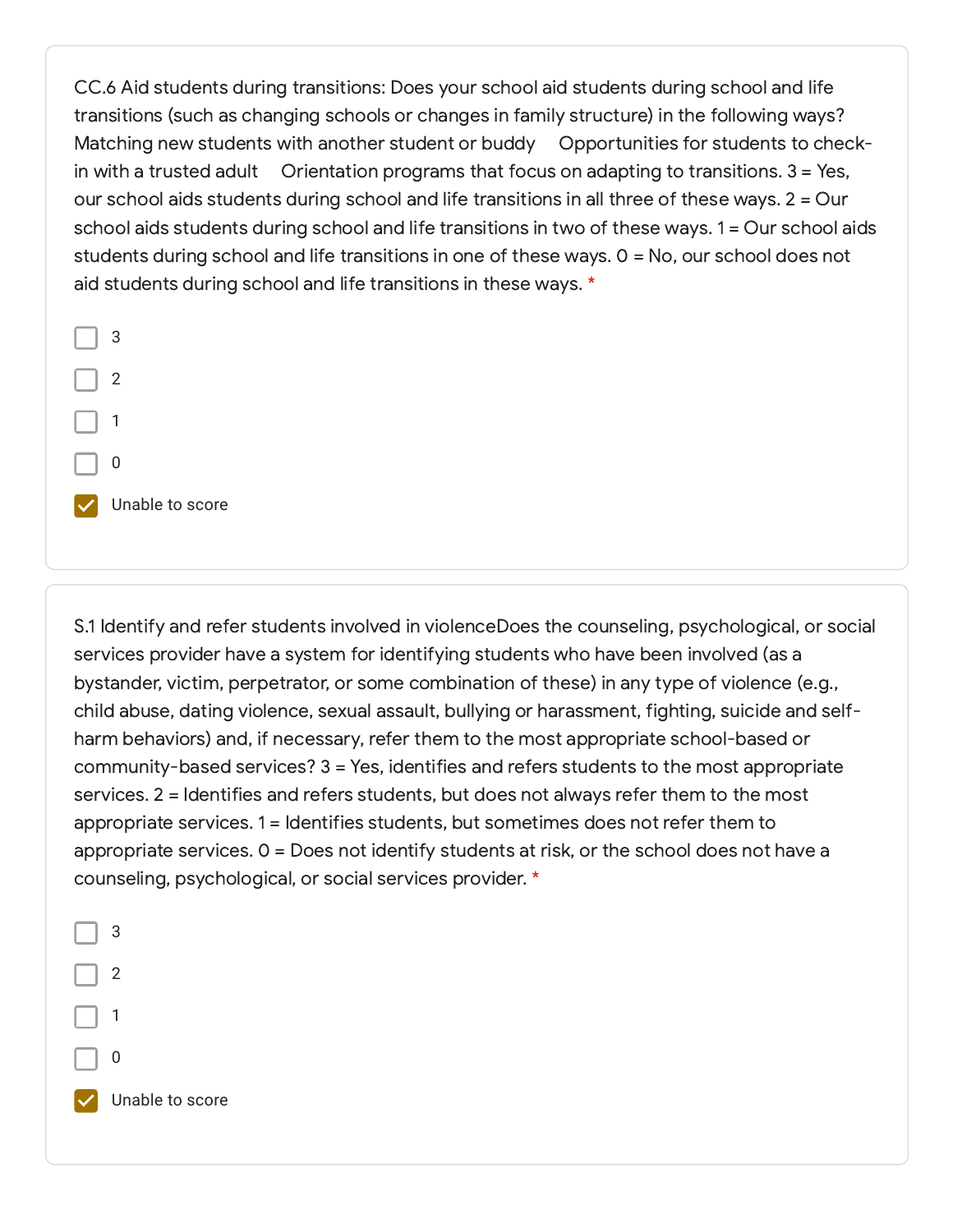T.1 Identify and address tobacco use: Does the counseling, psychological, or social services provider take the following actions with students who use tobacco? Provide a strong message regarding the importance of totally abstaining from tobacco use Provide self-help materials Provide, or provide referrals to, tobacco-use cessation counseling. 3 = Yes, takes all three of these actions for students who use tobacco. 2 = Takes two of these actions. 1 = Takes one of these actions. 0 = Takes none of these actions, or the school does not have a counseling, psychological, or social services provider. \*



This form was created inside of Oxnard Union High School District.

#### **Google [Forms](https://www.google.com/forms/about/?utm_source=product&utm_medium=forms_logo&utm_campaign=forms)**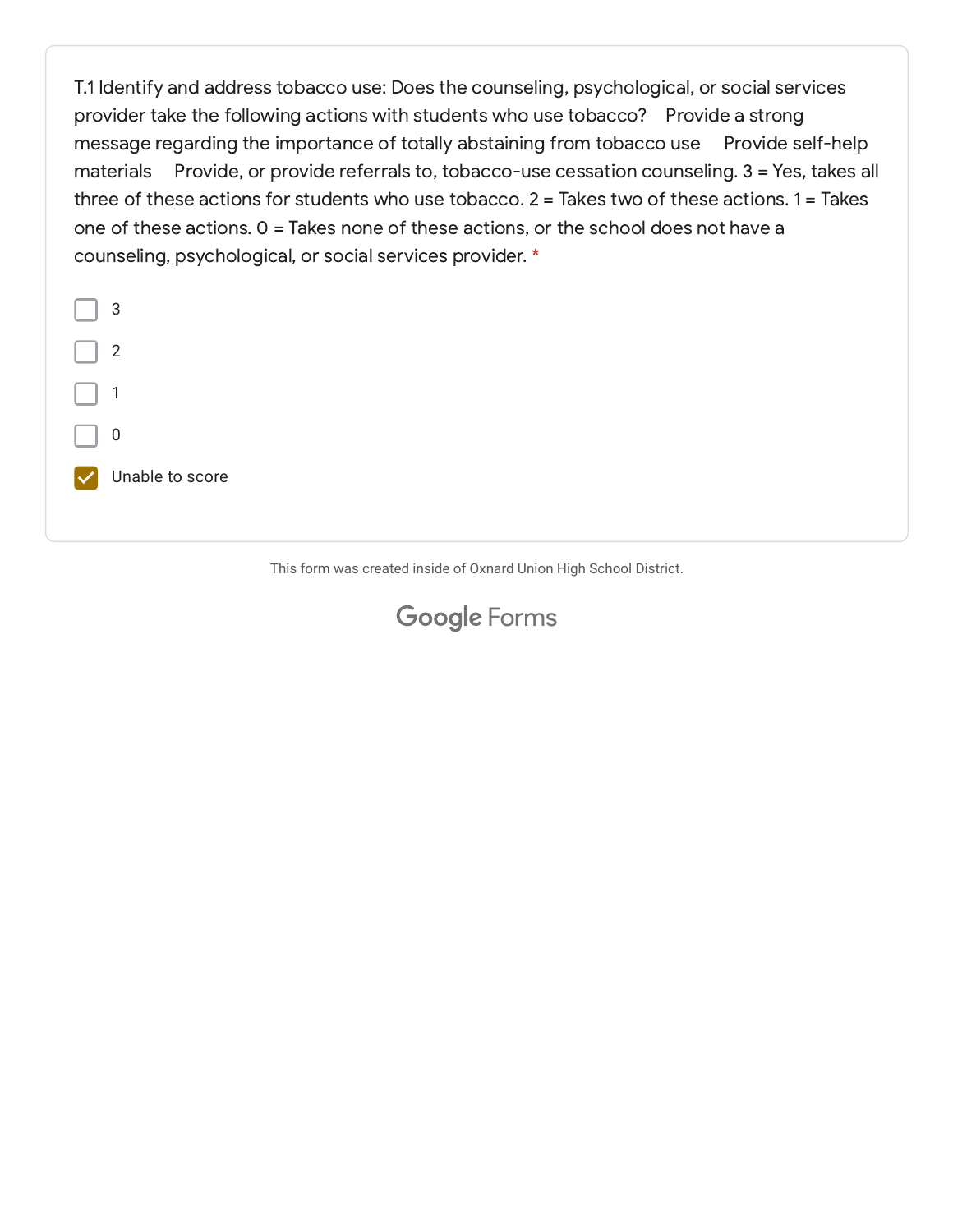## 1b. Health & Safety

Carefully read and discuss the discussion questions and scoring descriptions for each item listed on this Score Card.The notetaker for your group will select the most appropriate score for each item based on group input. The reporter will share three statements regarding what was rated. One score per group.

CC.1 Health services provided by a full-time school nurse: Does your school have a full-time, registered school nurse responsible for health services all day, every day? Are an adequate number of full-time school nurses provided, based on the recommendation of at least one nurse per school?NOTE: More nurses are recommended if students have extensive nursing needs. 3 = Yes, we have a registered school nurse present all day every day. 2 = We have a registered school nurse present most of the time each week. 1 = We have a registered school nurse present some of the time each week, or we have an LPNor UAP (supervised by a school nurse) who is present at least some of the time each week. 0 = No, we do not have a registered school nurse, LPN, or UAP present in our school, or we have an unsupervised LPN or UAP in our school. \*

| 3               |
|-----------------|
| 2               |
| 1               |
| 0               |
| Unable to score |
|                 |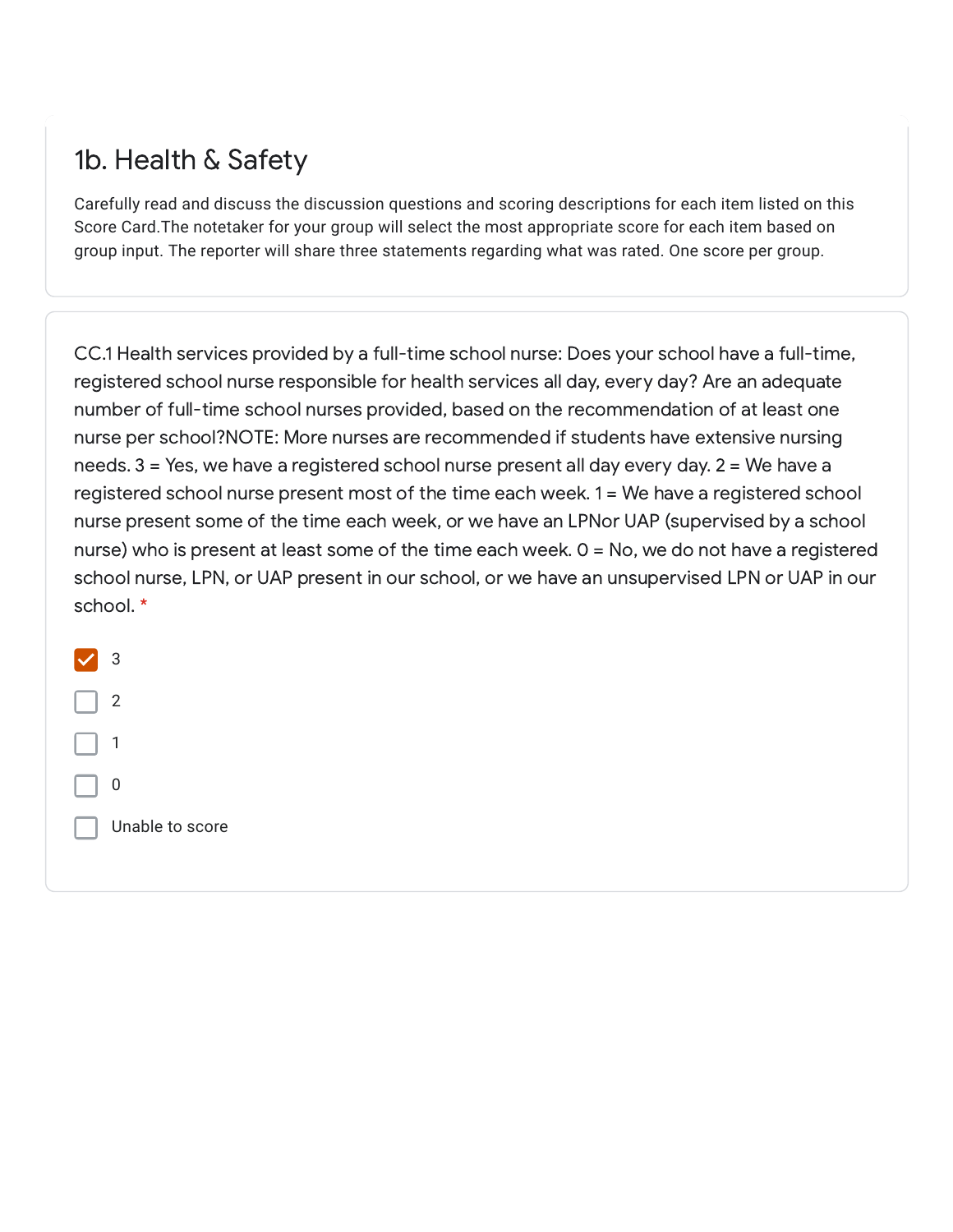CC.2 School-based healthcare services: Does your school provide the following school-based healthcare services, delivered by a school nurse or community healthcare organization (e.g., hospital, public health department, federally qualified health center)? Pediatric healthcare Dental care Vision care. 3 = Yes, our school provides all three of the school-based healthcare services. 2 = Our school provides two of those school-based healthcare services. 1 = Our school provides one of those school-based healthcare services. 0 = No, we do not provide school-based healthcare services. \*

| 3               |
|-----------------|
| 2               |
| 1               |
| 0               |
| Unable to score |
|                 |

CC.3 Health and safety promotion for students and families:Does the school nurse or other health services provider promote the health and safety of students and their families, through classroom activities and otherwise, on each of these topics? Promoting physical activity Promoting healthy eating Preventing tobacco or e-cigarette use Quitting tobacco use Preventing alcohol and other drug use Preventing unintentional injuries Preventing violence and suicide Managing chronic health conditions Preventing HIV, other STD, and unintended pregnancy. 3 = Yes, addresses all eight of these topics. 2 = Addresses four to seven of these topics. 1 = Addresses one to three of these topics. 0 = Addresses none of these topics, or the school does not have a school nurse or other health services provider. \*

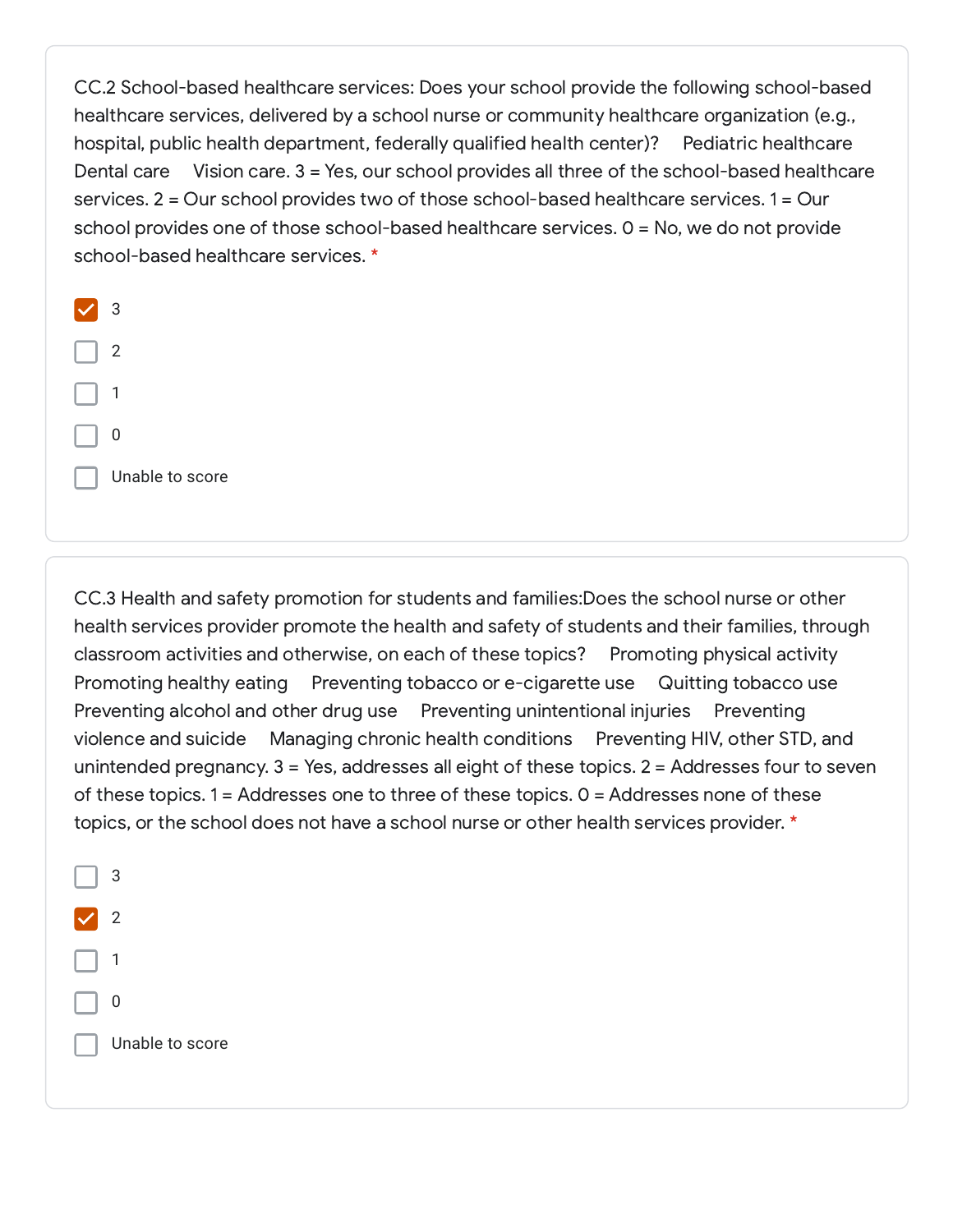CC.4 Collaborate with other school staff members: Does the school nurse or other health services provider collaborate with other school staff members to promote student health and safety in at least six of the following ways? Developing plans to address student health problems (e.g., individual health care plans, individual education plans, 504 plans, school team plans) Providing professional development Developing policy Consulting with teachers/health educators to identify, revise or develop health-related curricula or units/lessons Developing and implementing school-wide and classroom activities Developing School Improvement Plans Establishing communication systems with other school staff.  $3 = Yes$ , there is collaboration in at least six of these ways.  $2 = There$  is collaboration in three to five of these ways. 1 = There is collaboration in one or two of these ways. 0 = No, there is no collaboration, or the school does not have a school nurse or other health services provider. \*

| 3               |
|-----------------|
| 2               |
| 1               |
| 0               |
| Unable to score |
|                 |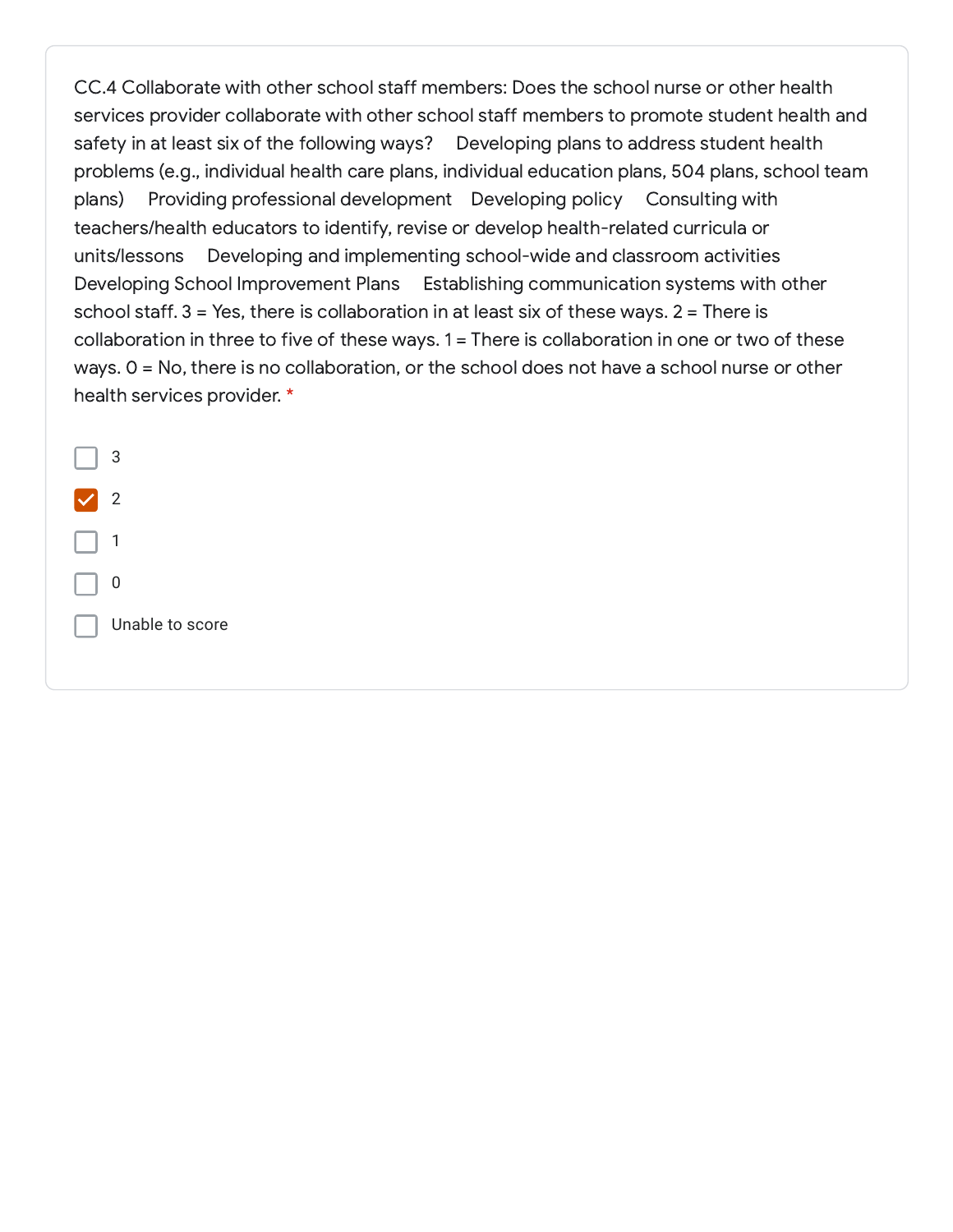CC.5 Implement a referral system: Does your school implement a systematic approach (including the following components) for referring students, as needed, to appropriate schoolor community-based health services? Contact parents of students identified as potentially needing additional health services and recommend that the students be evaluated by their primary health care provider or specialist. Contact parents of students without a primary health care provider and give information about child health insurance programs and primary care providers. Referral information is distributed widely (e.g., through flyers, brochures, website, student handbook, health education class) so that students, staff, and families can learn about school and community services without having to contact school staff. Staff members are given clear guidance on referring students to school counseling, psychological and social services. Referral forms are easy for staff members to access, complete, submit and keep confidential. A designated staff person or interdisciplinary student supports team (e.g., school nurse, counselor) regularly reviews and sorts referral forms and conducts initial screening. With written parental permission, additional information (e.g., questionnaires, relevant records, brief testing) is gathered as necessary and in compliance with FERPA. Written consent is obtained, in compliance with HIPAA, to gather relevant records from other professionals or agencies, if applicable. A list is kept and regularly updated of youth-friendly referral providers along with basic information about each (e.g., cost, location, language, program features, previous client feedback) Meetings are held with all relevant parties to discuss referral alternatives. Potential barriers (e.g., cost, location, transportation, stigma) and how to overcome them are discussed. Follow-up (e.g., via telephone, text messaging, email, personal contact) is conducted to evaluate the referral and gather feedback about the service. A status report is provided to the person who identified the problem, if applicable and in compliance with FERPA and/or HIPAA. Professional development is provided to all staff members about the referral process. 3 = Yes, our school has a referral system that includes all of these components. 2 = Our school has a referral system that includes many of these components.1 = Our school has a referral system that includes a few of these components. 0 = Our school's referral system does not include any of these components, or our school does not have a referral system. \*

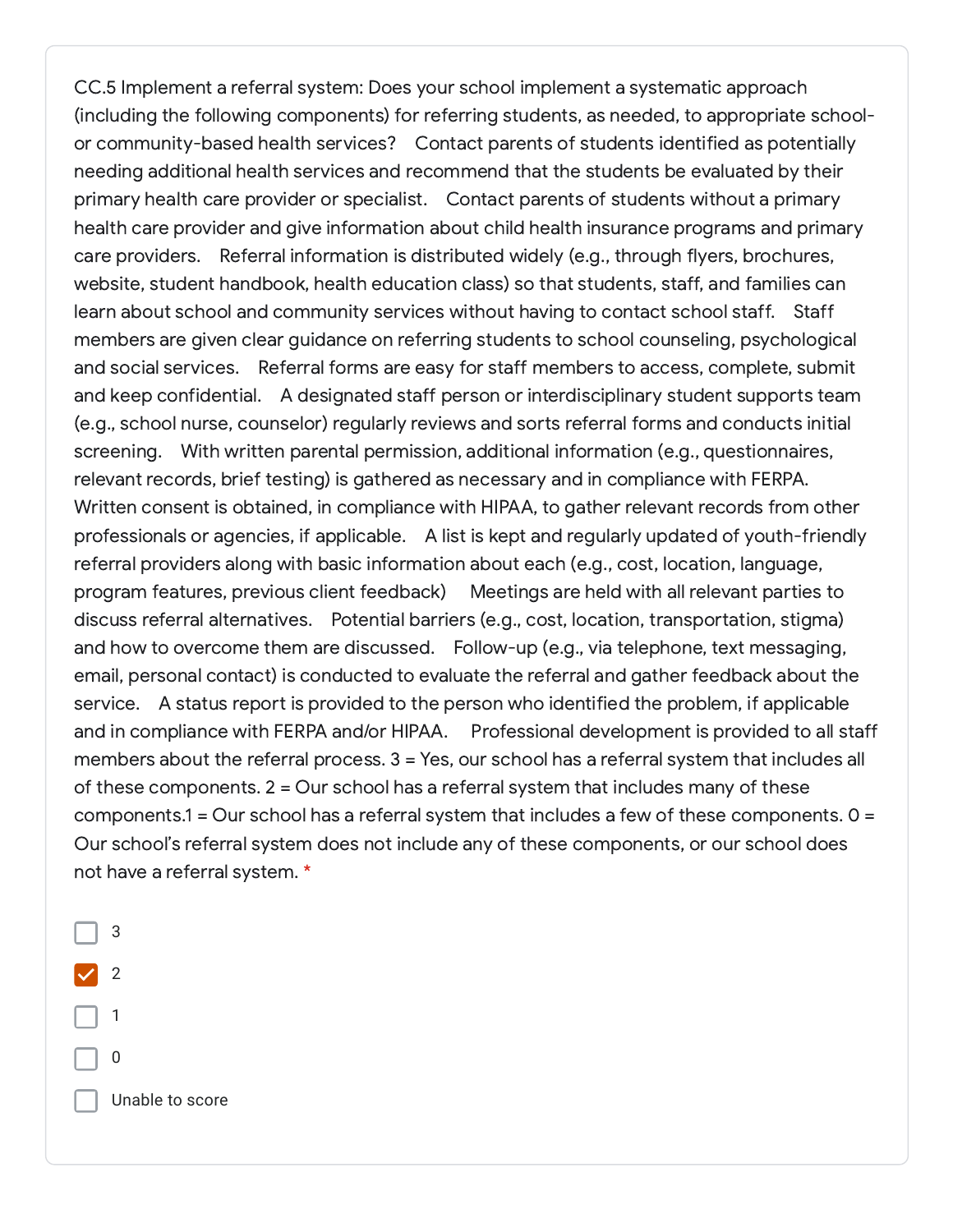CC.6 Student health information: Does your school have a system for collecting student health information prior to school entry and every year thereafter? Is all pertinent information communicated in writing to all appropriate staff members? 3 = Yes, all pertinent information is systematically collected and communicated in writing to all appropriate staff members. 2 = All pertinent information is systematically collected and communicated to some, but not all appropriate staff members. 1 = Some pertinent information is collected and communicated to some staff members. 0 = Pertinent information is not collected. \*



S.1 Assess extent of injuries on school propertyDoes the school nurse or other health services provider systematically collect information on unintentional injuries, incidents, and violence that occur on school property (including school buses) or that are associated with schoolsponsored events? Is the information analyzed, consistently reviewed, and acted upon as appropriate by school nurses and school policy makers? 3 = Yes, information is collected, analyzed, and consistently reviewed by school nurses and school policy-makers. 2 = Information is collected, analyzed, and occasionally reviewed by school nurses and school policy-makers. 1 = Information is collected and analyzed but not reviewed by school nurses and school policymakers. 0 = Information is collected but not analyzed or reviewed, or information is not collected, or the school does not have a school nurse or other health services provider. \*

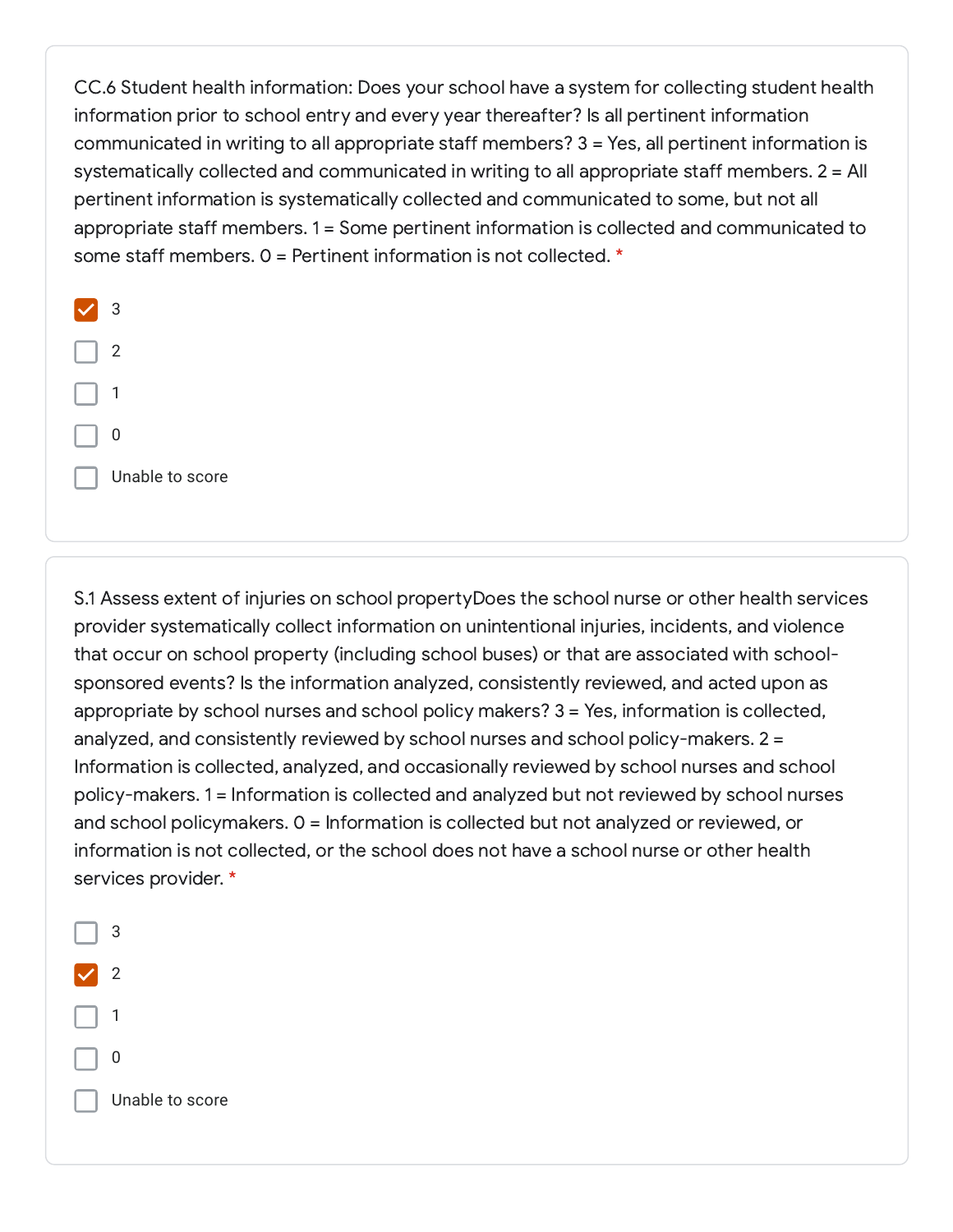S.2/CHC.1 Health emergency response plans: Does the school nurse or other health services provider have an emergency plan that includes all the components listed below for assessing, managing, and referring students and staff members suffering from a medical emergency (e.g., injury, severe asthma episode) to the appropriate level of care? Written instructions on contacting emergency service providers, with telephone numbers posted in prominent locations List of health services and other staff members and their assignments, including at least one qualified person who will assess the person(s) suffering from a medical emergency and manage immediate care; one person who will call emergency medical services (EMS); one person who will control students in the area; and one person who will direct EMS to the location of the person(s) suffering from a medical emergency Plan for transporting and referring person(s) suffering from a medical emergency to care, including a protocol for situations in which staff members need to be with a student at a treatment center System for contacting parents and appropriate staff members (e.g., a central file with daytime contact information for parents and guardians) Provisions for obtaining parental consent if referral for immediate treatment is required Copies of treatment and referral protocols available in first aid kits. 3 = Yes, all of these components are part of the emergency plan. 2 = All but one of these components are part of the emergency plan. 1 = There is a plan, but it lacks more than one of these components.  $0 = No$ , the school does not have a plan.  $*$ 

3 2 1 0 Unable to score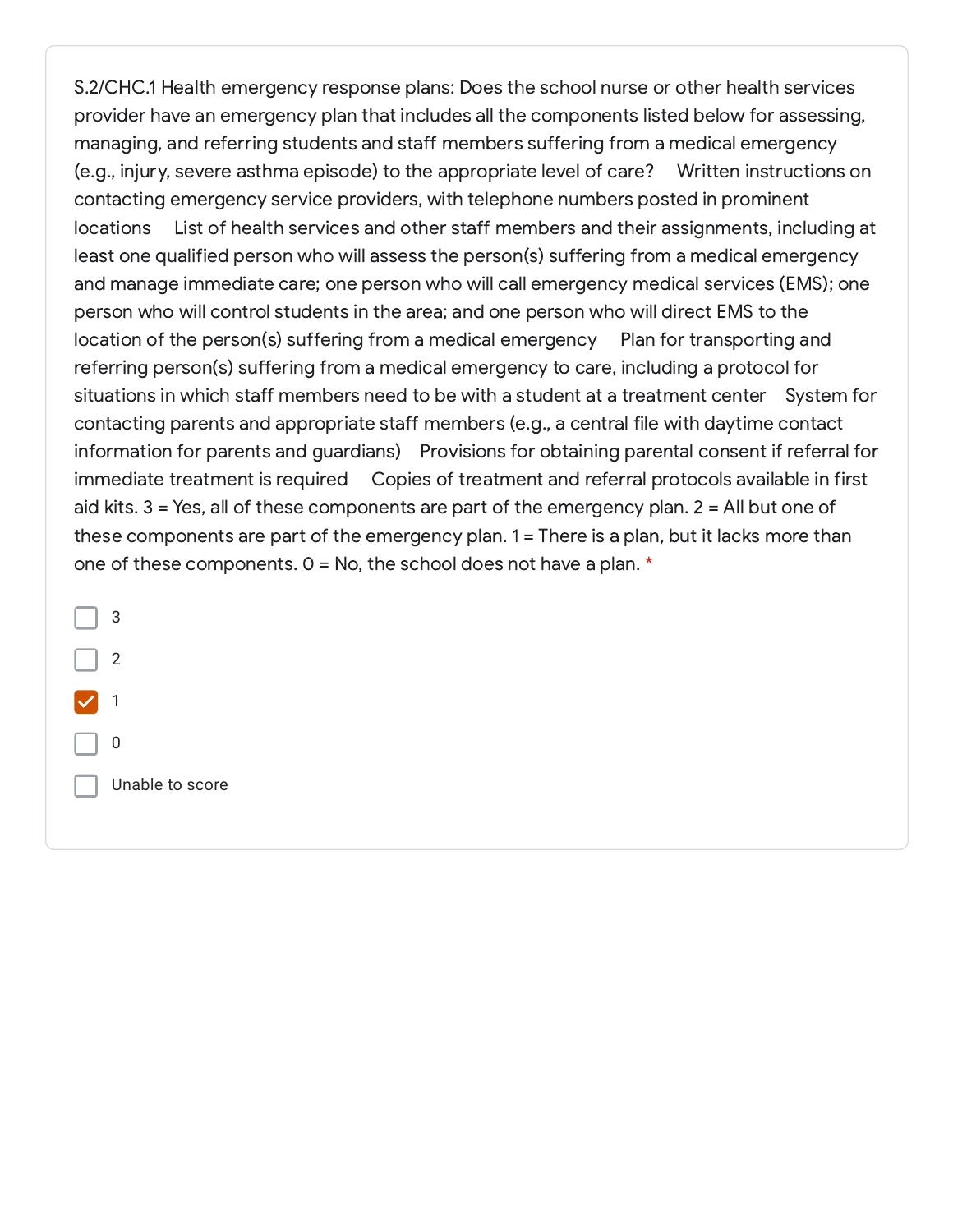CHC.2 Identify and track students with chronic health conditionsDoes the school nurse or other health services provider have a system for identifying and tracking students with chronic health conditions? 3 = Yes, there is a system to identify and track students with chronic health conditions. 2 = Students are systematically identified, but not systematically tracked. 1 = Students are identified only when an urgent need related to their condition arises at school. 0 = No, there is no system for identifying or tracking students with chronic health conditions, or the school does not have a school nurse or other health services provider. \*



CHC.3 Care coordination for students with poorly controlled chronic health conditions Does your school nurse facilitate or provide care coordination for students with poorly controlled chronic health conditions (e.g., asthma, diabetes, etc.)? 3 = Yes, care coordination is facilitated or provided to all students with poorly controlled chronic health conditions. 2 = Care coordination is facilitated or provided to most students with poorly controlled chronic health conditions. 1 = Care coordination is facilitated or provided to some students with poorly controlled chronic health conditions. 0 = No, care coordination is not facilitated or provided to students with chronic health conditions. \*

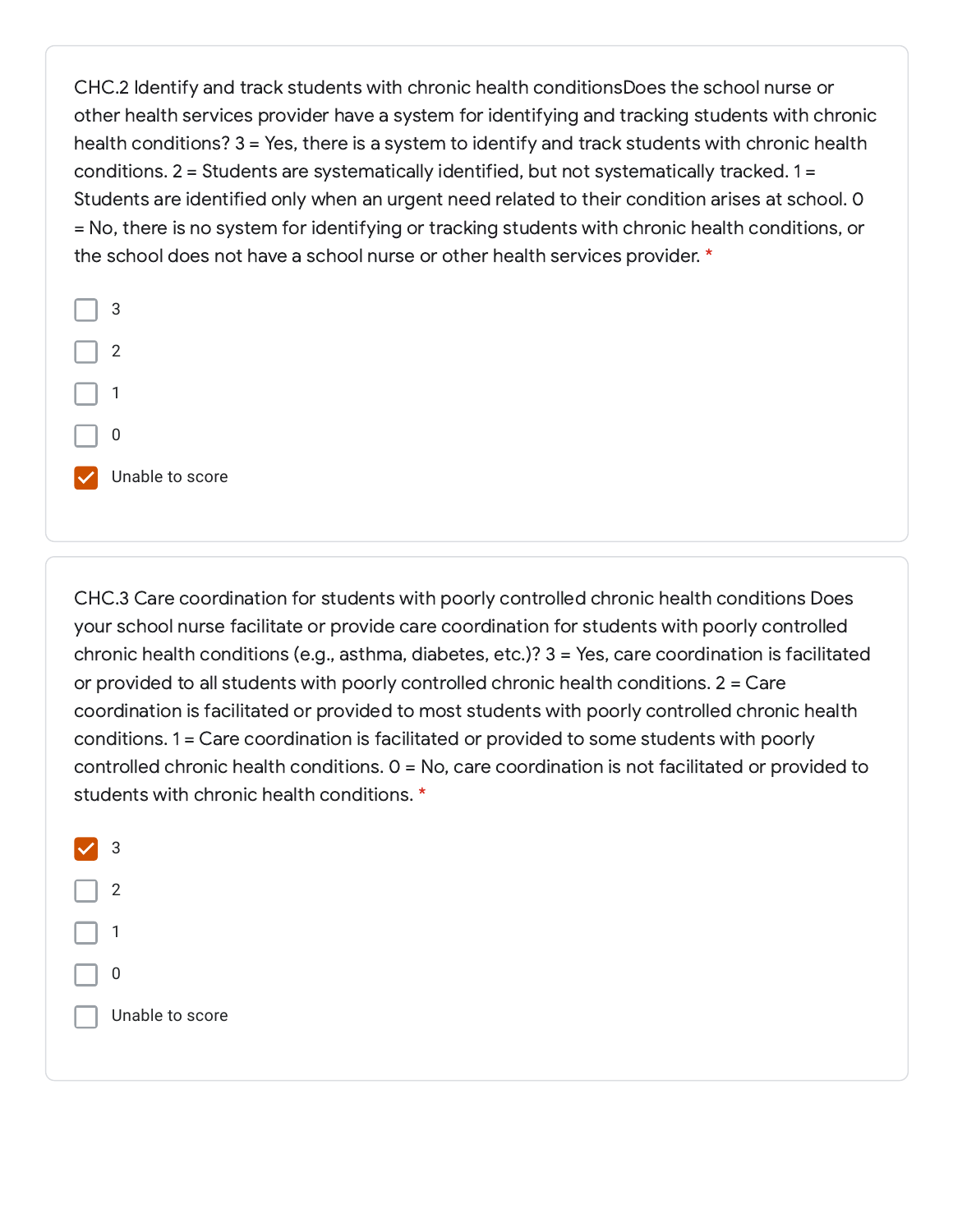CHC.4 Ensure immediate and reliable access to quick-relief medications for students, if appropriateDoes your school use all of these methods to ensure students with chronic health conditions, such as asthma or food allergies, have immediate and reliable access to quickrelief medications (e.g. asthma inhalers or epinephrine auto-injectors) in school? Allow students to carry and self-administer quick-relief medications with written permission from physician, parent/guardian, and school nurse. Ensure quick-relief medication is readily accessible, clearly labeled, and not accessible to other students. School nurse or other health care provider provides annual training to the appropriate school staff on how to recognize acute symptoms such as those of allergic reactions or asthma, as well as the administration of quick relief medications. 3 = Yes, students are allowed to carry and self-administer quick-relief medications. 2 = Quick-relief medication is readily accessible, clearly labeled, and not accessible to other students and someone trained to recognize acute or emergency symptoms and administer quick-relief medications is always present at the school. 1 = Quickrelief medication is readily accessible, clearly labeled, and not accessible to other students or someone trained in administering quick-relief medications is always present at the school. 0 = No, none of these methods are used. \*

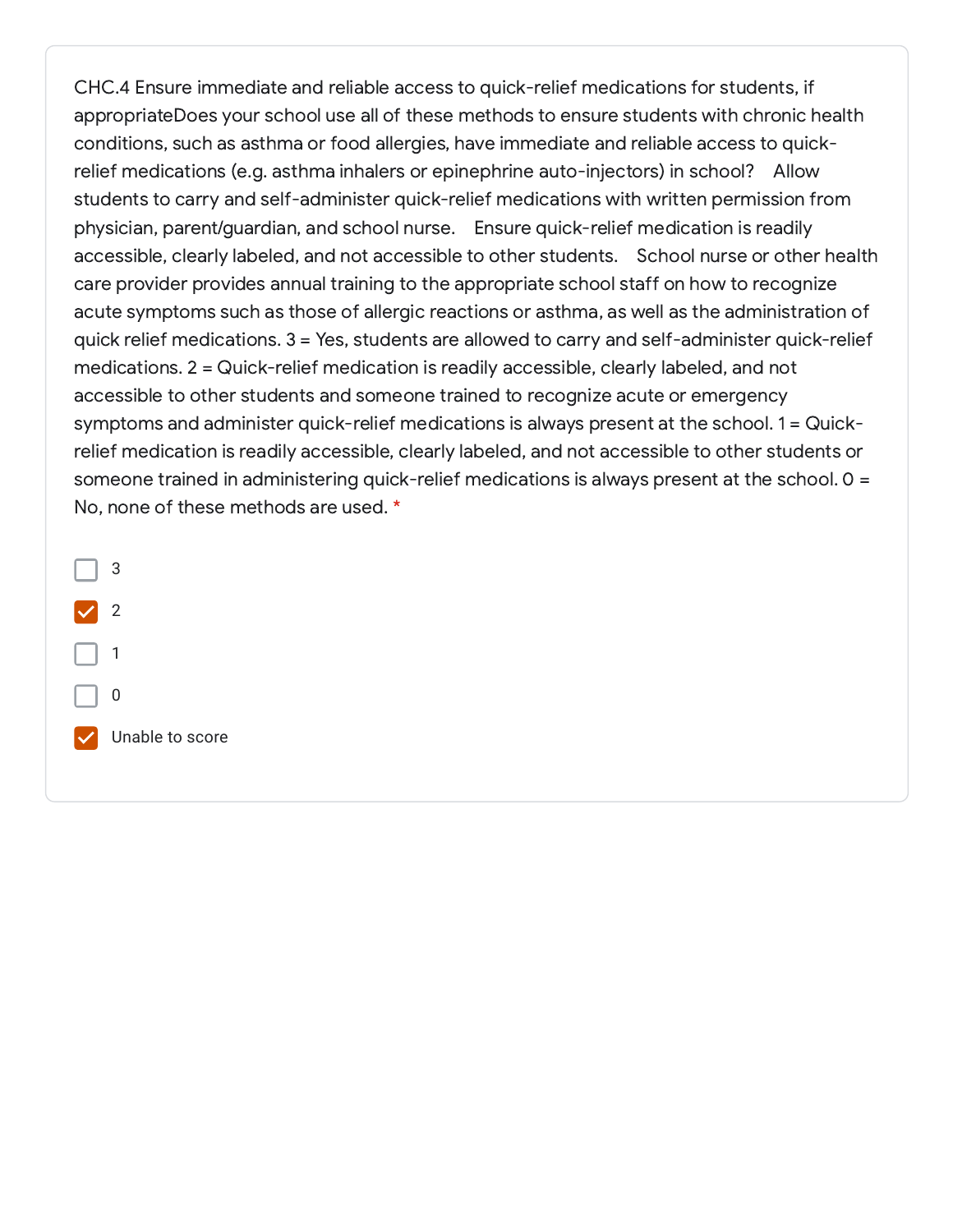CHC.5 Offer disease-specific education to all students with identified chronic health conditions: Does your school offer disease-specific education at school for all students with known chronic health conditions? 3 = Yes, our school offers disease-specific education for students with known chronic health conditions. 2 = Our school offers disease-specific education for students with chronic health conditions, but only offers education related to some chronic health conditions. 1 = Our school offers disease-specific education for students with chronic health conditions, but only offers education related to a few chronic health conditions. 0 = No, our school does not offer disease-specific education for students with known chronic health conditions. \*

| 3               |
|-----------------|
| 2               |
| 1               |
| 0               |
| Unable to score |
|                 |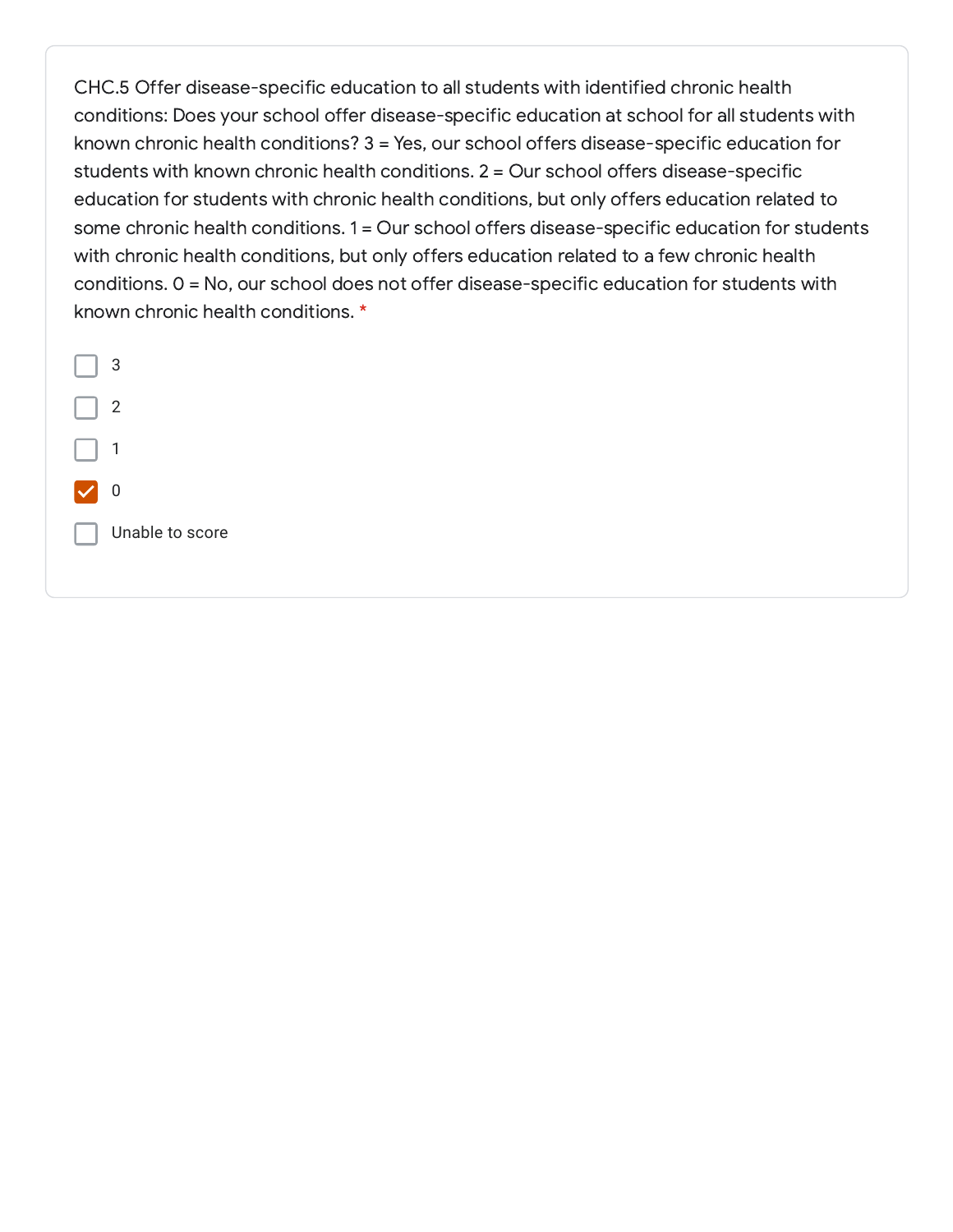N.1 Food allergy management plan: Does your school have a plan to address food allergy management and prevention (e.g., Food Allergy Management and Prevention Plan) which includes the following priorities needed to manage food allergies in the school setting? Ensure daily management of food allergies for individual children (e.g., identifying children with food allergies, a plan to manage and reduce risks of food allergy reactions) Prepare for food allergy emergencies (e.g., easy to use communication systems, easy access to epinephrine auto-injectors, plans for contacting emergency medical services, identification of staff roles in emergencies) Provide professional development on food allergies for staff (e.g., general training on food allergies for all staff, in-depth training for staff who have frequent contact with children with food allergies (including cafeteria/food service staff), specialized training for staff responsible for managing children with food allergies) Educate children and family members about food allergies (e.g., teach all children, all parents and families about food allergies) Create and maintain a healthy and safe educational environment (e.g., limit exposure to food allergens, develop food-handling policies to prevent unintentional contact, make outside groups aware of food allergy policies and rules when they use school facilities, create a positive psychosocial climate). 3 = Yes, our school has a plan that includes all 5 priorities needed to manage food allergies in the school setting. 2 = Our school has a plan that includes 3-4 priorities needed to manage food allergies in the school setting. 1 = Our school has a plan that includes 1-2 priorities needed to manage food allergies in the school setting. 0 = Our school does not have a plan to address food allergy management and prevention. \*

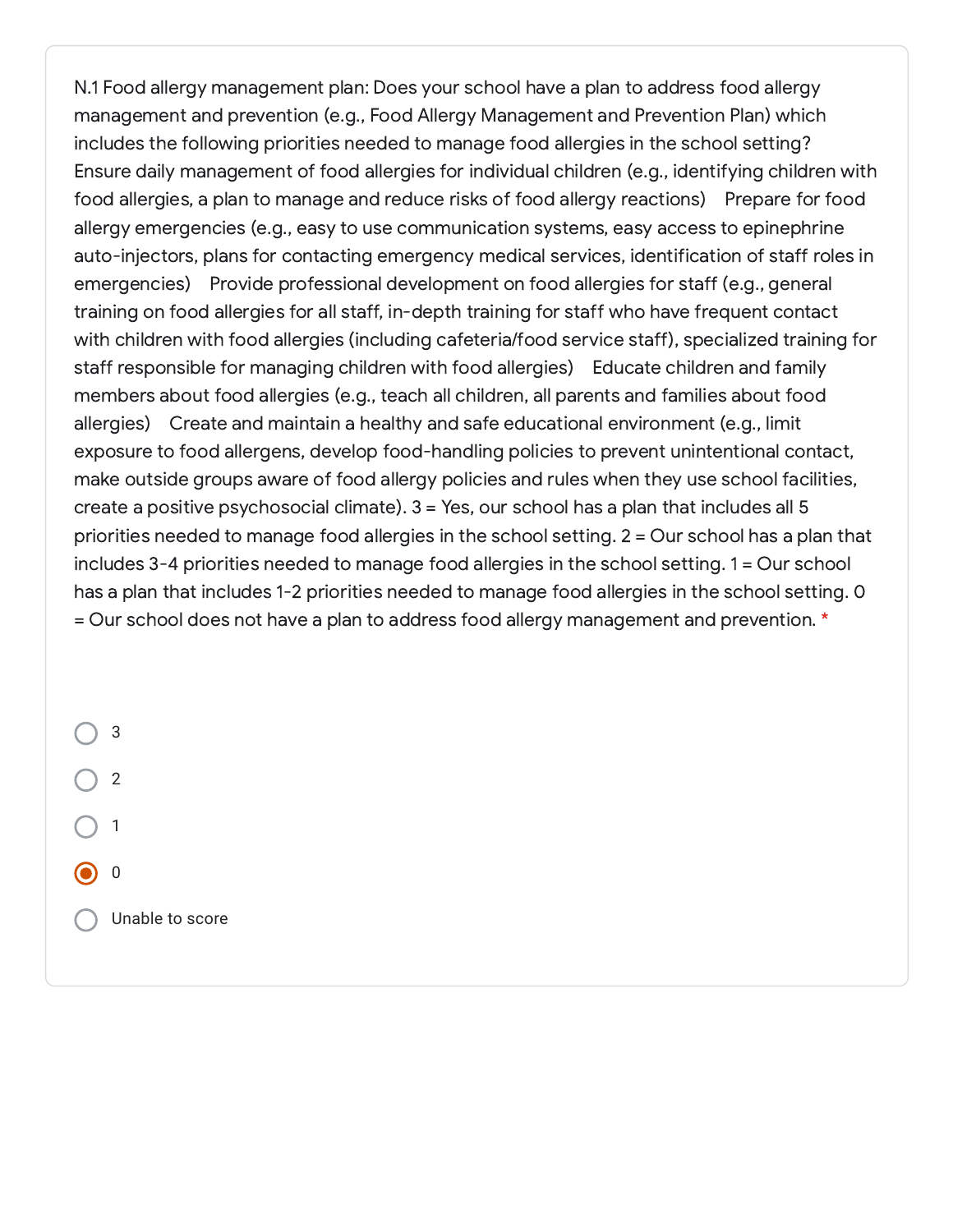T.1 Address tobacco use: Does the school nurse or other health services provider take the following actions with students who use tobacco? Provide a strong message regarding the importance of totally abstaining from tobacco use Provide self-help materials Provide, or provide referrals to, tobacco-use cessation counseling. 3 = Yes, takes all three of these actions for students who use tobacco. 2 = Takes two of these actions. 1 = Takes one of these actions. 0 = Takes none of these actions, or the school does not have a school nurse or other health services provider. \*

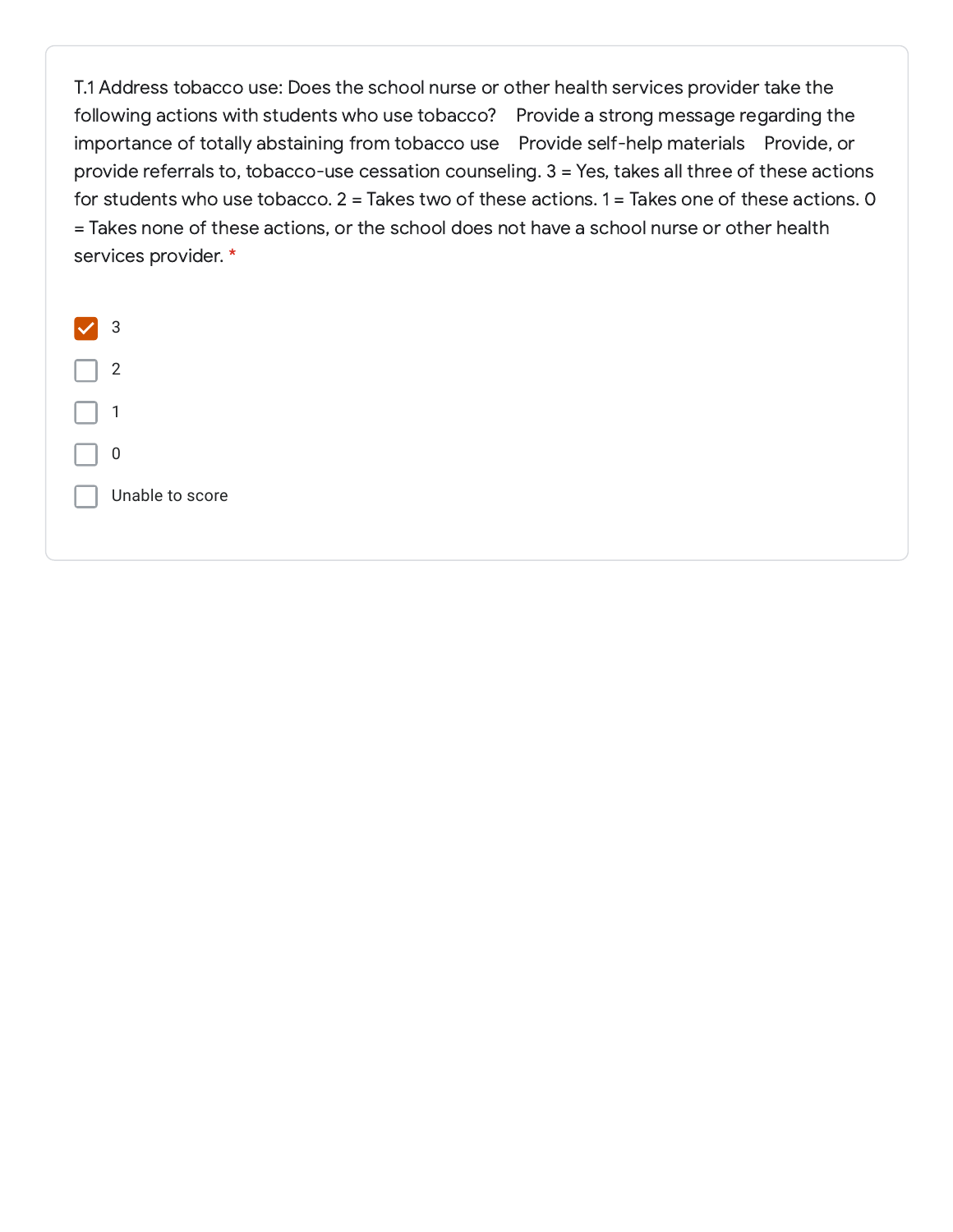SH.1 Linkages to youth-friendly sexual and reproductive health servicesDoes your school identify youth-friendly community-based health services providers and systematically link with them to provide sexual and reproductive health services to students?  $3 = Yes$ , our school identifies youth-friendly community providers and systematically links with them to provide sexual and reproductive health services to students. 2 = Our school systematically links with community providers to provide sexual and reproductive health services to students, but does not identify youth-friendly community providers. 1 = Our school refers students to communitybased sexual and reproductive health services, but does not have a system for linking with these providers or identify youth-friendly providers. 0 = No, our school does not link with or refer students to sexual and reproductive health services or identify youth-friendly community providers. \*

3 2 1 0 Unable to score

This form was created inside of Oxnard Union High School District.

## Google [Forms](https://www.google.com/forms/about/?utm_source=product&utm_medium=forms_logo&utm_campaign=forms)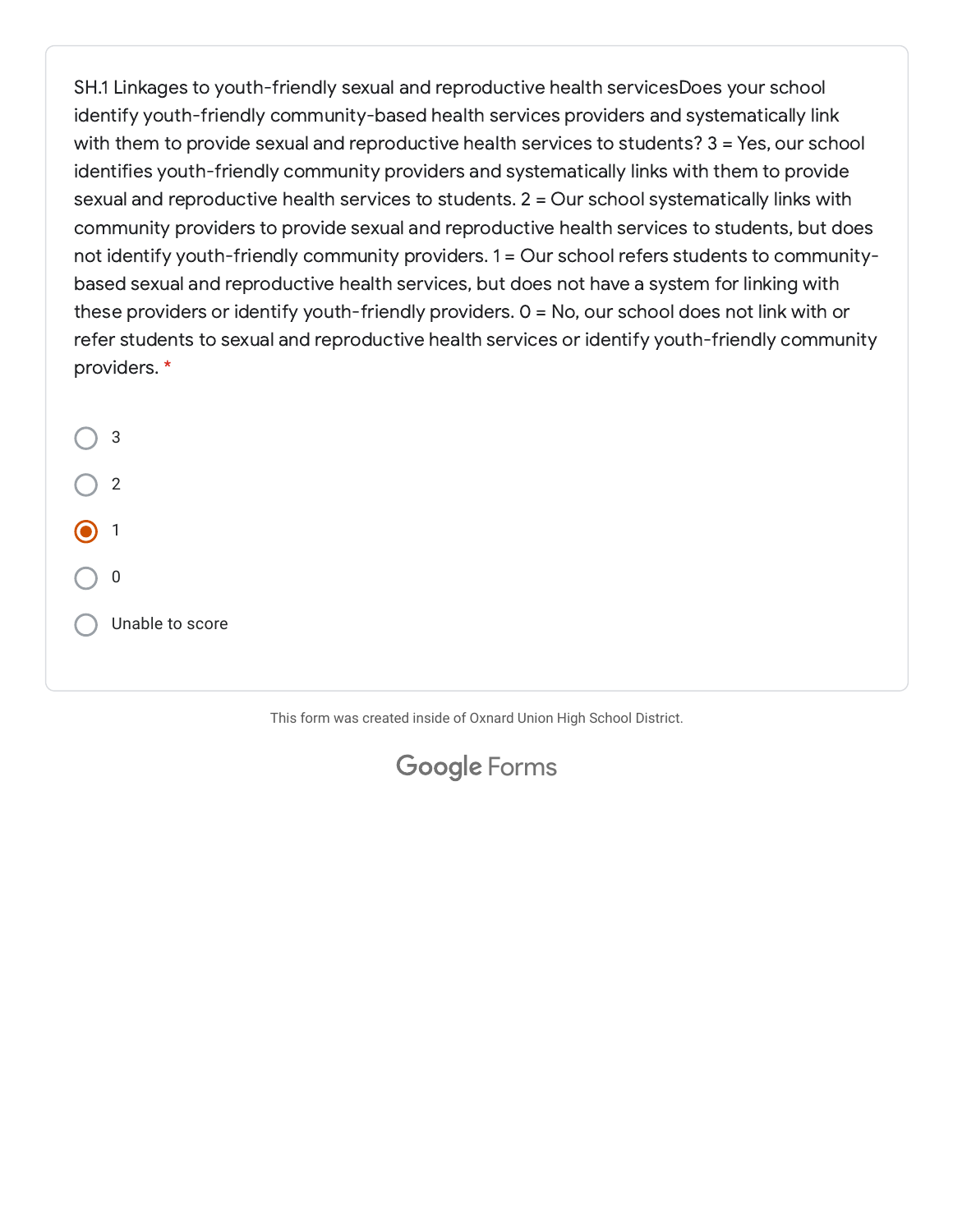#### Nutrition Scorecard

Carefully read and discuss the discussion questions and scoring descriptions for each item listed on this Score Card.The notetaker for your group will select the most appropriate score for each item based on group input. The reporter will share three statements regarding what was rated. One score per group.

Breakfast and programs: Does your school offer school meals (breakfast and lunch) programs that are fully accessible to all students?  $4 = Yes. 3 = our school offers breakfast and lunch$ programs, but they are not fully accessible to all students. 2 = Our school offers only a lunch program, but there are plans to add a breakfast program. 1 = Our school offers only a lunch program and there are no plans to add a breakfast program or the school does not offer a breakfast or lunch program. 0 = Unable to score \*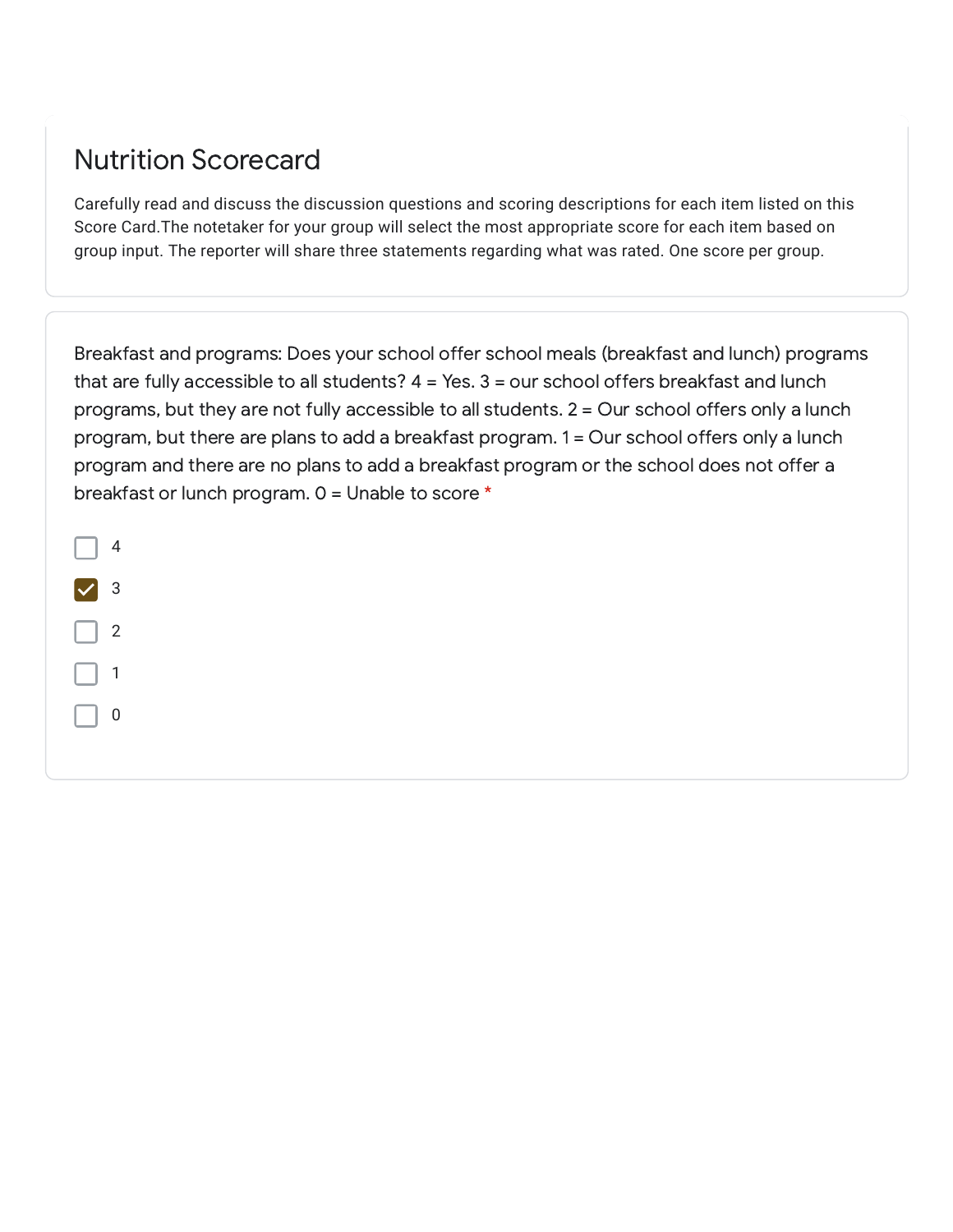School breakfast: Does your school use strategies to maximize participation in the school breakfast program? 4 = Our school offers universal free breakfast after the bell, such as breakfast in the classroom, grab and go to the classroom, or second chance breakfast models (breakfast is offered multiple times a day). 3 = Our school offers breakfast after the bell, such as breakfast in the classroom, grab and go to the classroom, or second chance breakfast models (breakfast is offered multiple times a day). 2 = Our school offers a traditional breakfast program served and consumed in the cafeteria. Breakfast is offered one time per day. 1 = Our school does not offer a breakfast program. 0 = Unable to score \*

|                      | 4                       |
|----------------------|-------------------------|
| $\blacktriangledown$ | $\overline{\mathbf{3}}$ |
|                      | 2                       |
|                      | $\mathbf{1}$            |
|                      | D                       |

School lunch: Does your school provide multiple alternative points of sale for reimbursable meals, such as outside lines, kiosks, grab and go options, etc to maximize participation in the National School Lunch Program? 4 = Our school provides multiple alternative points of sale at lunch. 3 = Our school provides one alternative point of sale at lunch. 2 = Our school offers a traditional lunch program served and consumed in the cafeteria. 1 = Our school does not offer a lunch program.  $0 =$  Unable to score  $*$ 

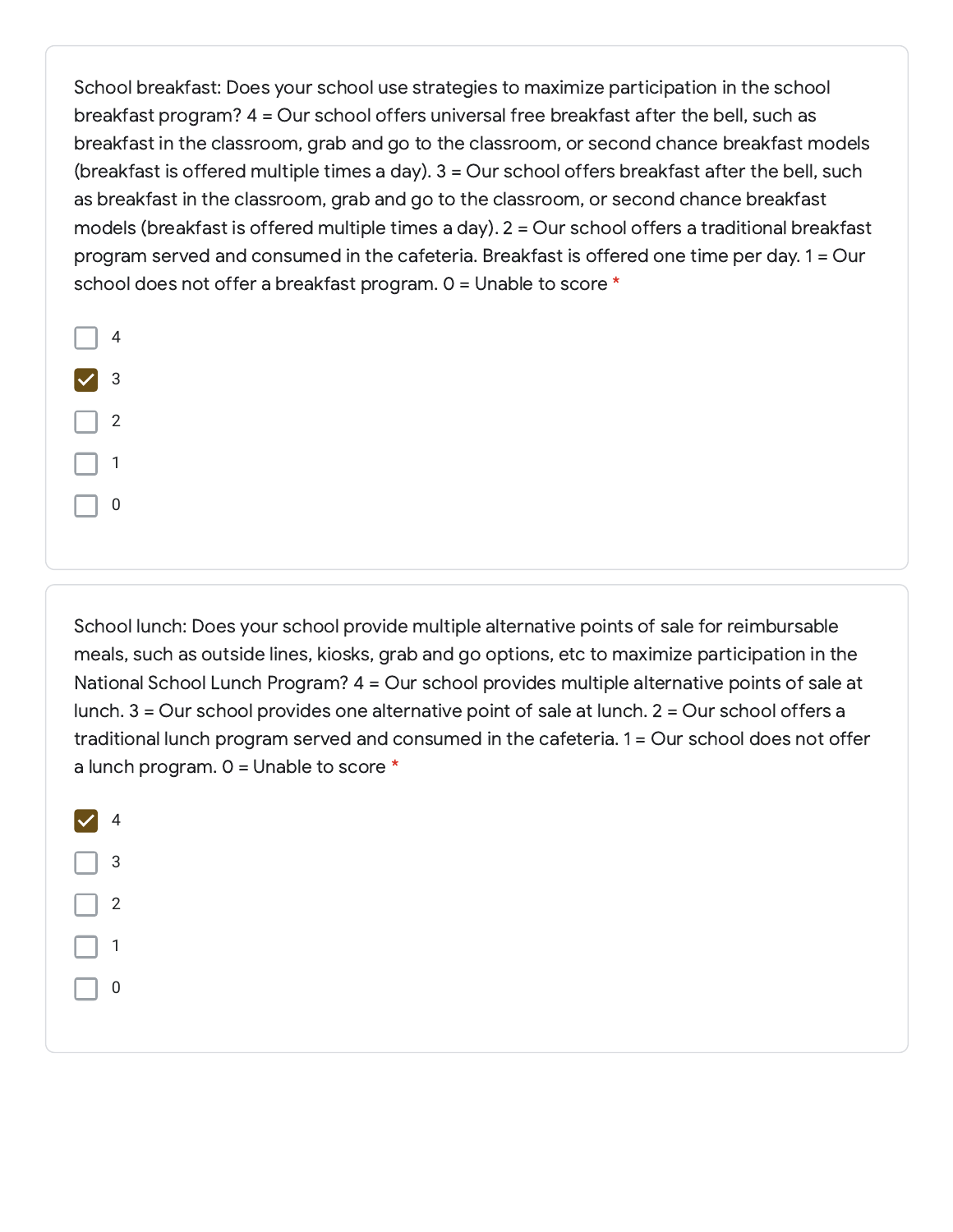Variety of offerings in school meals: Do school meals include a variety of offerings that meet the following criteria? LUNCH - Go beyond the National School Lunch Program requirements to offer one additional serving per week from any of the 3 vegetable subgroups (dark green, red and orange, dry beans and peas); Offers a different fruit every day of the week during lunch (100% fruit juice can be counted as a fruit); Offer fresh fruit at least 1 day per week; Offer foods that address the cultural practices of the student population; Offer an alternative entree option at least one time per week that is legume based, reduced fat dairy or fish based (including tuna); Offer at least 3 different types of whole-grain rich items each week. BREAKFAST - Offer at least 3 different fruits and vegetables each week (100% fruit juice can be counted as a fruit); Offer fresh fruit at least 1 day per week. 4 = Yes, meets six to eight of these criteria for variety. 3 = Meets three to five of these criteria for variety. 2 = Meets one or two of these criteria for variety. 1 = Meets none of these criteria for variety. 0 = Unable to score \*

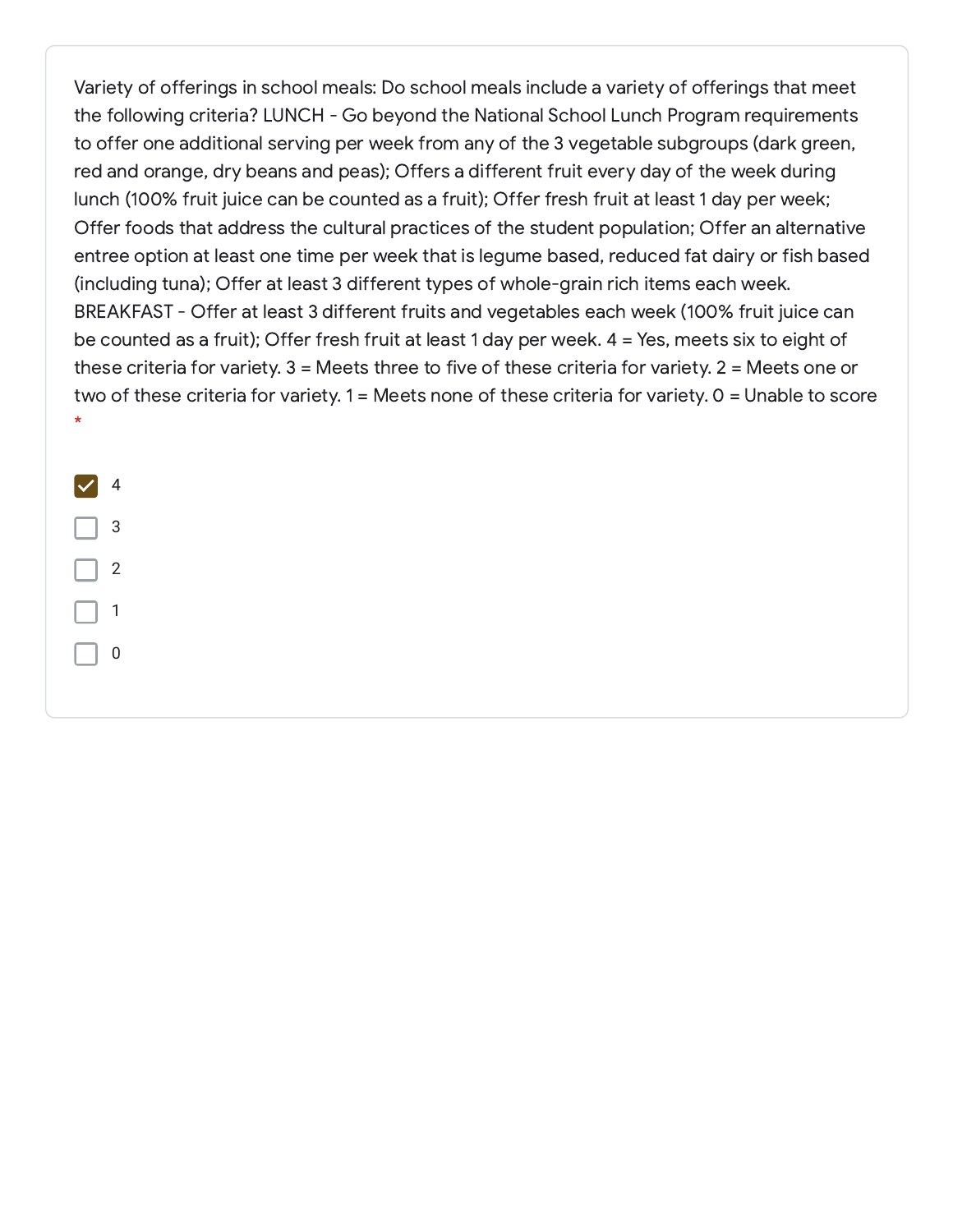Healthy food purchasing and preparation practices: Does the school food service consistently follow practices that ensure healthier foods are purchased and prepared for service? Use specifications requiring lower sodium content in prepared foods such as hamburgers, cold cuts, chicken nuggets, pizza, sandwiches, and canned products such as vegetables and soups; Use specifications requiring lower added sugar content in prepared foods such as whole grain cold cereals or cereal bars; breakfast items such as pancakes and waffles, and canned products such as fruit; Roast, bake, or broil meat rather than fry it; Use low-sodium or no-saltadded spices and seasonings, dressings, marinates, sauces, and condiments (ketchup, barbecue sauce, ranch dressing); Prepare vegetables by steaming or baking; Prepare vegetables using little or no fat; Use products that are locally grown or produced such as milk, produce, meats, chicken or fish; Follow standardized recipes that are low in saturated fat, sodium and added sugars. 4 = Yes, follows ten to eleven of these practices. 3 = Follows eight to nine of these practices. 2 = Follows five to six of these practices. 1 = Follows four or fewer of these practices.  $0 =$  Unable to score  $*$ 

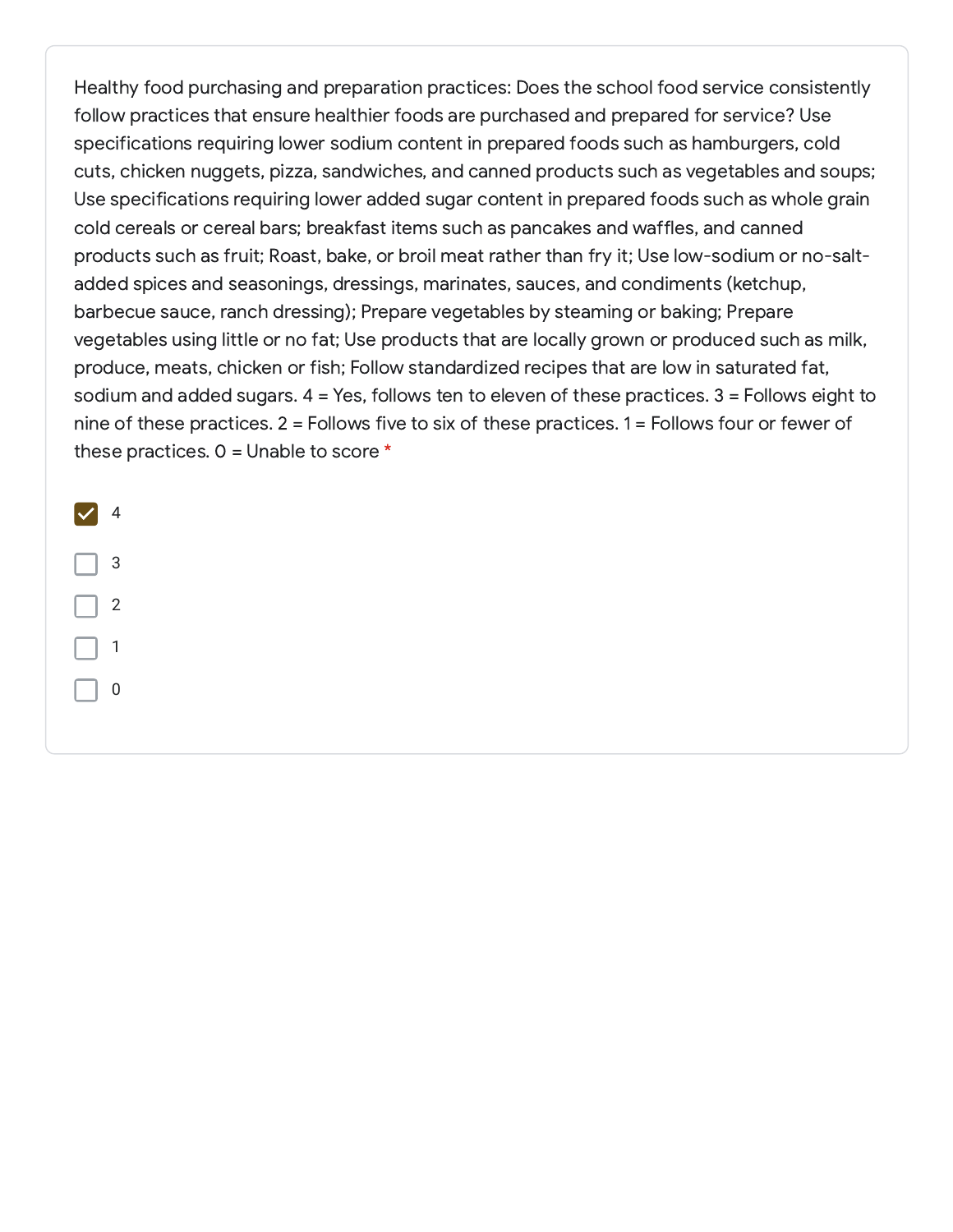Promote healthy food and beverage choicesAre healthy food and beverage choices promoted using the following techniques? A variety of mixed whole fruits are displayed in nice bowls or baskets; Fruit is offered in at least two locations on all service lines; Vegetables are offered on all serving lines; At least one vegetable is identified as the featured vegetable of the day (Harvest of the Month); Place pre-packed salads in high traffic area; White milk is displayed in front of other beverages in the coolers; Cafeteria staff politely prompt students who do not have a full reimbursable meal to select a fruit or vegetable; Signs show students how to make a reimbursable meal on any service line; Cafeteria staff smile and greet students upon entering the service line and continually throughout meal service; Students, teachers, or administrators announce today's menu in daily announcements; A monthly menu is posted in the main office; Information about the benefits of school meals is provided to teachers and administration at least annually; Conduct a taste test of new entree items. 4 = Yes, healthy food and beverage choices are promoted through ten or more of these techniques. 3 = Healthy food and beverage choices are promoted through five to nine of these techniques. 2 = Healthy food and beverage choices are promoted through one to four of these techniques. 1 = Healthy food and beverage choices are promoted through none of these techniques. 0 = Unable to score \*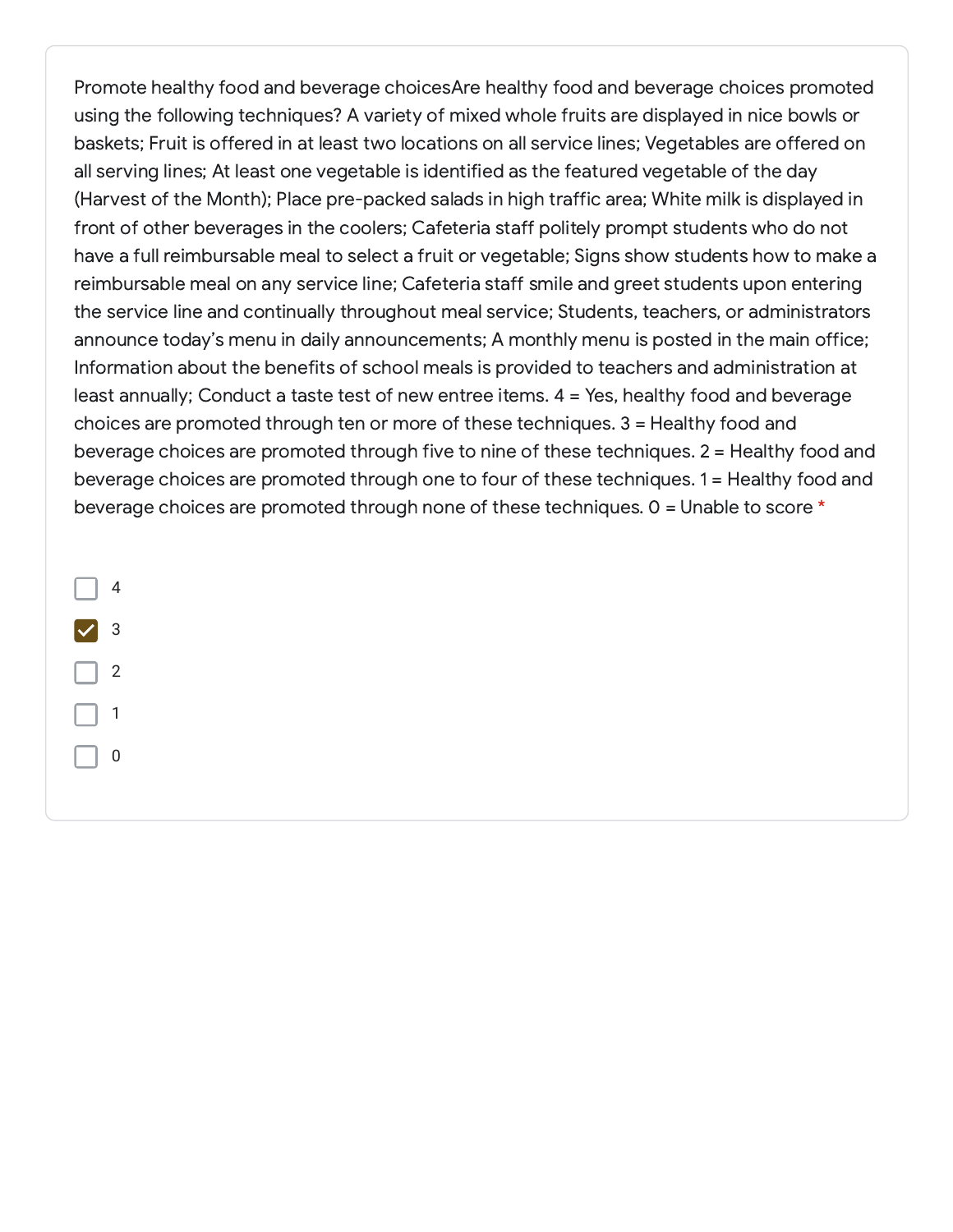Adequate time to eat school meals: Do students have at least 10 minutes to eat breakfast and at least 20 minutes to eat lunch, counting from the time they receive their meals?  $4 = Yes. 3 =$ Have adequate time for breakfast or lunch, but not both. 2 = No, but there are plans to increase time.  $1 = No. 0 = Unable to score *$ 



Clean, safe, and pleasant cafeteria: Does the school provide students with a clean, safe, and pleasant cafeteria, according to the following criteria? Physical structure does not need repairs; Tables and chairs are not damaged and are of appropriate size for all students; Seating is not overcrowded; Rules for behavior are enforced; Tables and floors are cleaned between lunch periods or shifts; The lunchroom is branded and decorated in a way that reflects the student body; Appropriate practices are used to prevent excessive noise levels; Smells are pleasant and non-offensive; Appropriate eating devices are available when needed for students with special health care needs. 4 = Yes, cafeteria meets all of these criteria. 3 = Meets four to seven of these criteria. 2 = Meets two to three of these criteria. 1 = Meets one of fewer of these criteria.  $0 =$  Unable to score  $*$ 

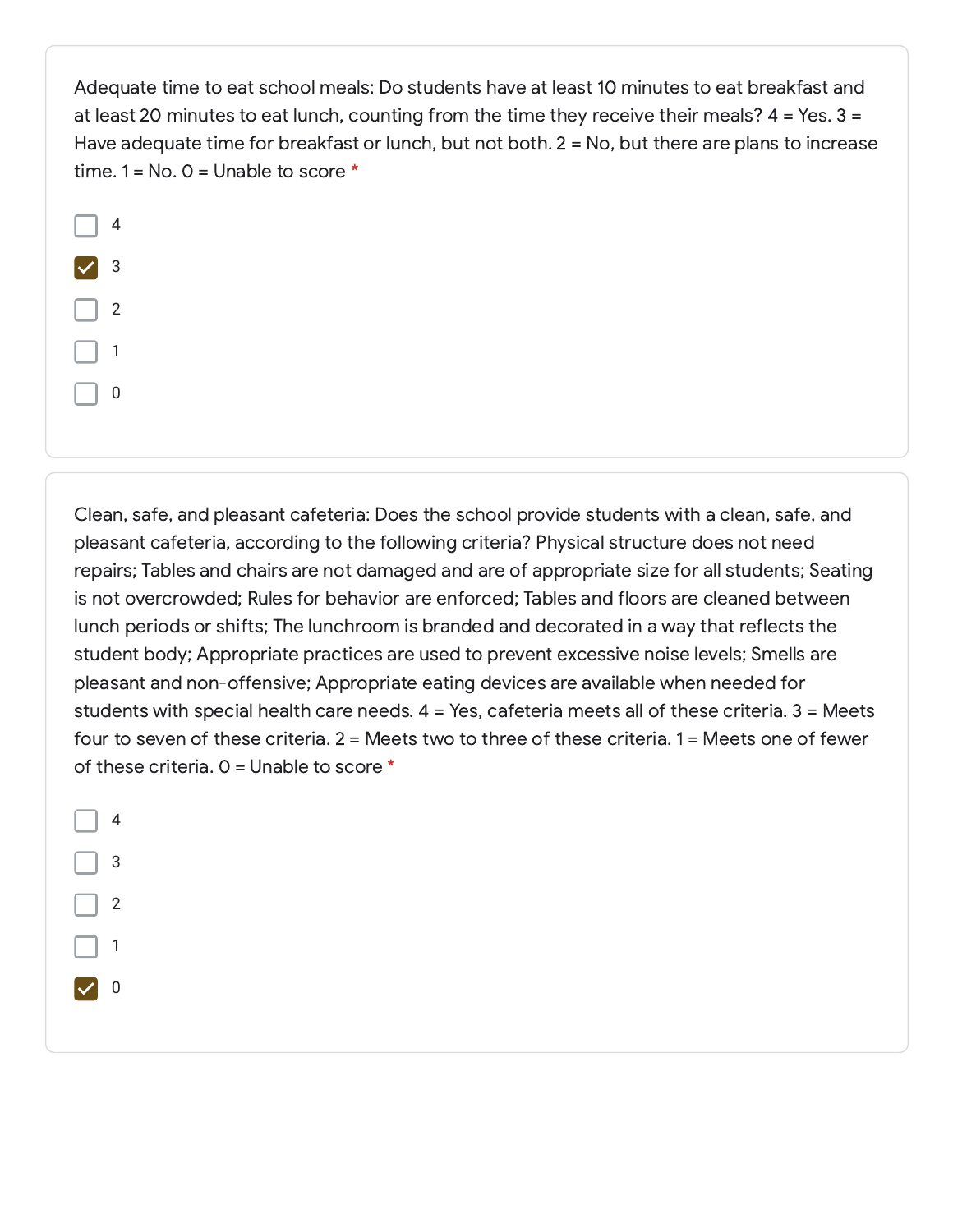Preparedness for food emergencies: Are school nutrition service staff members and staff monitoring during the lunch period trained to respond quickly and effectively to the following types of emergencies? Choking; Natural disasters Weather related emergencies and school closures; Medical emergencies (severe food allergy reactions, diabetic reactions)Attempts to introduce biological or other hazards into the food supply; Situations that require students and others to shelter in the school. 4 = Yes, all staff are trained for five to six types of emergencies. 3 = Some staff are trained for three or four types of emergencies. 2 = Some staff are trained for one or two types of emergencies. 1 = No, staff are trained for none of these types of emergencies. 0 = Unable to score \*

Farm to School activities: Is your school implementing any Farm to School activities? Local or regional products are incorporated into the school meal program; Messages about agriculture and nutrition are reinforced throughout the learning environment; School hosts a school fruit or vegetable garden; School hosts field trips to local farms; School utilizes promotions or special events, such as tastings, that highlight the local products; School hosts a farmers market; Menu states local products are being served; Local farmers participate in career day activities4 = Yes, our school is implementing four to five of these activities. 3 = Our school is implementing two to three of these activities. 2 = Our school is implementing one of these activities. 1 = No, our school is not implementing any of these activities.  $0 =$  Unable to score  $*$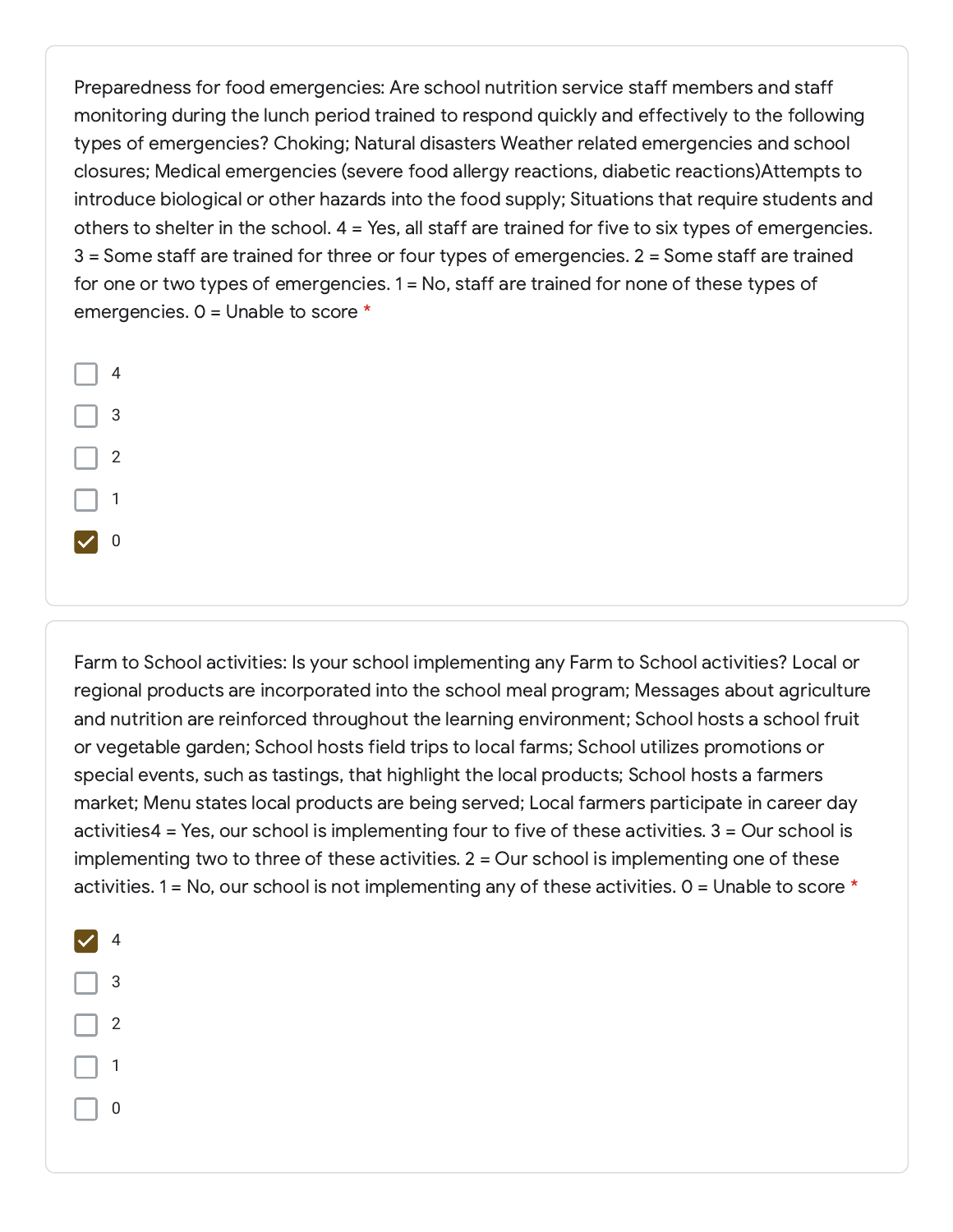This form was created inside of Oxnard Union High School District.

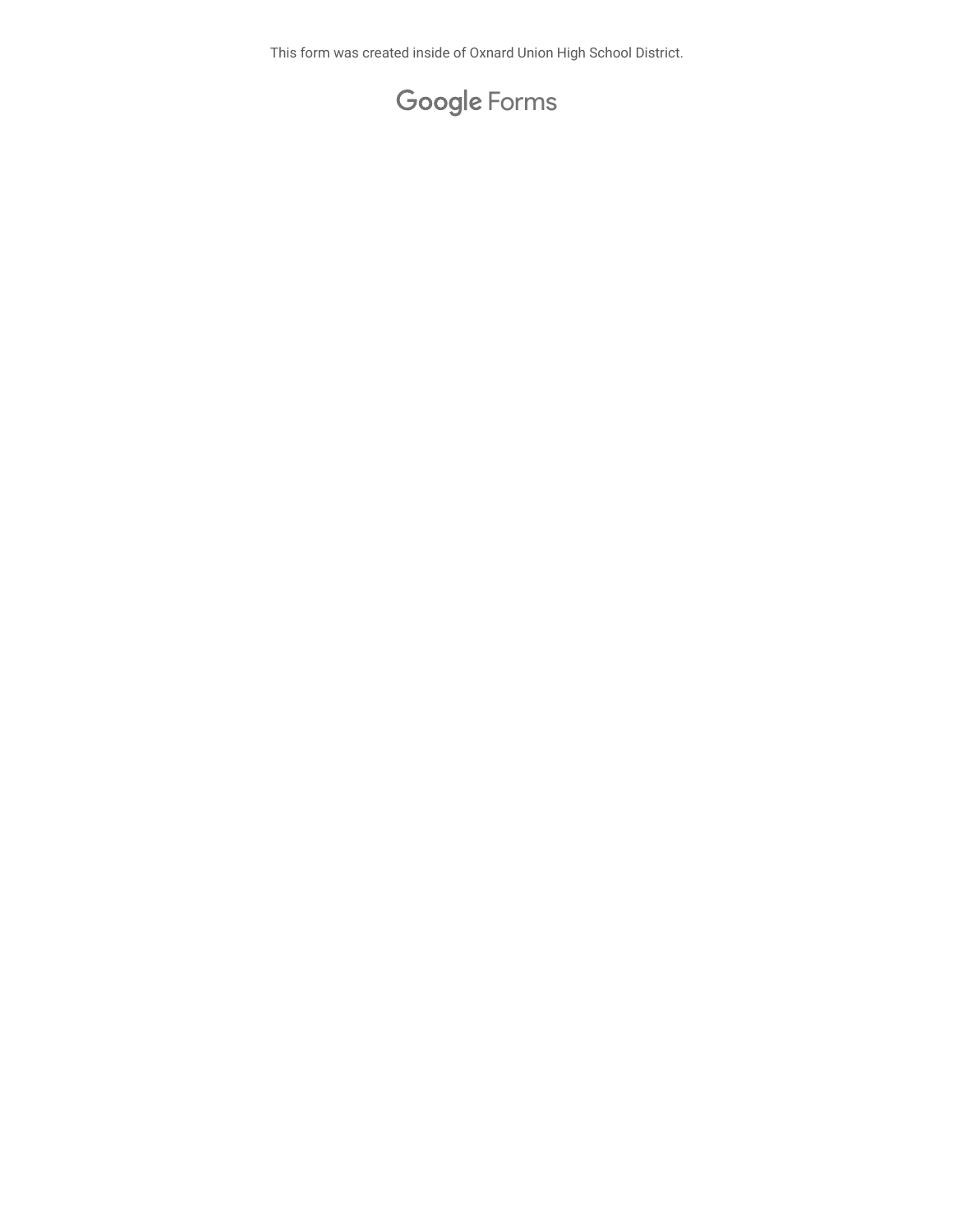# Physical Activity and Physical Education Scorecard

Carefully read and discuss the discussion questions and scoring descriptions for each item listed on this Score Card.The notetaker for your group will select the most appropriate score for each item based on group input. The reporter will share three statements regarding what was rated. One score per group.

225 minutes of physical education per week: Do all students in each grade receive physical education for at least 225 minutes per week throughout the school year? NOTE: Physical education classes should be spread over at least three days per week, with daily physical education preferable. 4 = Yes. 3 = 135-224 minutes per week for all students in each grade throughout the school year. 2 = 90-134 minutes per week for all students in each grade throughout the school year. 1 = Fewer than 90 minutes per week or not all students receive physical education throughout the school year.  $0 =$  unable to score  $*$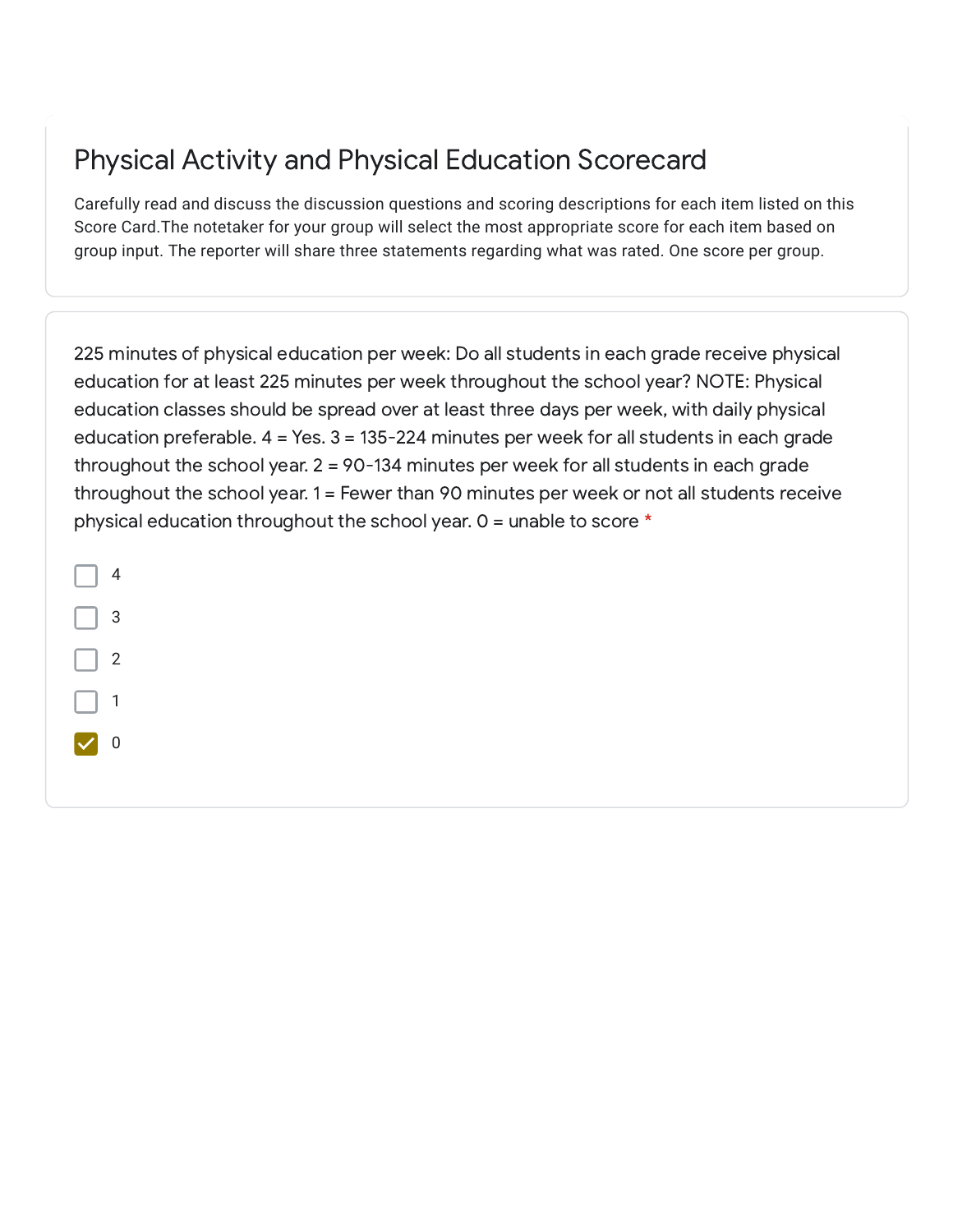Time requirement for length of physical education class: Does your school have a time requirement for the length of physical education classes? 4 = Yes. Physical education classes are scheduled for the equivalent of 225 minutes or more per week. 3 = Yes. Physical education classes are scheduled for the equivalent of  $91 - 224$  minutes per week.  $2 = Yes$ . Physical education classes are scheduled for the equivalent of 90 minutes per week. 1 = No. Our school does not have a time requirement for minutes per week for physical education or we require less than 90 minutes per week.  $0 =$  unable to score  $*$ 



Students active at least 50% of class time: Do teachers keep students moderately to vigorously active for at least 50% of the time during most or all physical education class sessions? 4 = Yes, during most or all classes. 3 = During about half the classes. 2 = During fewer than half the classes. 1 = During none of the classes, or there are no physical education classes. 0= unable to score \*

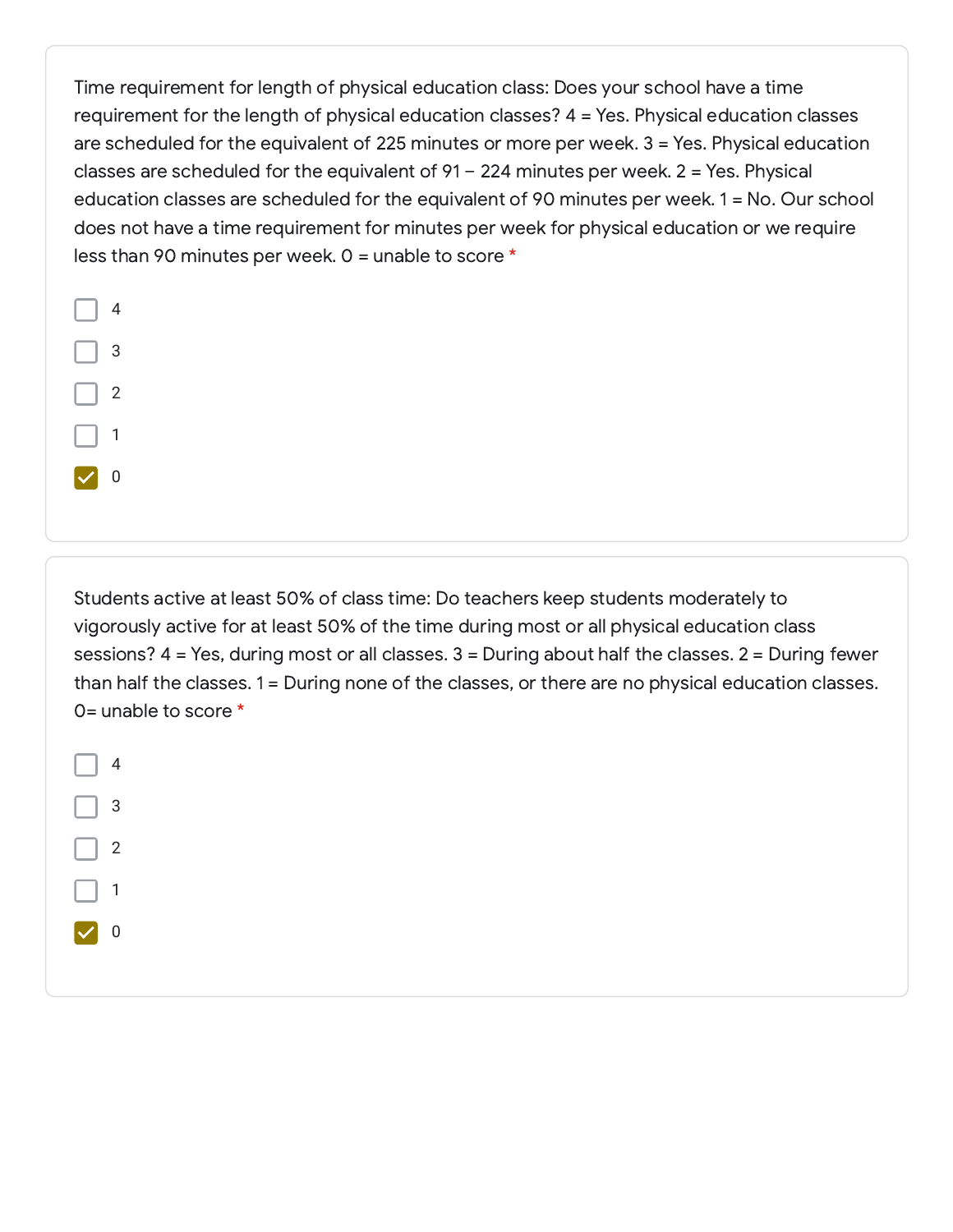Promotion or support of walking and bicycling to and/or from schoolDoes your school promote or support walking and bicycling to and/or from school in the following ways? • Designation of safe or preferred routes to school • Promotional activities such as participation in International Walk to School Week, National Walk and Bike to School Week • Secure storage facilities for bicycles and helmets (e.g., shed, cage, fenced area) • Instruction on walking/bicycling safety provided to students • Promotion of safe routes program to students, staff and parents via newsletters, websites, local newspaper • Crossing guards • Crosswalks on streets leading to schools • Walking school buses • Documentation of number of children walking and or biking to and from school • Creation and distribution of maps of school environment (sidewalks, crosswalks, roads, pathways, bike racks, etc.)4 = Yes, our school promotes or supports walking and bicycling to school in six or more of these ways. 3 = Our school promotes or supports walking and bicycling to school in three to five of these ways. 2 = Our school promotes or supports walking and bicycling to school in one to two of these ways. 1 = Our school does not promote or support walking and bicycling to school.  $0 =$  unable to score  $*$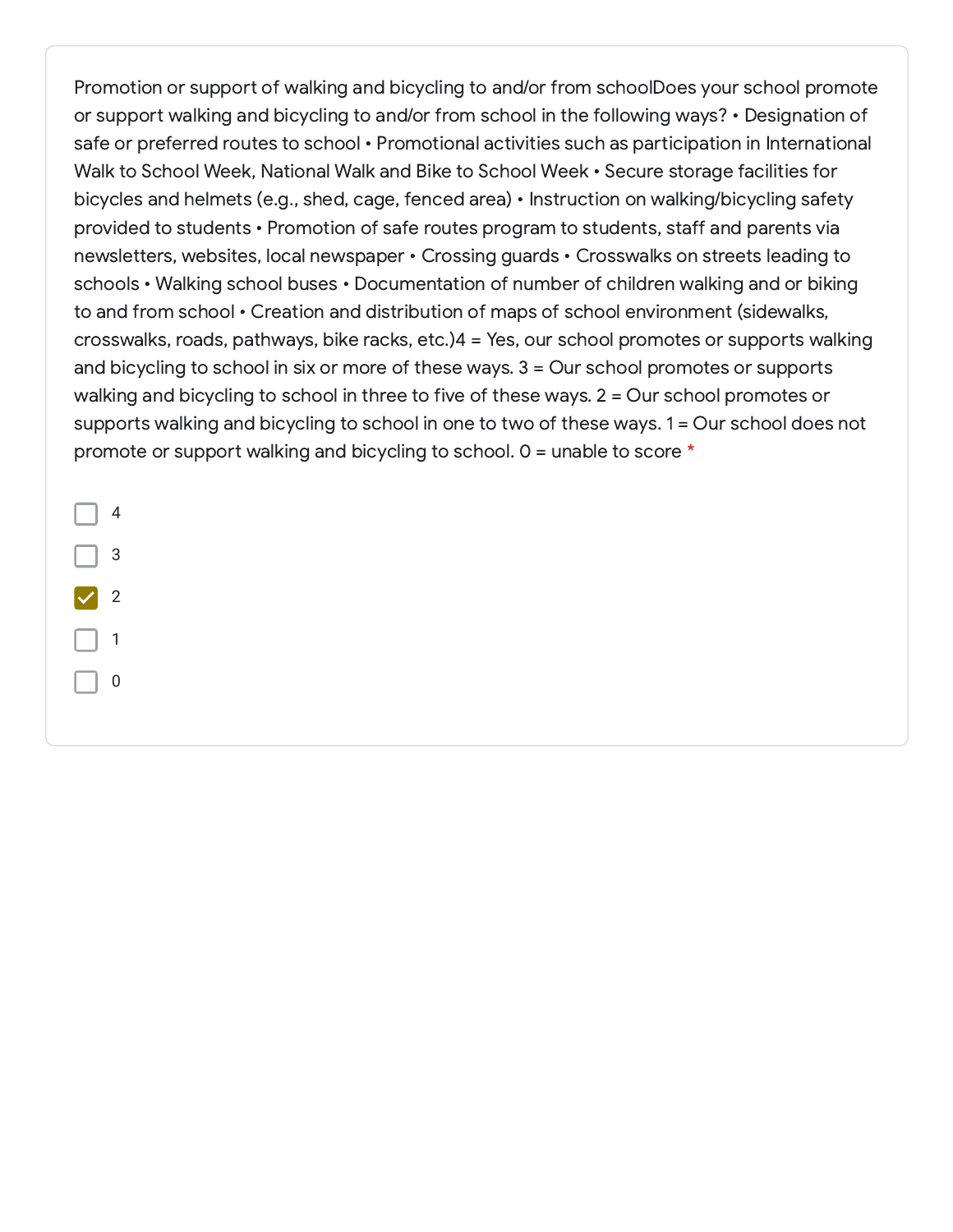Availability of before- and after-school physical activity opportunities: Does your school offer opportunities for all students to participate in physical activity before and after school, through organized physical activities (such as physical activity clubs, intramural sports, before school physical activity)? 4 = Yes, both before and after the school. 3 = We offer before school or after school, but not both. 2 = We do not offer opportunities for students to participate in physical activity before or after school, but there are plans to initiate it. 1 = No, we do not offer opportunities for students to participate in physical activity before or after school, and there are no plans to initiate it.  $0 =$  unable to score  $*$ 

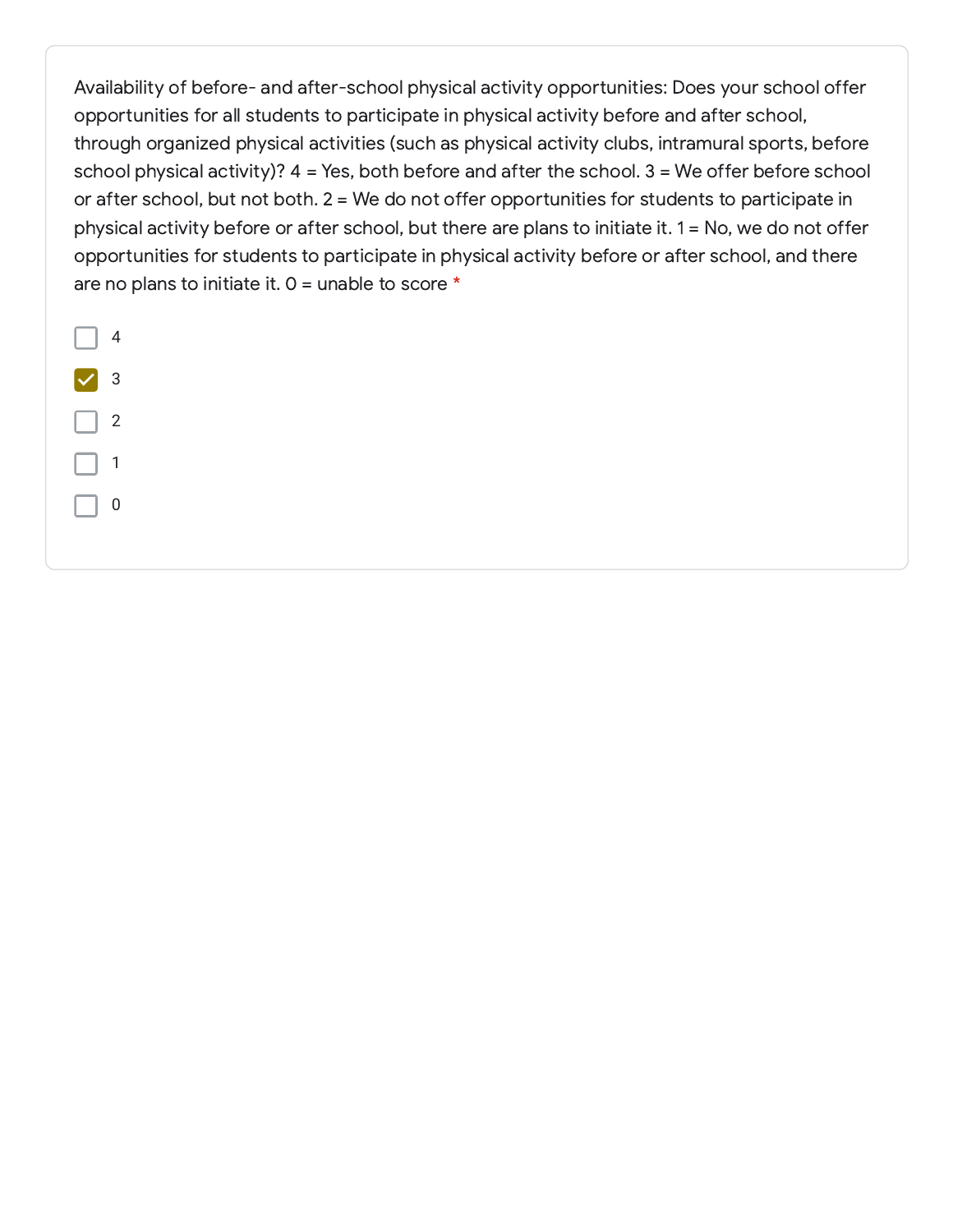Physical activity facilities meet safety standardsDoes the school ensure that spaces and facilities for physical activity meet or exceed recommended safety standards for design, installation, and maintenance, in the following ways? Regular inspection and repair of indoor and outdoor playing surfaces, including those on playgrounds and sports fields Regular inspection and repair of physical activity equipment such as balls, jump ropes, nets, cardiovascular machines, weights, and weight lifting machines Padded goal posts and gym walls Breakaway bases for baseball and softball Securely anchored portable soccer goals that are stored in a locked facility when not in use Bleachers that minimize the risk for falls Slipresistant surfaces near swimming pool use Pools designed, constructed, and retrofitted to eliminate entrapment use NOTE: Please disregard any standard that is not relevant for your campus. 4 = Yes, all these safety standards are met. 3 = All these safety standards are met, but at times the school has temporary lapses in one of them. 2 = One of these safety standards is not met, or at times the school has temporary lapses in more than one of them. 1 = More than one of these safety standards is not met, or there are no spaces or facilities for physical activity.  $0 =$  unable to score  $*$ 

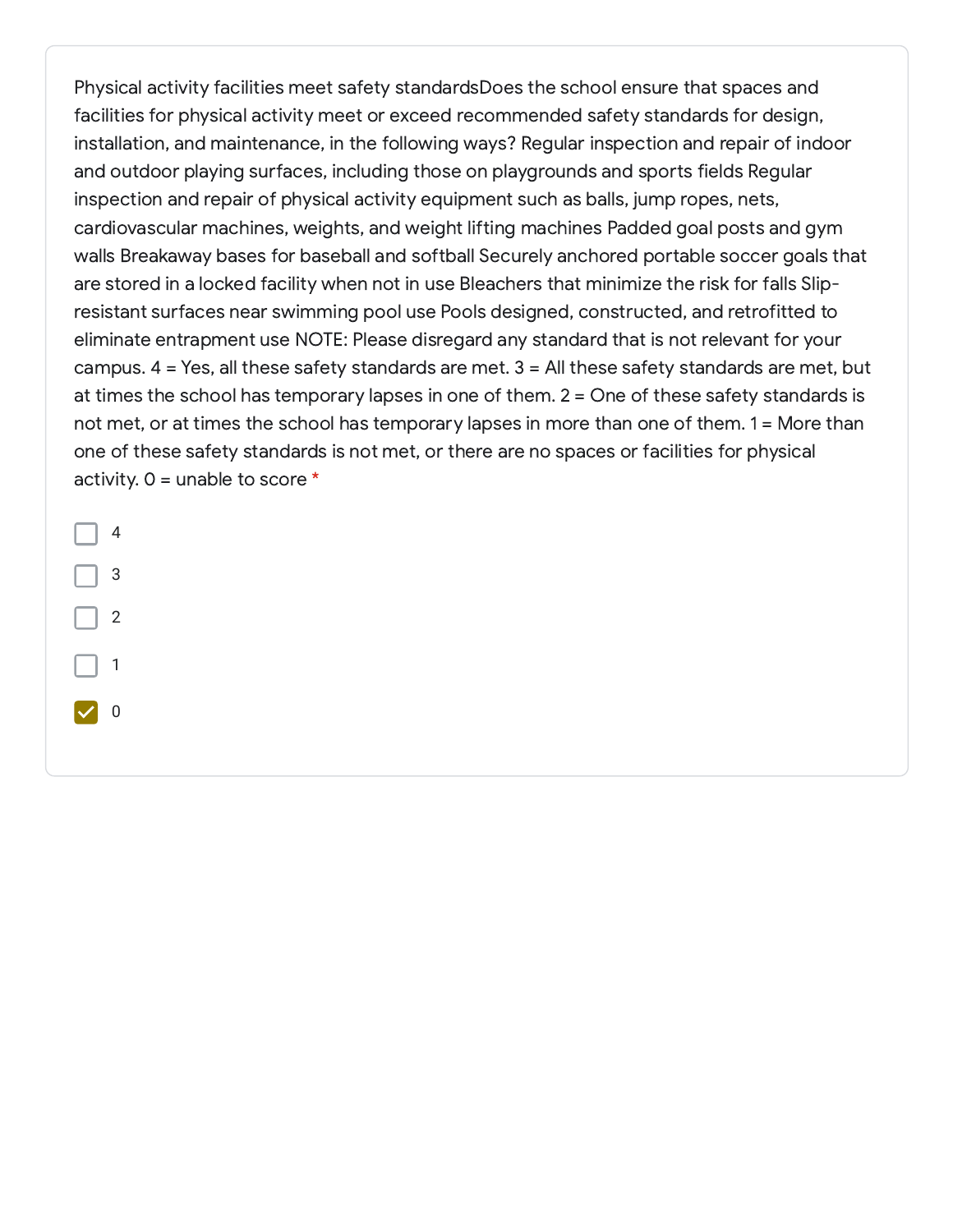Participation in intramural programs or physical activity clubs: Do both boys and girls participate in school-sponsored or community-based intramural programs or physical activity clubs either in school or outside of school? 4 = Yes, many boys and girls participate in schoolsponsored or community-based intramural programs or physical activity clubs. 3 = For the most part, many students of only one sex participates in school-sponsored or community based intramural programs or physical activity clubs. 2 = Very few students of either sex participate in school-sponsored or community-based intramural programs or physical activity clubs. 1 = There are no school-sponsored or community-based intramural programs or physical activity clubs.  $0 =$  unable to score  $*$ 

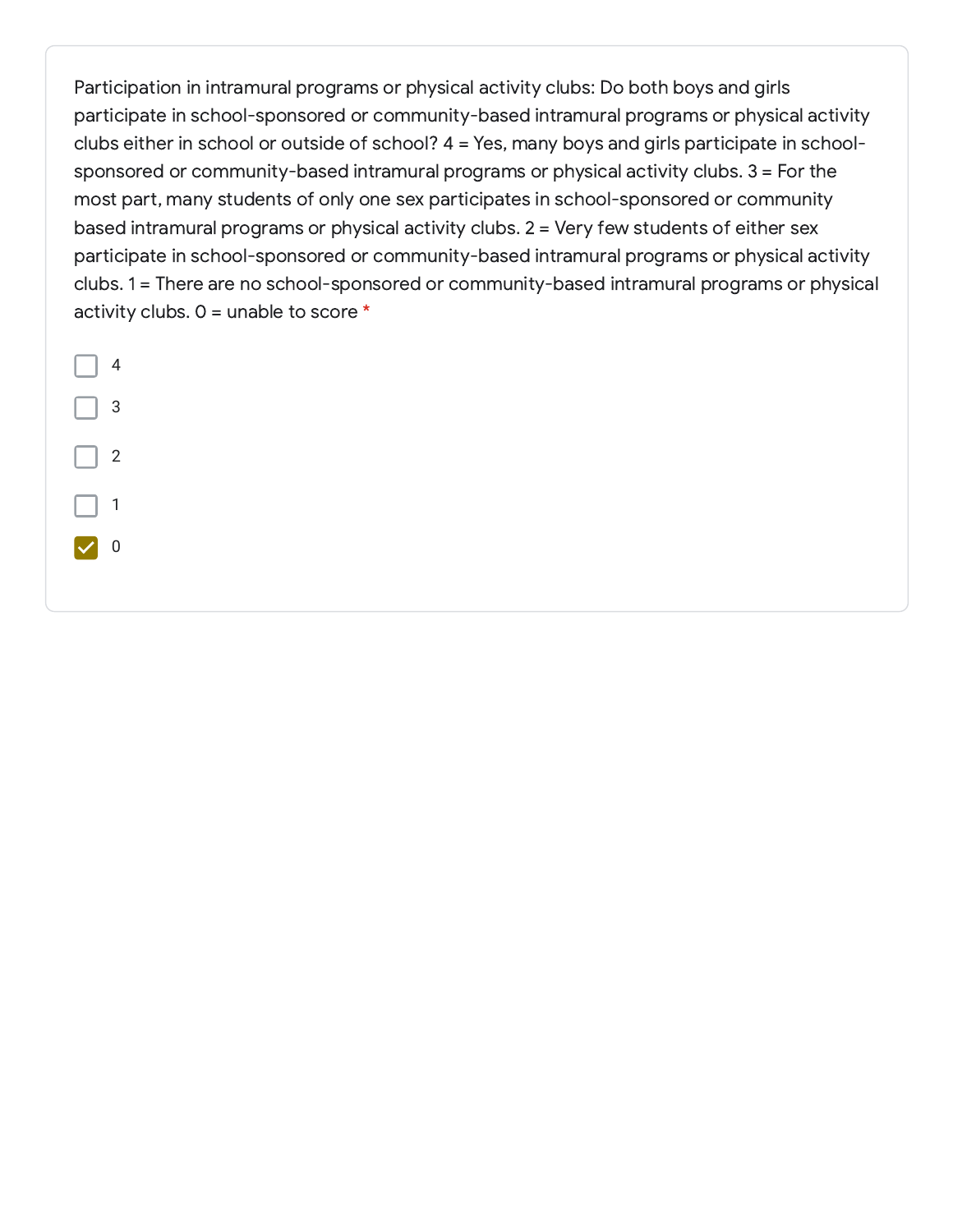Athletics safety requirementsDoes your school athletic program implement and enforce all the following safety requirements? Require physical examination by physician before participation Avoid excesses in training regime that may result in injuries (e.g., heat stroke, exhaustion, dehydration, sprains, strains) Establish criteria, including clearance by a health-care provider, before allowing further participation in practice or reentry into game play after a head injury Reward good sportsmanship, teamwork, and adherence to safety rules Strictly enforce prohibitions against alcohol and drug use Strictly enforce prohibitions against violence and aggression by students, spectators, coaches, and other persons during sporting events Strictly enforce prohibitions against dangerous athletic behaviors (e.g., spearing in football, high sticking in hockey, throwing bat in baseball) Report all sports-related injuries to the appropriate authority 4 = Yes, all these safety requirements are met. 3 = All of these safety requirements are met, but at times the school has temporary lapses in implementing or enforcing one of them. 2 = One of these safety requirements is not met, or at times the school has temporary lapses in implementing or enforcing more than one of them. 1 = More than one of these safety requirements are not met, or there is no school athletic program. 0 = unable to score \*

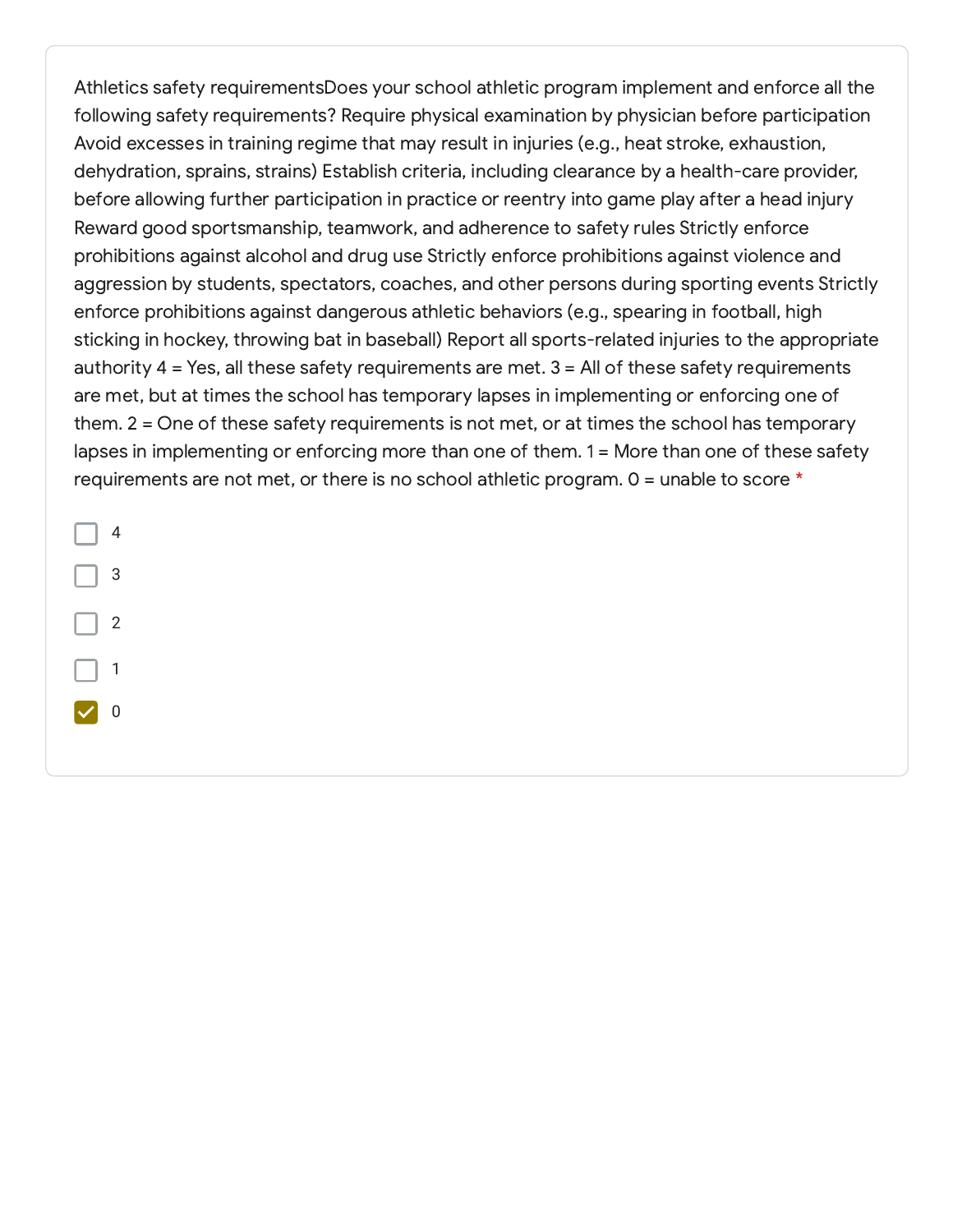Availability of physical activity breaks in classrooms: Are all students provided opportunities to participate in physical activity breaks in classrooms, outside of physical education, recess, and class transition periods? NOTE: Physical activity breaks (e.g., brain breaks, energizers, classroom activity breaks, etc.) are actual breaks that occur in the academic classroom, allowing students to take a mental and physical break from current academic tasks. These breaks can occur at any time during the school day, last from 5–30 minutes, and occur all at one time or several times during the school day. 4 = Yes, on all days during a typical school week. 3 = On most days during a typical school week. 2 = On some days during a typical school week. 1 = No, we do not provide students with opportunities to participate in physical activity breaks in classrooms. 0 = unable to score \*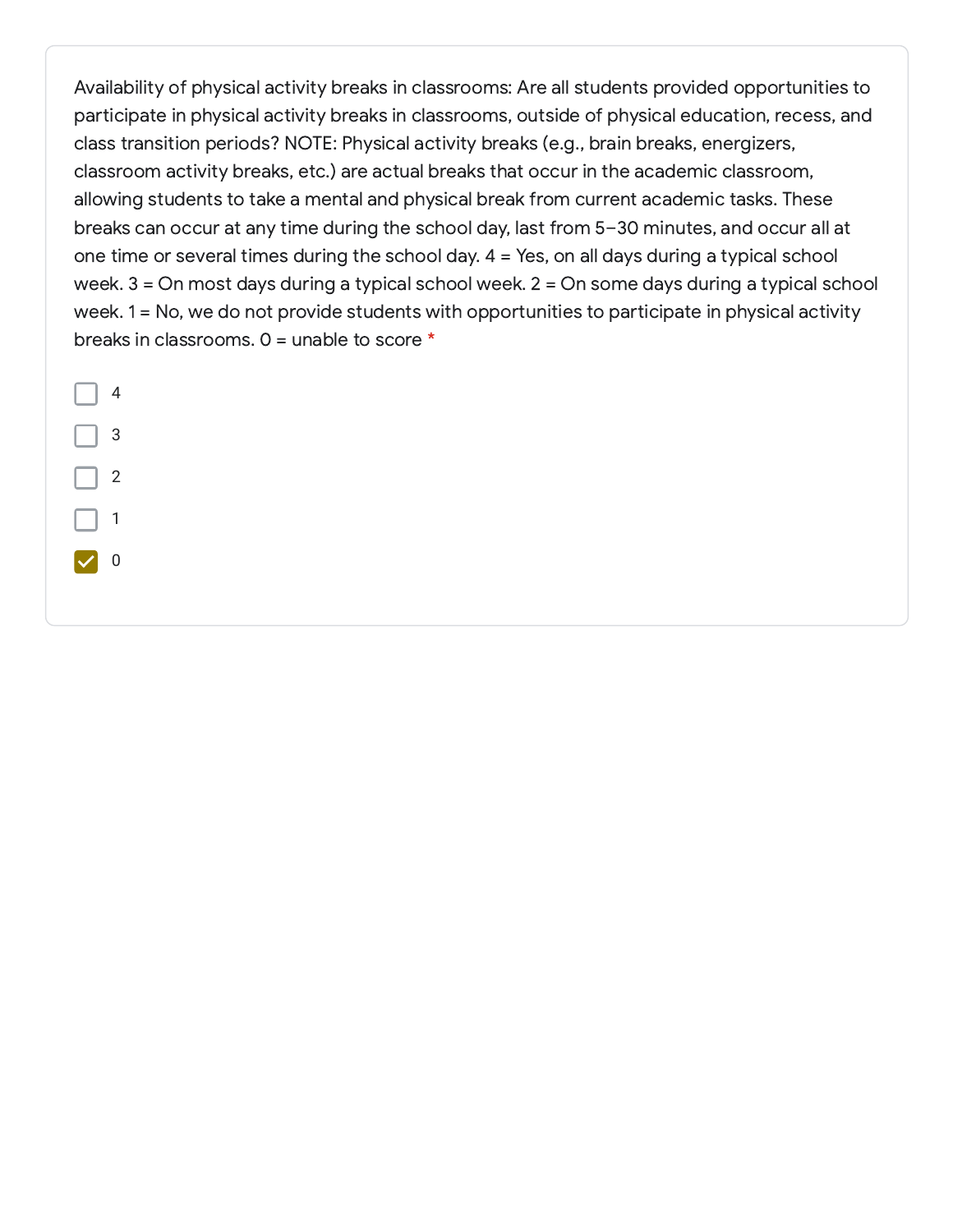Nutrition education in the classroom Do school nutrition services staff members use three or more of the following methods to collaborate with teachers to reinforce nutrition education lessons taught in the classroom? Participate in design and implementation of nutrition education programs Display educational and informational materials that reinforce classroom lessons Provide food for use in classroom nutrition education lessons Provide ideas for classroom nutrition education lessons Teach lessons or give presentations to students Tasting party in collaboration with classroom teacher Presentation on nutrition and food services to PTA/PTSA/PTO Sports nutrition – collaboration with coaches Classroom tour of cafeteria or meet and greet with school nutrition staff4 = Yes, use three or more methods.  $3 =$  Use two of these methods.  $2 = Use$  one of these methods.  $1 = Use$  none of these methods.  $0 = Und$  Unable to score \*



This form was created inside of Oxnard Union High School District.

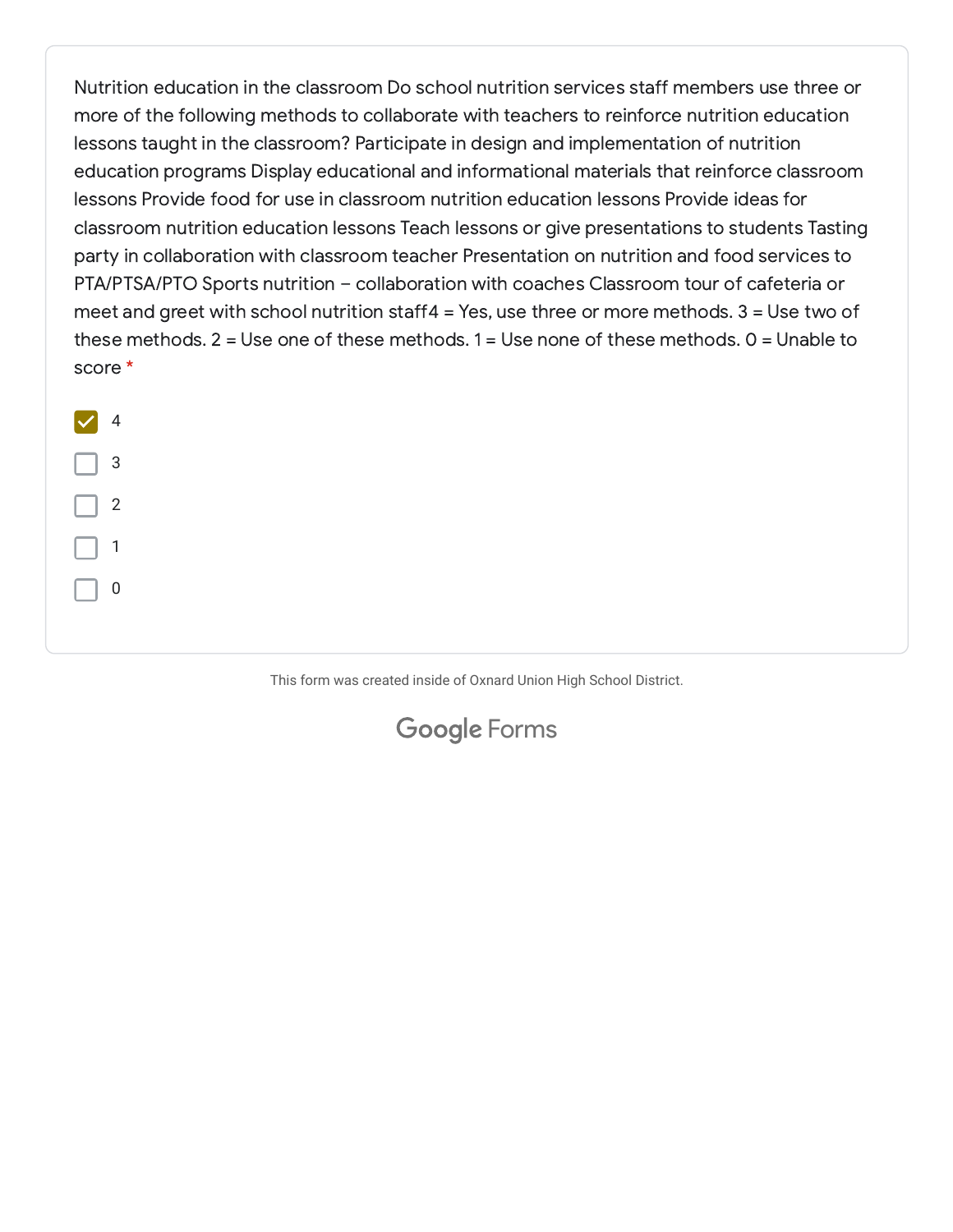## Staff, Family, and Community Involvement Scorecard

Carefully read and discuss the discussion questions and scoring descriptions for each item listed on this Score Card.The notetaker for your group will select the most appropriate score for each item based on group input. The reporter will share three statements regarding what was rated. One score per group.

Health education for staff members: Does your school or district offer staff members health education and health-promoting activities that focus on skill development and behavior change that are tailored to their needs and interests? 4 = Yes, health education is offered and it is tailored to staff members' needs and interests. 3 = Health education is offered and it is tailored to staff members' needs and interests, but it does not focus on skill development or behavior change. 2 = Health education is offered, but it is not tailored nor does it focus on skill development or behavior change.  $1 = No$ , health education is not offered.  $0 = Unable$  to score  $*$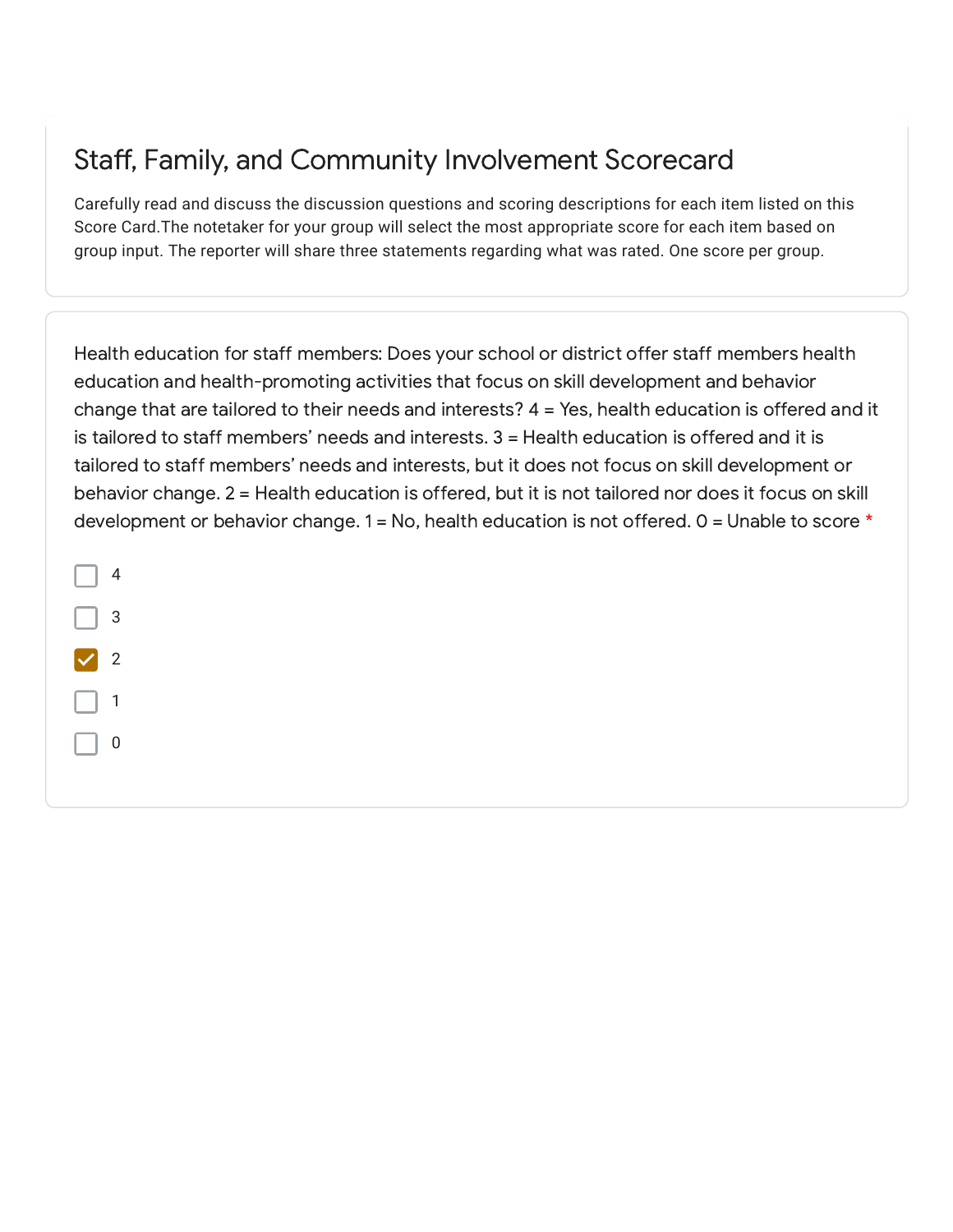Stress management programs for staff: Does your school or district offer staff members accessible and free or low-cost stress management programs at least once a year?4 = Yes, stress management programs are offered, and all staff members find them accessible and free or low-cost. 3 = Stress management programs are offered, but some staff members find them inaccessible or high-cost. 2 = Stress management programs are offered, but many staff members find them inaccessible or high-cost. 1 = Stress management programs are not offered at least once a year. 0 = Unable to score \*

| $\overline{4}$ |
|----------------|
| 3              |
| 1              |
| D              |

Programs for staff members on physical activity/fitness: Does the school or district offer staff members accessible and free or low-cost physical activity/fitness programs?4 = Yes. 3 = Offers physical activity/fitness programs, but some staff members find them inaccessible or expensive. 2 = Offers physical activity/fitness programs, but many staff members find them inaccessible or expensive. 1 = Does not offer physical activity/fitness programs. 0 = Unable to score \*

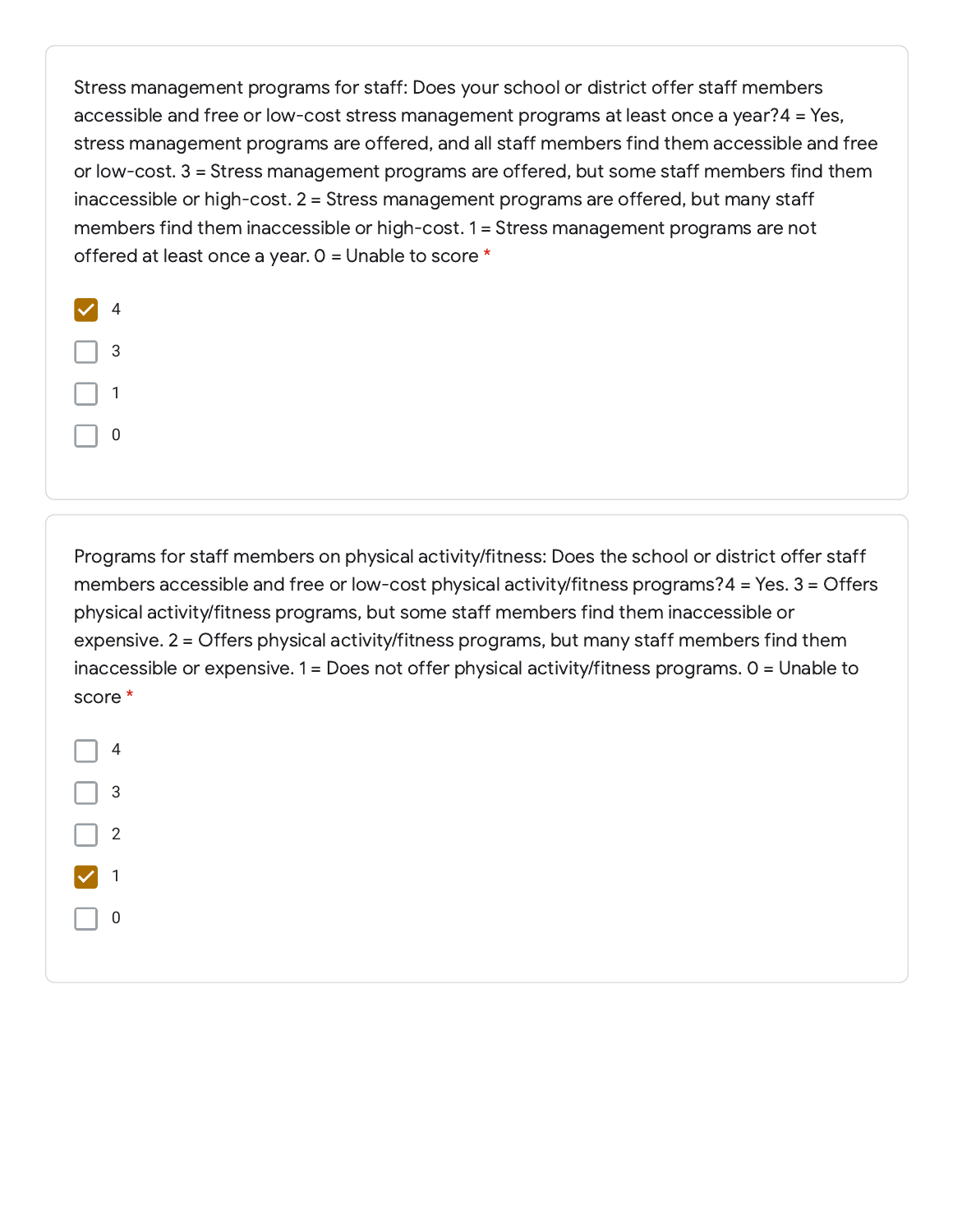Communication with families: Does your school communicate with all families about school health activities and programs in a culturally- and linguistically-appropriate way, using a variety of communication methods? 4 = Yes, all families are communicated with in a culturally- and linguistically-appropriate way using a variety of communication methods. 3 = All families are communicated with using a variety of communication methods, but not in a culturally- and linguistically-appropriate way. 2 = Our school only uses very few methods to communicate about health-related activities or programs. 1 = Our school does not communicate with families in these ways, or families receive communications solely about academic subjects but not about health-related activities or programs. 0 = Unable to score \*

|   | 4              |
|---|----------------|
| 7 | 3              |
|   | $\overline{2}$ |
|   | 1              |
|   | 0              |

Family engagement in school decision making: Do families have opportunities to be involved in school decision making for health and safety policies and programs? 4 = Yes, families have opportunities to be involved in all school decision-making processes for health and safety policies and programs. 3 = Families have opportunities to be involved in most school decisionmaking processes for health and safety policies and programs. 2 = Families have opportunities to be involved in some school decision-making processes for health and safety policies and programs. 1 = No, families do not have opportunities to be involved in school decision-making processes for health and safety policies and programs.0 = Unable to score \*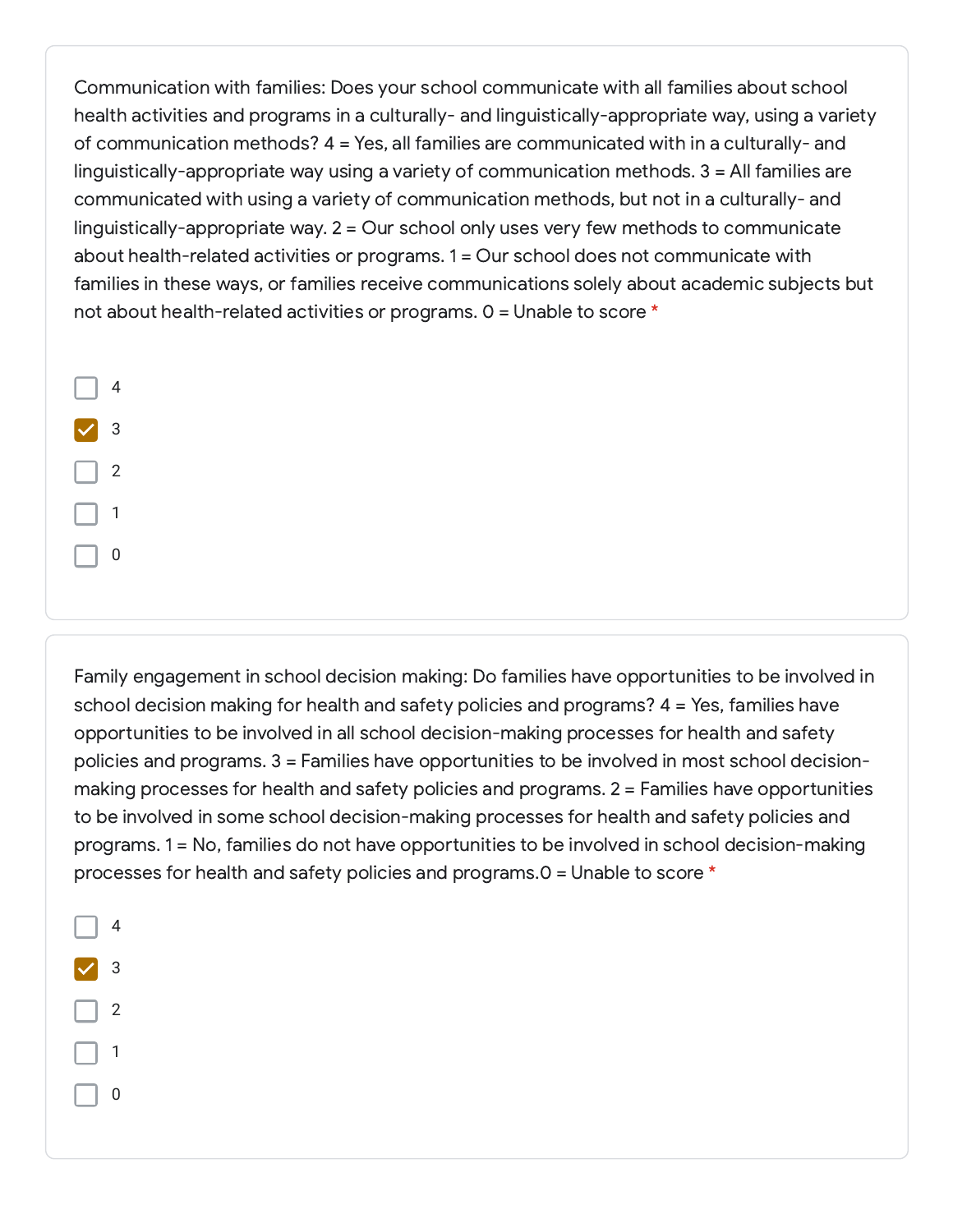School health updates for families: Does your school provide regular updates (e.g., school newsletter, school or district website, parent meetings) to families on issues related to all aspects of student health (i.e., nutrition, physical activity, chronic health condition management, social and emotional wellbeing)? 4= Yes, our school provides regular updates to families on all aspects of student health. 3= Our school provides regular updates to families on most aspects of student health. 2= Our school provides updates to families on some aspects of student health, but the updates are not distributed regularly. 1 = No, our school does not provide student health updates for families. 0 = Unable to score \*

| f, | $\overline{4}$ |
|----|----------------|
|    | 3              |
|    | $\overline{2}$ |
|    | 1              |
|    | 0              |

Community involvement in school decision making: Do community members (e.g., community groups, organizations) have opportunities to help with school decision making on health and safety policies and programs? (NOTE: Community members include individuals other than school board members) 4 = Yes, community members are actively engaged in most school decision-making on health and safety policies and programs. 3 =Community members are actively engaged in some school decision-making on health and safety policies and programs. 2 = Community members are offered opportunities to provide input on a few school decisions on health and safety policies and programs, but not consistently. 1 = No, community members are not engaged in school decision-making on health and safety policies and programs. 0 = Unable to score \*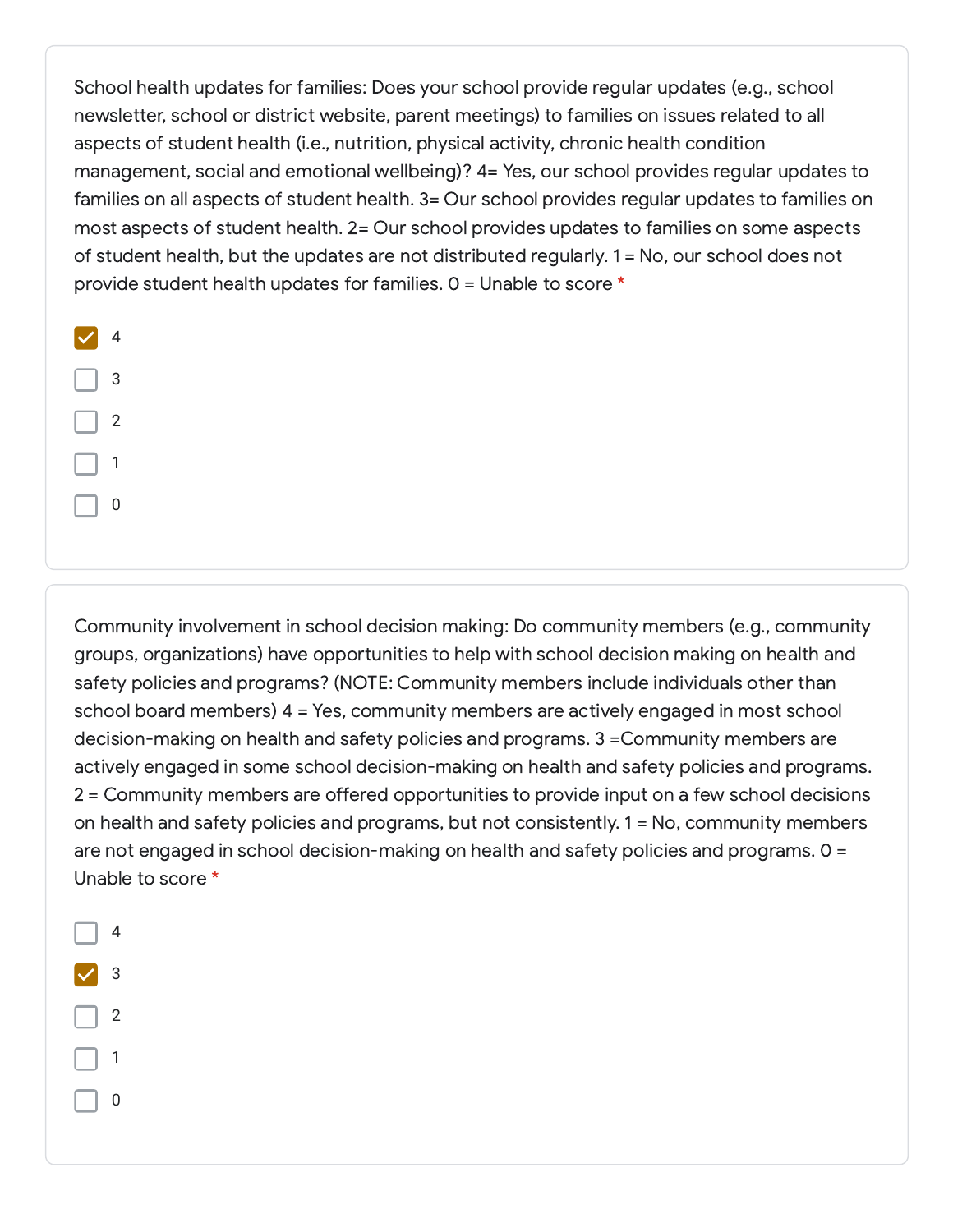Community involvement in school health initiatives: Does your school partner with local community organizations, businesses, or local hospitals to engage students and their families in health promotion activities? 4= Yes, our school partners with local community organizations, businesses, or local hospitals to promote and engage students and their families in health promotion activities, for all school health initiatives. 3 = Our school partners with local community organizations, businesses, or local hospitals to promote and engage students and their families in health promotion activities, for most school health initiatives. 2 = Our school partners with local community organizations, businesses, or local hospitals to promote and engage students and their families in health promotion activities, for some school health initiatives. 1 = No, our school does not partner with local community organizations, businesses, or local hospitals to promote and engage students and their families in health promotion activities for school health initiatives.  $0 =$  Unable to score  $*$ 

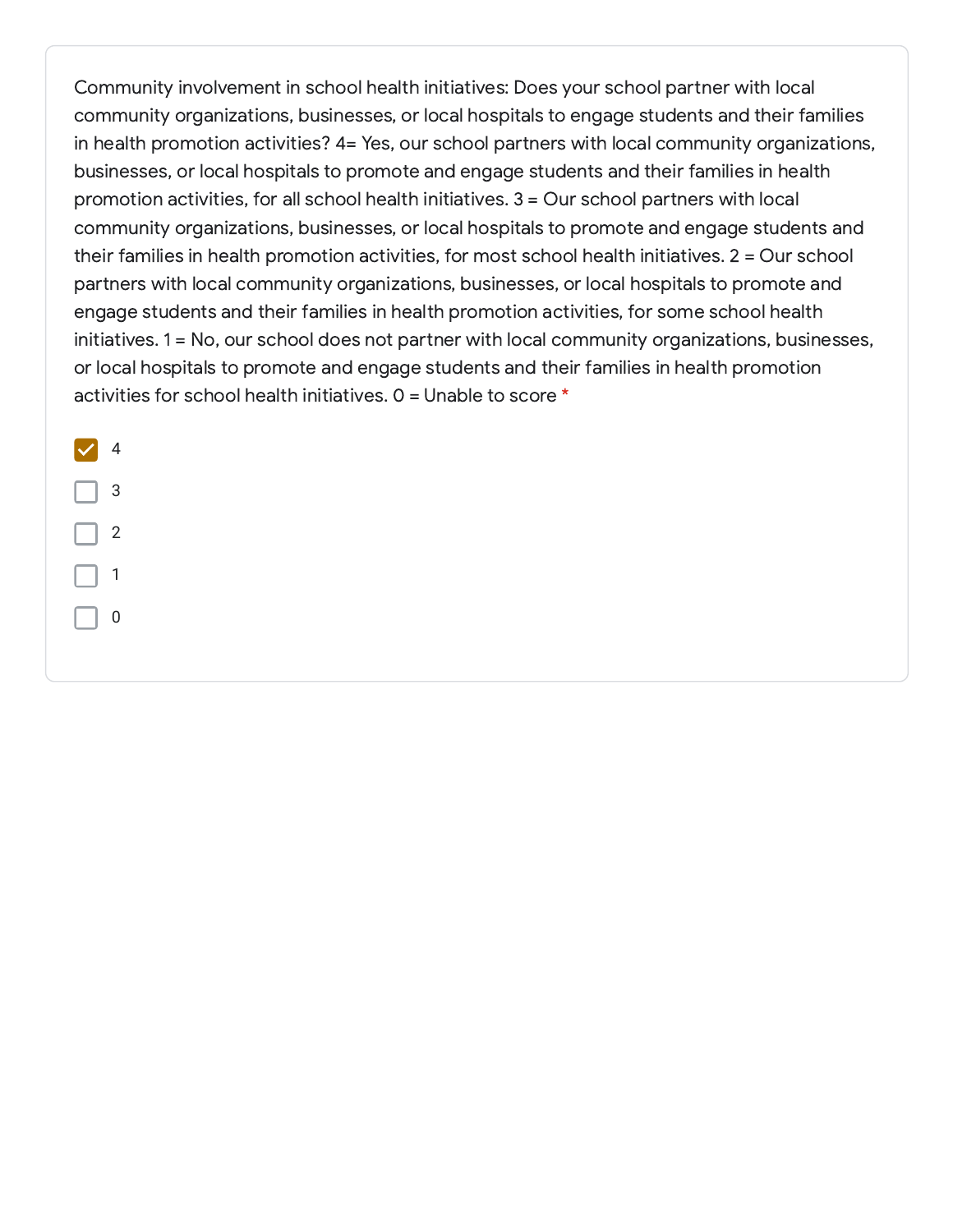Community involvement in improving student health: Do community partners visit your school to present information and engage students from all grade levels in learning activities to improve student health? 4 = Yes, community partners visit our school to present information and engage students from all grade levels in health-oriented learning activities to improve student health. 3 = Community partners visit our school to present information and engage students from most grade levels in health-oriented learning activities to improve student health. 2 = Community partners visit our school to present information and engage students from some grade levels in health-oriented learning activities to improve student health. 1 = No, community partners do not visit our school to present information or engage students in learning activities to improve student health.  $0 =$  Unable to score  $*$